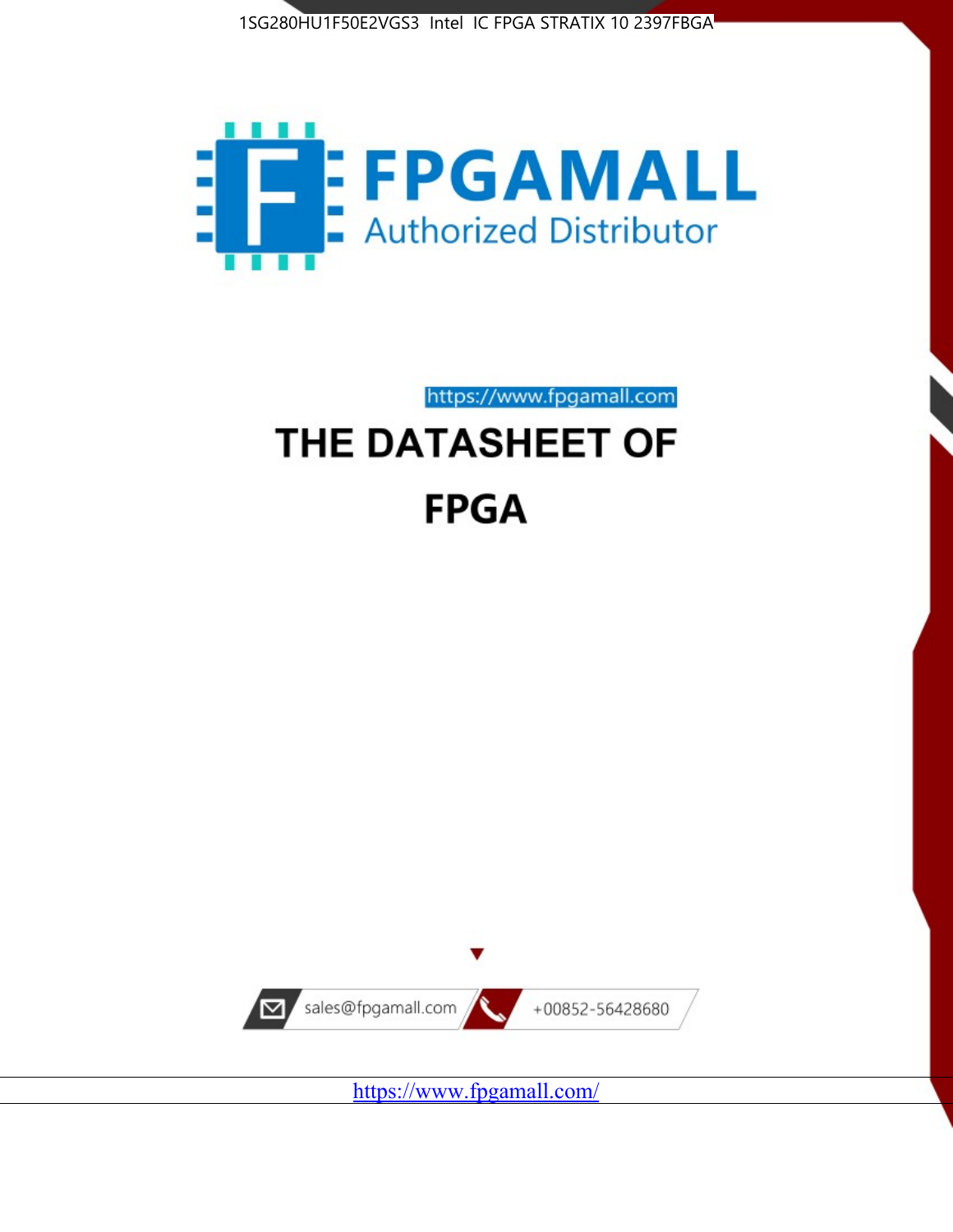

# **Intel® Stratix® 10 GX/SX Device Overview**



**S10-OVERVIEW | 2020.04.30** Latest document on the web: **[PDF](https://www.intel.com/content/dam/www/programmable/us/en/pdfs/literature/hb/stratix-10/s10-overview.pdf)** | **[HTML](https://www.intel.com/content/www/us/en/programmable/documentation/joc1442261161666.html)**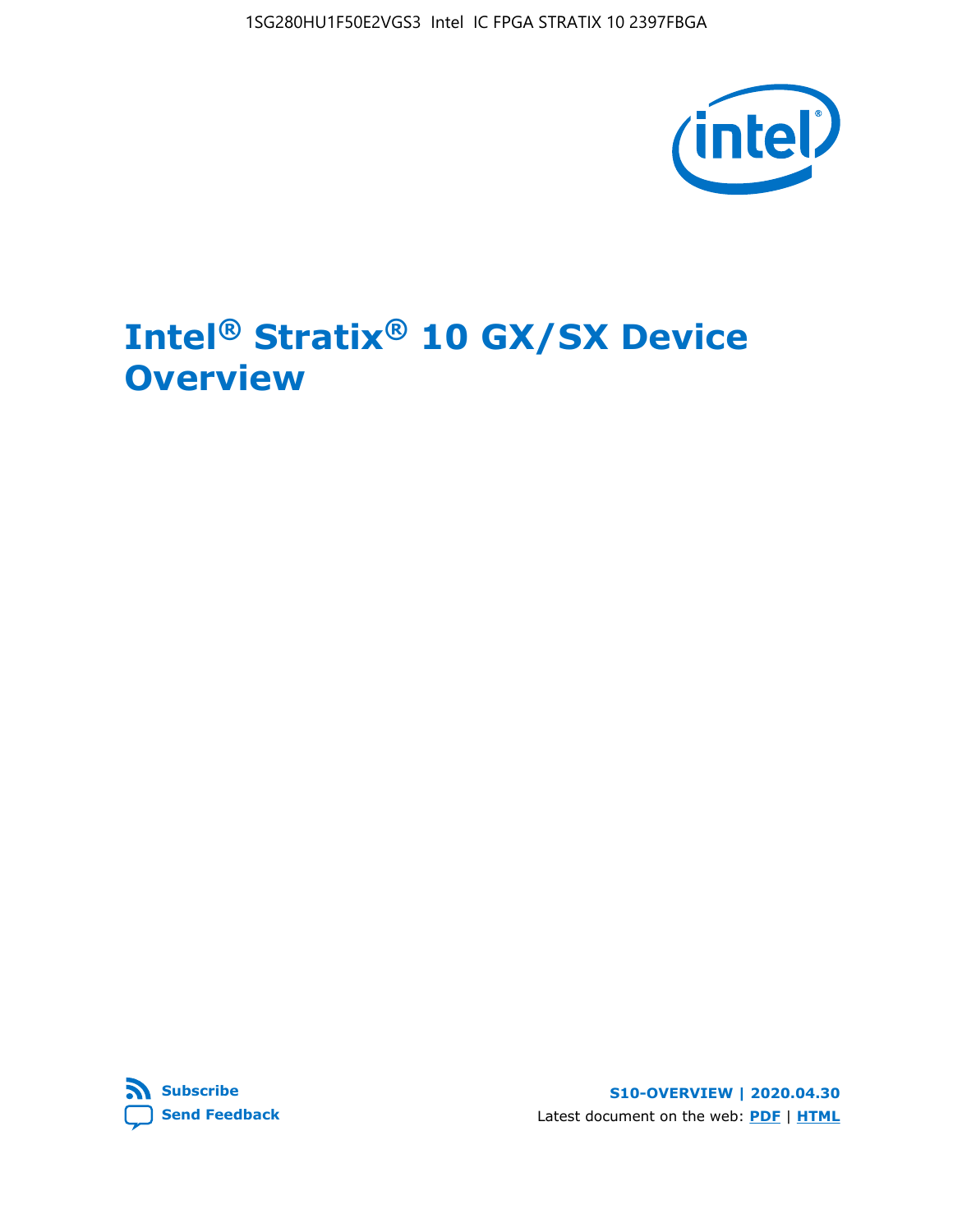

*Contents*

# **Contents**

| 1.26. Document Revision History for the Intel Stratix 10 GX/SX Device Overview36 |  |
|----------------------------------------------------------------------------------|--|

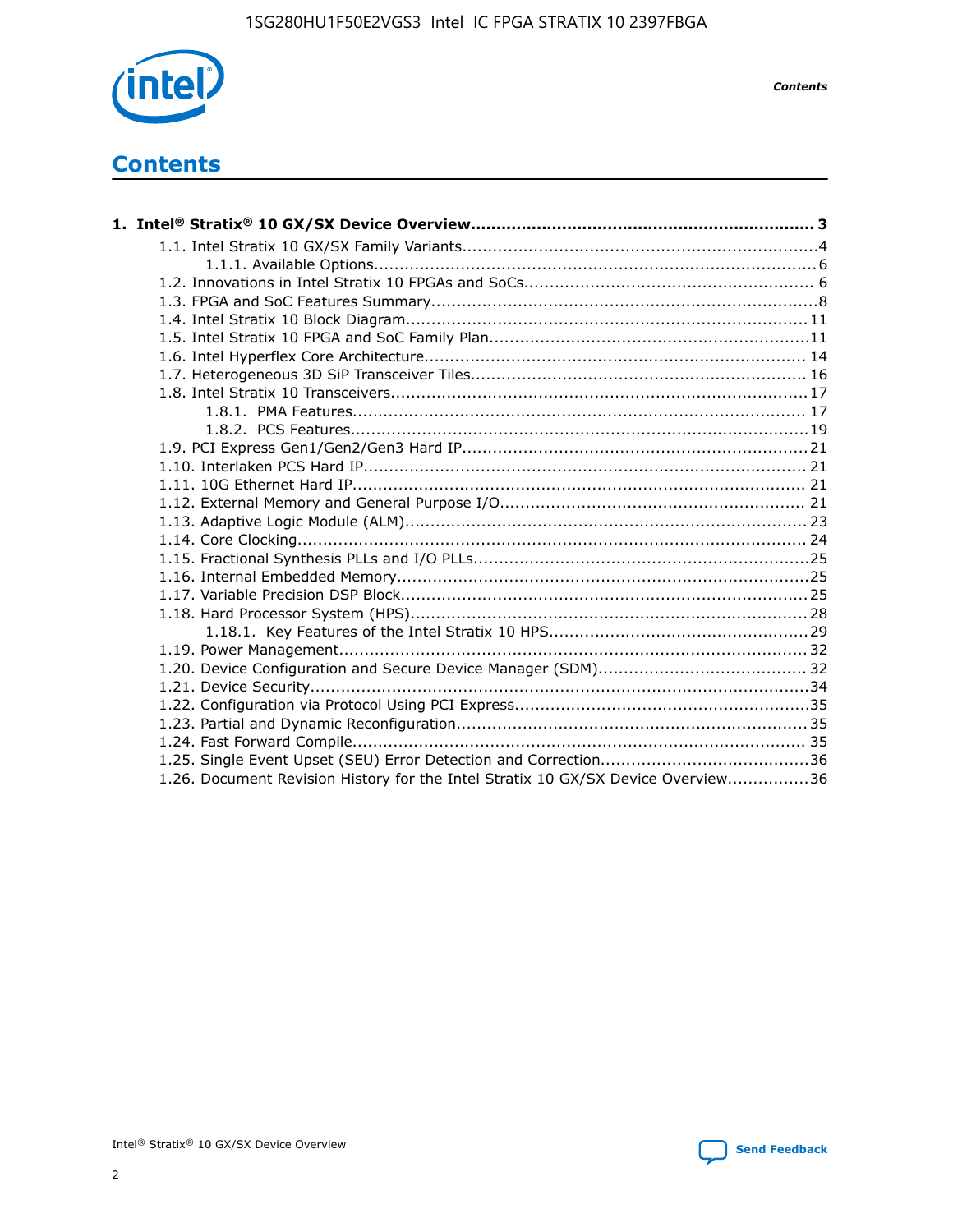**S10-OVERVIEW | 2020.04.30**

**[Send Feedback](mailto:FPGAtechdocfeedback@intel.com?subject=Feedback%20on%20Intel%20Stratix%2010%20GX/SX%20Device%20Overview%20(S10-OVERVIEW%202020.04.30)&body=We%20appreciate%20your%20feedback.%20In%20your%20comments,%20also%20specify%20the%20page%20number%20or%20paragraph.%20Thank%20you.)**



# **1. Intel® Stratix® 10 GX/SX Device Overview**

Intel's 14 nm Intel® Stratix® 10 GX FPGAs and SX SoCs deliver 2X the core performance and up to 70% lower power over previous generation high-performance FPGAs.

Featuring several groundbreaking innovations, including the all new Intel Hyperflex™ core architecture, this device family enables you to meet the demand for everincreasing bandwidth and processing performance in your most advanced applications, while meeting your power budget.

With an embedded hard processor system (HPS) based on a quad-core 64 bit Arm\* Cortex\*-A53, the Intel Stratix 10 SoC devices deliver power efficient, application-class processing and allow designers to extend hardware virtualization into the FPGA fabric. Intel Stratix 10 SoC devices demonstrate Intel's commitment to high-performance SoCs and extend Intel's leadership in programmable devices featuring an Arm-based processor system.

Important innovations in Intel Stratix 10 FPGAs and SoCs include:

- All new Intel Hyperflex core architecture delivering 2X the core performance compared to previous generation high-performance FPGAs
- Intel 14 nm tri-gate (FinFET) technology
- Heterogeneous 3D System-in-Package (SiP) technology
- Core fabric with up to 10.2 million logic elements (LEs)
- Up to 96 full duplex transceiver channels on heterogeneous 3D SiP transceiver tiles
- Transceiver data rates up to 28.3 Gbps chip-to-chip/module and backplane performance
- M20K (20 Kb) internal SRAM memory blocks
- Fractional synthesis and ultra-low jitter LC tank based transmit phase locked loops (PLLs)
- Hard PCI Express<sup>®</sup> Gen3 x16 intellectual property (IP) blocks
- Hard 10GBASE-KR/40GBASE-KR4 Forward Error Correction (FEC) in every transceiver channel
- Hard memory controllers and PHY supporting DDR4 rates up to 2666 Mbps per pin
- Hard fixed-point and IEEE 754 compliant hard floating-point variable precision digital signal processing (DSP) blocks with up to 10 TFLOP compute performance with a power efficiency of 80 GFLOP per Watt
- Quad-core 64 bit Arm Cortex-A53 embedded processor running up to 1.5 GHz in SoC family variants
- Programmable clock tree synthesis for flexible, low power, low skew clock trees

Intel Corporation. All rights reserved. Agilex, Altera, Arria, Cyclone, Enpirion, Intel, the Intel logo, MAX, Nios, Quartus and Stratix words and logos are trademarks of Intel Corporation or its subsidiaries in the U.S. and/or other countries. Intel warrants performance of its FPGA and semiconductor products to current specifications in accordance with Intel's standard warranty, but reserves the right to make changes to any products and services at any time without notice. Intel assumes no responsibility or liability arising out of the application or use of any information, product, or service described herein except as expressly agreed to in writing by Intel. Intel customers are advised to obtain the latest version of device specifications before relying on any published information and before placing orders for products or services. \*Other names and brands may be claimed as the property of others.

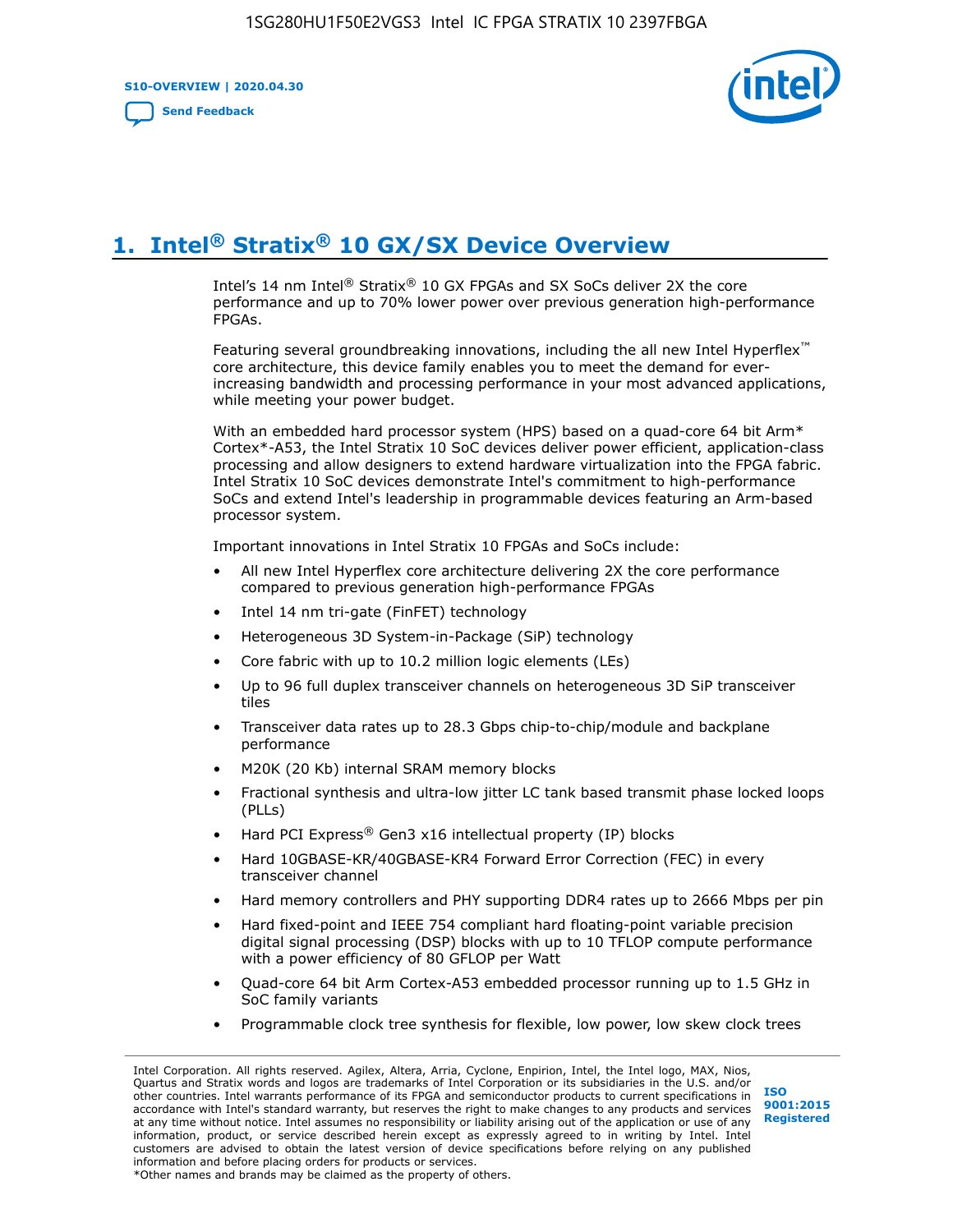

- Dedicated secure device manager (SDM) for:
	- Enhanced device configuration and security
	- AES-256, SHA-256/384 and ECDSA-256/384 encrypt/decrypt accelerators and authentication
	- Multi-factor authentication
	- Physically Unclonable Function (PUF) service and software programmable device configuration capability
- Comprehensive set of advanced power saving features delivering up to 70% lower power compared to previous generation high-performance FPGAs
- Non-destructive register state readback and writeback, to support ASIC prototyping and other applications

With these capabilities, Intel Stratix 10 FPGAs and SoCs are ideally suited for the most demanding applications in diverse markets such as:

- **Compute and Storage**—for custom servers, cloud computing and datacenter acceleration
- **Networking**—for Terabit, 400G and multi-100G bridging, aggregation, packet processing and traffic management
- **Optical Transport Networks**—for OTU4, 2xOTU4, 4xOTU4
- **Broadcast**—for high-end studio distribution, head end encoding/decoding, edge quadrature amplitude modulation (QAM)
- **Military**—for radar, electronic warfare, and secure communications
- **Medical**—for diagnostic scanners and diagnostic imaging
- **Test and Measurement**—for protocol and application testers
- **Wireless**—for next-generation 5G networks
- **ASIC Prototyping**—for designs that require the largest FPGA fabric with the highest I/O count

## **1.1. Intel Stratix 10 GX/SX Family Variants**

Intel Stratix 10 devices are available in FPGA (GX) and SoC (SX) variants.

- **Intel Stratix 10 GX** devices deliver up to 1 GHz core fabric performance and contain up to 10.2 million LEs in the fabric. They also feature up to 96 general purpose transceivers on separate transceiver tiles, and 2666 Mbps DDR4 external memory interface performance. The transceivers are capable of up to 28.3 Gbps short reach and across the backplane. These devices are optimized for FPGA applications that require the highest transceiver bandwidth and core fabric performance, with the power efficiency of Intel's 14 nm tri-gate process technology.
- **Intel Stratix 10 SX** devices have a feature set that is identical to Intel Stratix 10 GX devices, with the addition of an embedded quad-core 64 bit Arm Cortex A53 hard processor system.

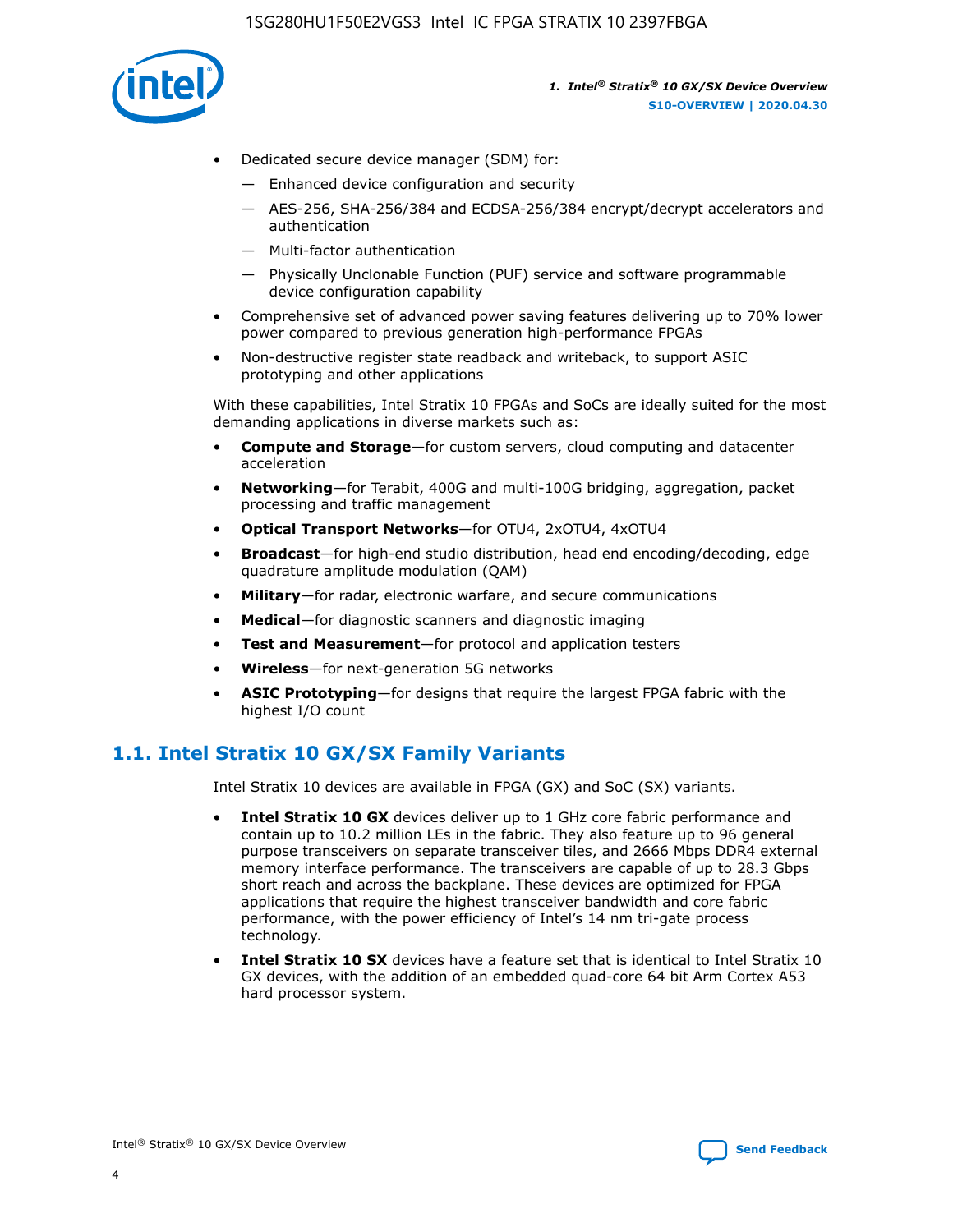

Common to all Intel Stratix 10 family variants is a high-performance fabric based on the new Intel Hyperflex core architecture that includes additional Hyper-Registers throughout the interconnect routing and at the inputs of all functional blocks. The core fabric also contains an enhanced logic array utilizing Intel's adaptive logic module (ALM) and a rich set of high performance building blocks including:

- M20K (20 Kb) embedded memory blocks
- Variable precision DSP blocks with hard IEEE 754 compliant floating-point units
- Fractional synthesis and integer PLLs
- Hard memory controllers and PHY for external memory interfaces
- General purpose IO cells

To clock these building blocks, Intel Stratix 10 devices use programmable clock tree synthesis, which uses dedicated clock tree routing to synthesize only those branches of the clock trees required for the application. All devices support in-system, finegrained partial reconfiguration of the logic array, allowing logic to be added and subtracted from the system while it is operating.

All family variants also contain high speed serial transceivers, containing both the physical medium attachment (PMA) and the physical coding sublayer (PCS), which can be used to implement a variety of industry standard and proprietary protocols. In addition to the hard PCS, Intel Stratix 10 devices contain multiple instantiations of PCI Express hard IP that supports Gen1/Gen2/Gen3 rates in x1/x2/x4/x8/x16 lane configurations, and hard 10GBASE-KR/40GBASE-KR4 FEC for every transceiver. The hard PCS, FEC, and PCI Express IP free up valuable core logic resources, save power, and increase your productivity.

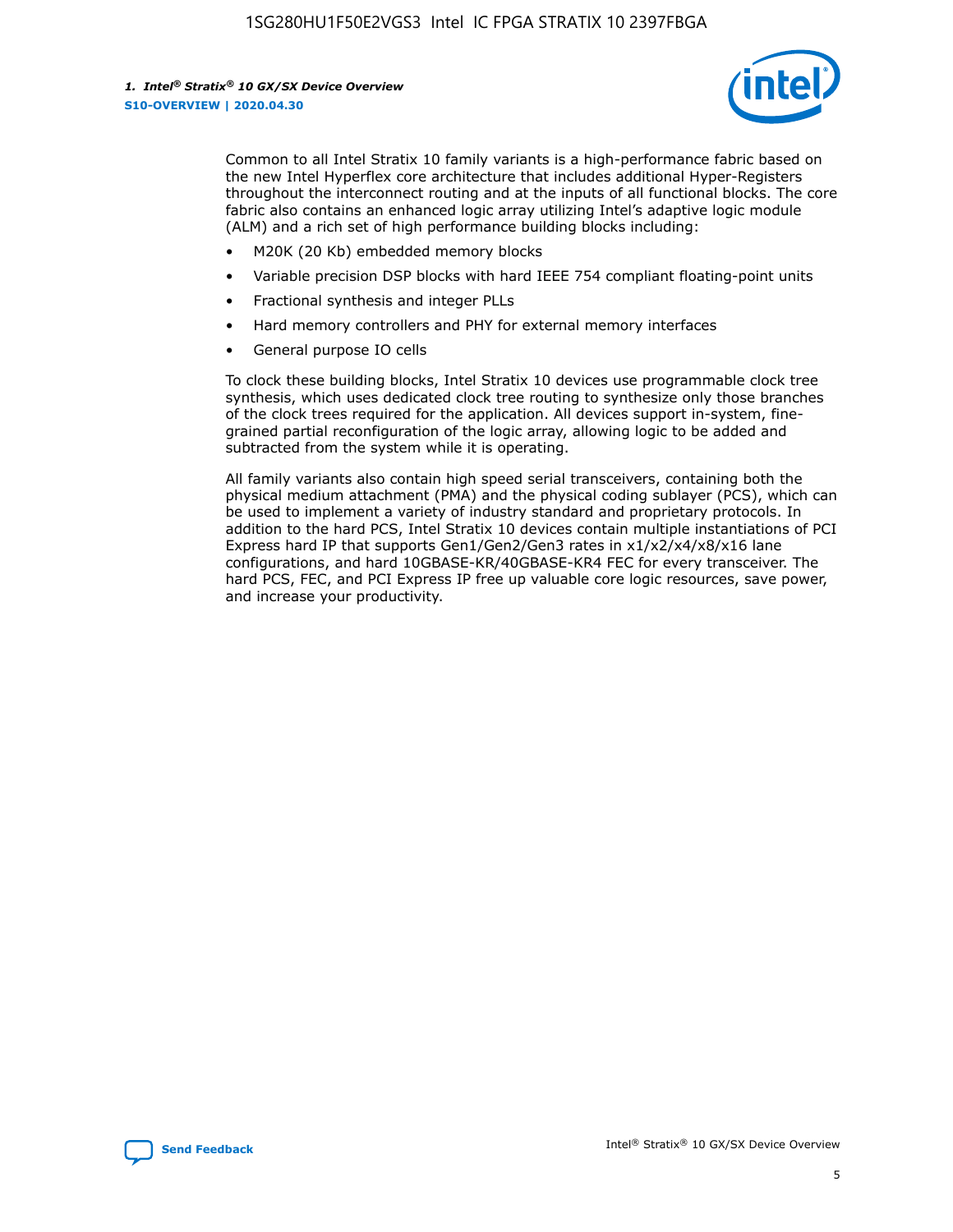

## **1.1.1. Available Options**

### **Figure 1. Sample Ordering Code and Available Options for Intel Stratix 10 Devices**



3. Contact My Intel support to order AS suffix devices.

#### **Related Information**

[My Intel Support](https://www.intel.com/content/www/us/en/programmable/my-intel/mal-home.html)

## **1.2. Innovations in Intel Stratix 10 FPGAs and SoCs**

Intel Stratix 10 FPGAs and SoCs deliver many significant improvements over the previous generation high-performance Stratix V FPGAs.

#### **Table 1. Key Features of Intel Stratix 10 Devices Compared to Stratix V Devices**

| <b>Feature</b>            | <b>Stratix V FPGAs</b>                                           | <b>Intel Stratix 10 FPGAs and SoCs</b>                                        |
|---------------------------|------------------------------------------------------------------|-------------------------------------------------------------------------------|
| <b>Process technology</b> | 28 nm TSMC (planar<br>transistor)                                | 14 nm Intel tri-gate (FinFET)                                                 |
| Hard processor core       | None                                                             | Quad-core 64 bit Arm Cortex-A53<br>(SoC only)                                 |
| Core architecture         | Conventional core architecture<br>with conventional interconnect | Intel Hyperflex core architecture with<br>Hyper-Registers in the interconnect |
|                           |                                                                  | continued                                                                     |

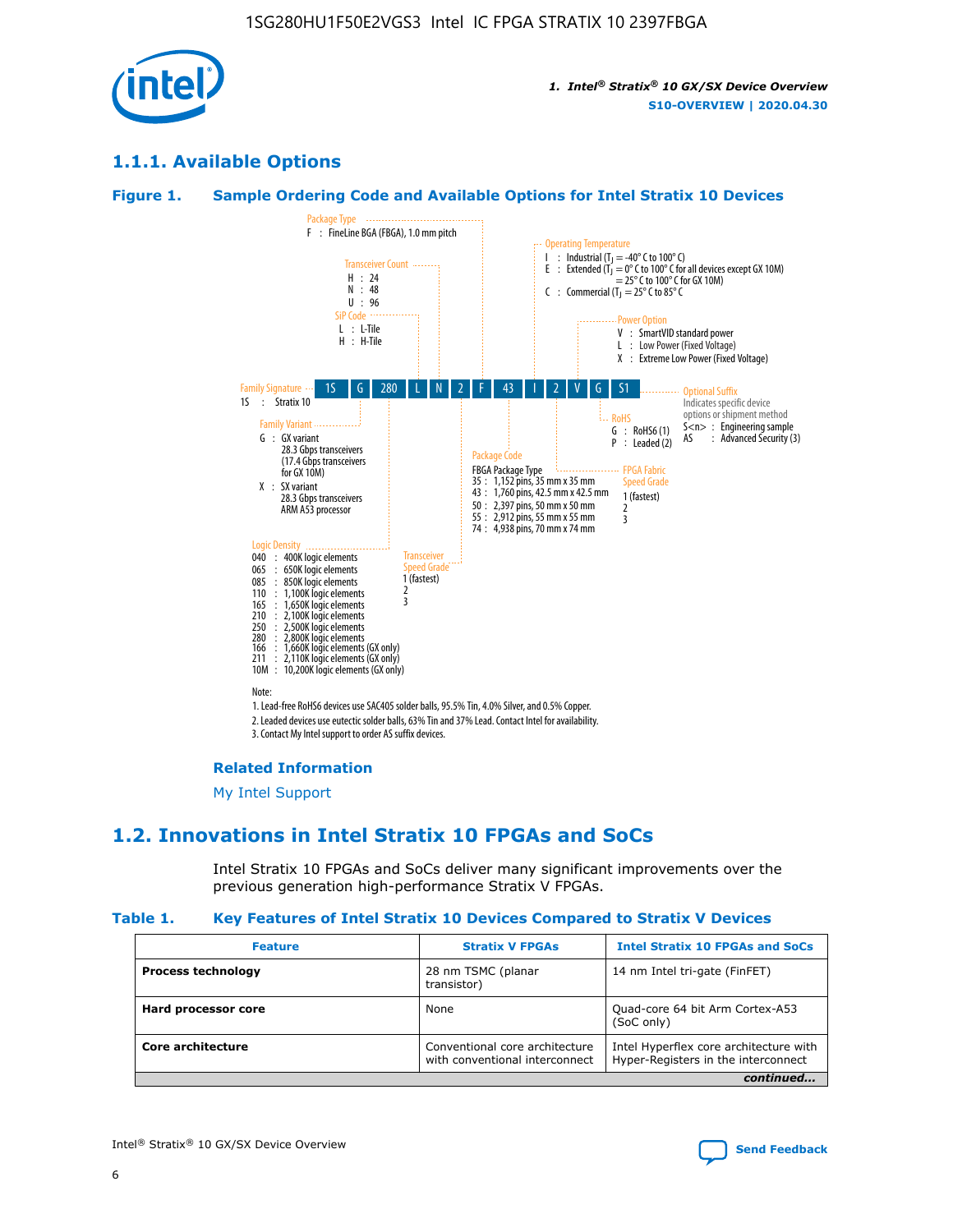

| <b>Feature</b>                                   | <b>Stratix V FPGAs</b>                                                              | <b>Intel Stratix 10 FPGAs and SoCs</b>                                                                                                       |
|--------------------------------------------------|-------------------------------------------------------------------------------------|----------------------------------------------------------------------------------------------------------------------------------------------|
| Core performance                                 | 500 MHz                                                                             | 1 GHz                                                                                                                                        |
| <b>Power dissipation</b>                         | 1x                                                                                  | As low as $0.3x$                                                                                                                             |
| Logic density                                    | <b>952 KLE</b>                                                                      | 10,200 KLE                                                                                                                                   |
| <b>Embedded memory (M20K)</b>                    | 52 Mbits                                                                            | 253 Mbits                                                                                                                                    |
| 18x19 multipliers                                | 3,926                                                                               | 11,520                                                                                                                                       |
|                                                  | Note: Multiplier is 18x18 in<br>Stratix V devices.                                  | Note: Multiplier is 18x19 in Intel<br>Stratix 10 devices.                                                                                    |
| <b>Floating point DSP capability</b>             | Up to 1 TFLOP, requires soft<br>floating point adder and<br>multiplier              | Up to 10 TFLOP, hard IEEE 754<br>compliant single precision floating<br>point adder and multiplier                                           |
| <b>Maximum transceivers</b>                      | 66                                                                                  | 96                                                                                                                                           |
| Maximum transceiver data rate (chip-to-<br>chip) | 28.05 Gbps                                                                          | 26.6 Gbps L-Tile<br>28.3 Gbps H-Tile                                                                                                         |
| Maximum transceiver data rate (backplane)        | 12.5 Gbps                                                                           | 12.5 Gbps L-Tile<br>28.3 Gbps H-Tile                                                                                                         |
| <b>Hard memory controller</b>                    | None                                                                                | DDR4 @ 1333 MHz/2666 Mbps<br>DDR3 @ 1067 MHz/2133 Mbps                                                                                       |
| <b>Hard protocol IP</b>                          | PCIe* Gen3 x8 (up to 4<br>instances)                                                | PCIe Gen3 x16 (up to 4 instances)<br>SR-IOV (4 physical functions / 2k<br>virtual functions) on H-Tile devices<br>10GBASE-KR/40GBASE-KR4 FEC |
| <b>Core clocking and PLLs</b>                    | Global, quadrant and regional<br>clocks supported by fractional-<br>synthesis fPLLs | Programmable clock tree synthesis<br>supported by fractional synthesis<br>fPLLs and integer IO PLLs                                          |
| Register state readback and writeback            | Not available                                                                       | Non-destructive register state<br>readback and writeback for ASIC<br>prototyping and other applications                                      |

These innovations result in the following improvements:

- **Improved Core Logic Performance**: The Intel Hyperflex core architecture combined with 14 nm Intel tri-gate technology allows Intel Stratix 10 devices to achieve 2X the core performance compared to the previous generation
- **Lower Power**: Intel Stratix 10 devices use up to 70% lower power compared to the previous generation, enabled by 14 nm Intel tri-gate technology, the Intel Hyperflex core architecture, and optional power saving features built into the architecture
- **Higher Density**: Intel Stratix 10 devices offer three times the level of integration, with up to 10.2 million logic elements (LEs), over 253 Mbits of embedded memory blocks (M20K), and 11,520 18x19 multipliers
- **Embedded Processing**: Intel Stratix 10 SoCs feature a Quad-Core 64 bit Arm Cortex-A53 processor optimized for power efficiency and software compatible with previous generation Arria® and Cyclone® SoC devices
- **Improved Transceiver Performance**: With up to 96 transceiver channels implemented in heterogeneous 3D SiP transceiver tiles, Intel Stratix 10 GX and SX devices support data rates up to 28.3 Gbps chip-to-chip and 28.3 Gbps across the backplane with signal conditioning circuits capable of equalizing over 30 dB of system loss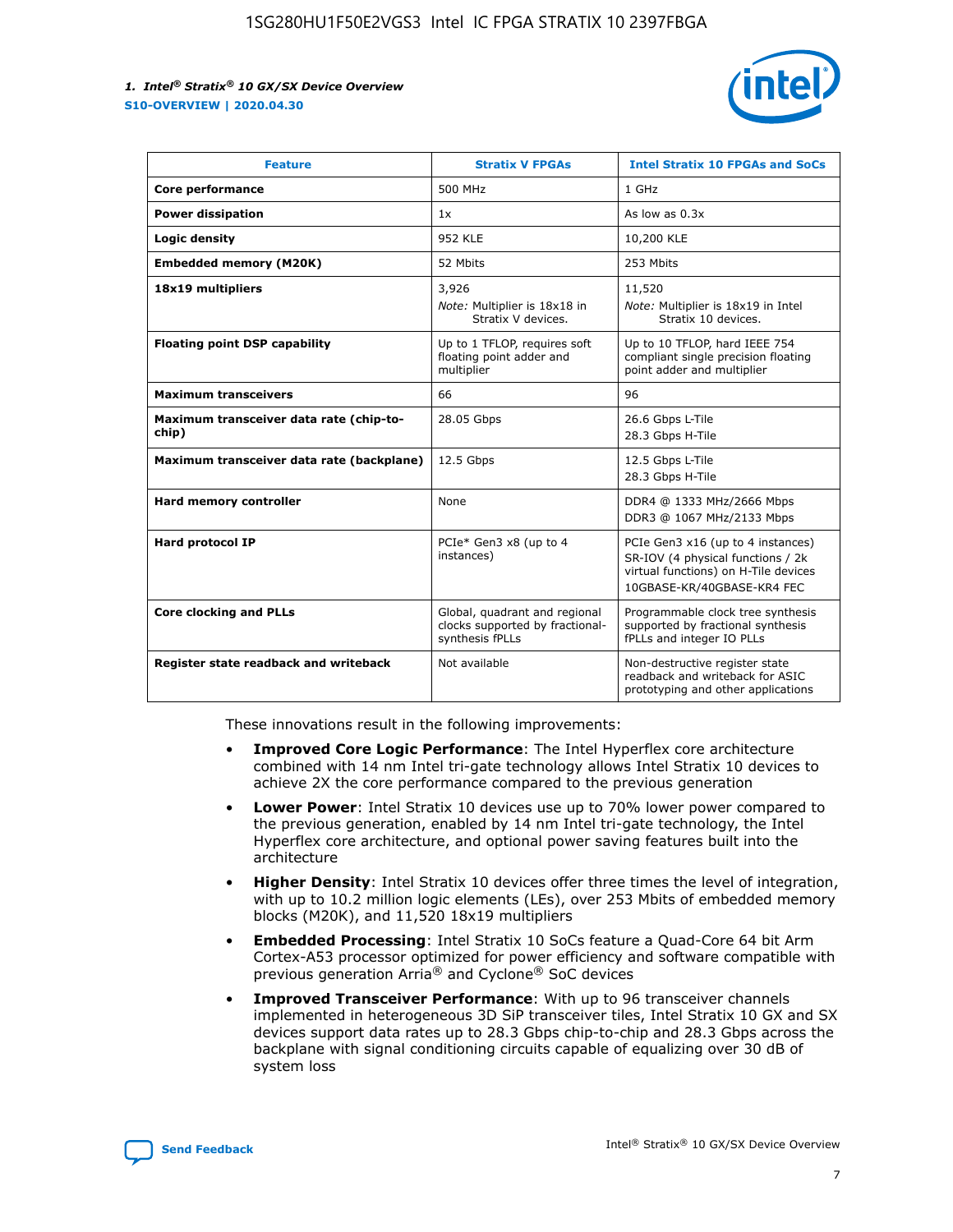

- **Improved DSP Performance**: The variable precision DSP block in Intel Stratix 10 devices features hard fixed and floating point capability, with up to 10 TFLOP IEEE754 single-precision floating point performance
- **Additional Hard IP**: Intel Stratix 10 devices include many more hard IP blocks than previous generation devices, with a hard memory controller included in each bank of 48 general purpose IOs, a hard PCIe Gen3 x16 full protocol stack in each transceiver tile, and a hard 10GBASE-KR/40GBASE-KR4 FEC in every transceiver channel
- **Enhanced Core Clocking**: Intel Stratix 10 devices feature programmable clock tree synthesis; clock trees are only synthesized where needed, increasing the flexibility and reducing the power dissipation of the clocking solution
- **Additional Core PLLs**: The core fabric in Intel Stratix 10 devices is supported by both integer IO PLLs and fractional synthesis fPLLs, resulting in a greater total number of PLLs available than the previous generation

## **1.3. FPGA and SoC Features Summary**

## **Table 2. Intel Stratix 10 FPGA and SoC Common Device Features**

| <b>Feature</b>                   | <b>Description</b>                                                                                                                                                                                                                                                                                                                                                                                                                                                                                                                                                                                                                                                                                                         |  |  |
|----------------------------------|----------------------------------------------------------------------------------------------------------------------------------------------------------------------------------------------------------------------------------------------------------------------------------------------------------------------------------------------------------------------------------------------------------------------------------------------------------------------------------------------------------------------------------------------------------------------------------------------------------------------------------------------------------------------------------------------------------------------------|--|--|
| Technology                       | 14 nm Intel tri-gate (FinFET) process technology<br>$\bullet$<br>SmartVID controlled core voltage, standard power devices<br>0.85-V fixed core voltage, low static power devices available<br>$\bullet$                                                                                                                                                                                                                                                                                                                                                                                                                                                                                                                    |  |  |
| Low power serial<br>transceivers | Up to 96 total transceivers available<br>$\bullet$<br>Continuous operating range of 1 Gbps to 28.3 Gbps for Intel Stratix 10 GX/SX devices<br>Backplane support up to 28.3 Gbps for Intel Stratix 10 GX/SX devices<br>$\bullet$<br>Extended range down to 125 Mbps with oversampling<br>ATX transmit PLLs with user-configurable fractional synthesis capability<br>$\bullet$<br>• XFP, SFP+, QSFP/QSFP28, CFP/CFP2/CFP4 optical module support<br>• Adaptive linear and decision feedback equalization<br>Transmit pre-emphasis and de-emphasis<br>Dynamic partial reconfiguration of individual transceiver channels<br>$\bullet$<br>On-chip instrumentation (Eye Viewer non-intrusive data eye monitoring)<br>$\bullet$ |  |  |
| General purpose I/Os             | Up to 2,304 total GPIO available<br>$\bullet$<br>1.6 Gbps LVDS-every pair can be configured as an input or output<br>$\bullet$<br>1333 MHz/2666 Mbps DDR4 external memory interface<br>1067 MHz/2133 Mbps DDR3 external memory interface<br>• 1.2 V to 3.3 $V^{(1)}$ single-ended LVCMOS/LVTTL interfacing<br>On-chip termination (OCT)<br>$\bullet$                                                                                                                                                                                                                                                                                                                                                                       |  |  |
| Embedded hard IP                 | PCIe Gen1/Gen2/Gen3 complete protocol stack, x1/x2/x4/x8/x16 end point and root<br>$\bullet$<br>port<br>DDR4/DDR3 hard memory controller (RLDRAM3/QDR II+/QDR IV using soft memory<br>controller)<br>• Multiple hard IP instantiations in each device<br>• Single Root I/O Virtualization (SR-IOV)                                                                                                                                                                                                                                                                                                                                                                                                                         |  |  |
| Transceiver hard IP              | 10GBASE-KR/40GBASE-KR4 Forward Error Correction (FEC)<br>$\bullet$<br>10G Ethernet PCS<br>$\bullet$<br>PCI Express PIPE interface<br>$\bullet$<br>continued                                                                                                                                                                                                                                                                                                                                                                                                                                                                                                                                                                |  |  |

<sup>(1)</sup> Available in some configurations only

8

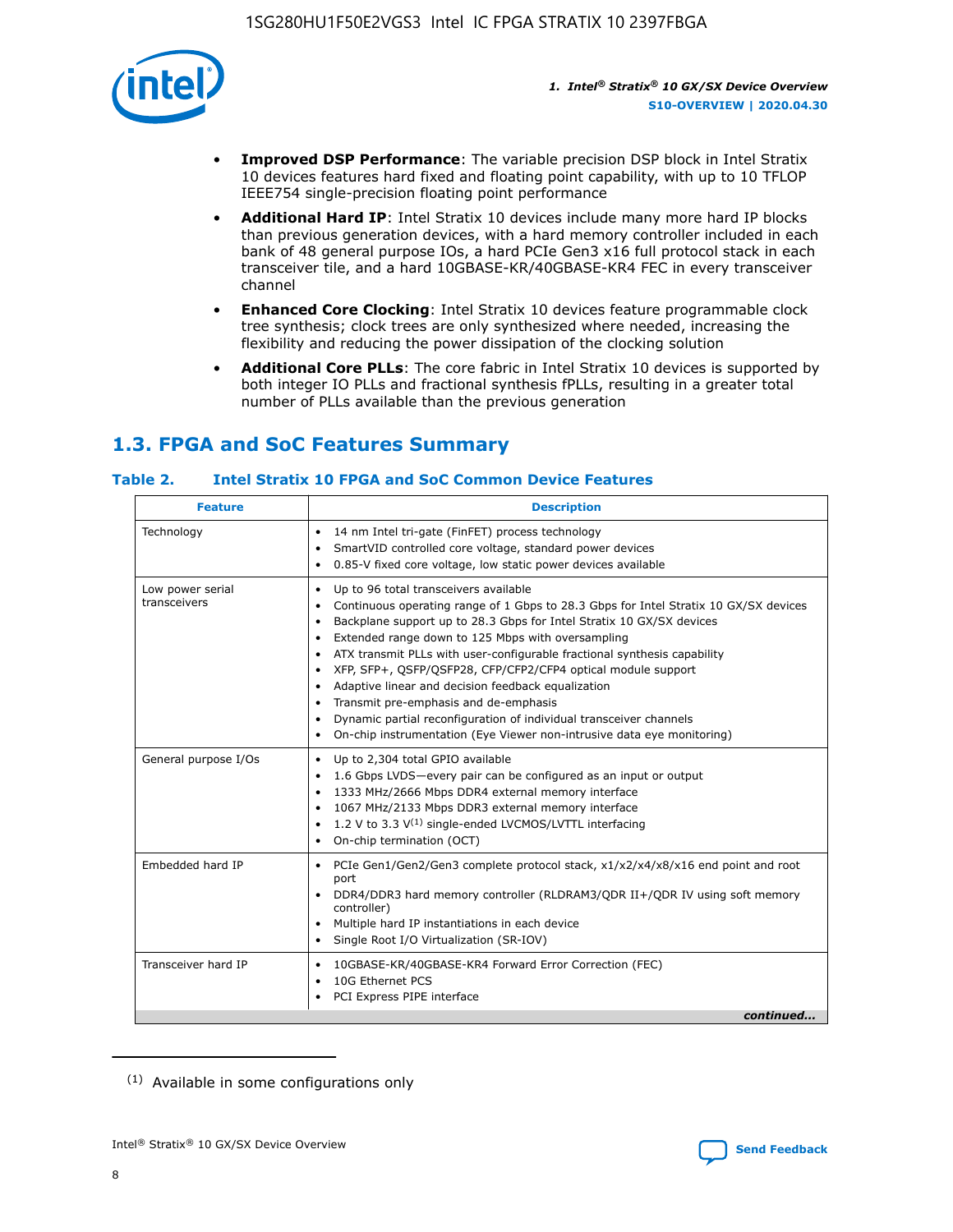

| <b>Feature</b>                   | <b>Description</b>                                                                                                                                                                                                                                                                                                                                                                                                                                                    |
|----------------------------------|-----------------------------------------------------------------------------------------------------------------------------------------------------------------------------------------------------------------------------------------------------------------------------------------------------------------------------------------------------------------------------------------------------------------------------------------------------------------------|
|                                  | Interlaken PCS<br>$\bullet$<br>Gigabit Ethernet PCS<br>$\bullet$<br>Deterministic latency support for Common Public Radio Interface (CPRI) PCS<br>$\bullet$<br>Fast lock-time support for Gigabit Passive Optical Networking (GPON) PCS<br>$\bullet$<br>8B/10B, 64B/66B, 64B/67B encoders and decoders<br>$\bullet$<br>Custom mode support for proprietary protocols<br>$\bullet$                                                                                     |
| Power management                 | SmartVID controlled core voltage, standard power devices<br>$\bullet$<br>0.85-V fixed core voltage, low static power devices available<br>$\bullet$<br>Intel Quartus <sup>®</sup> Prime Pro Edition integrated power analysis<br>٠                                                                                                                                                                                                                                    |
| High performance core fabric     | Intel Hyperflex core architecture with Hyper-Registers throughout the interconnect<br>$\bullet$<br>routing and at the inputs of all functional blocks<br>Enhanced adaptive logic module (ALM)<br>$\bullet$<br>Improved multi-track routing architecture reduces congestion and improves compile<br>times<br>Hierarchical core clocking architecture with programmable clock tree synthesis<br>Fine-grained partial reconfiguration                                    |
| Internal memory blocks           | M20K-20 Kb with hard ECC support<br>٠<br>MLAB-640 bit distributed LUTRAM<br>$\bullet$                                                                                                                                                                                                                                                                                                                                                                                 |
| Variable precision DSP<br>blocks | IEEE 754-compliant hard single-precision floating point capability<br>$\bullet$<br>Supports signal processing with precision ranging from 18x19 up to 54x54<br>$\bullet$<br>Native 27x27 and 18x19 multiply modes<br>$\bullet$<br>64 bit accumulator and cascade for systolic FIRs<br>Internal coefficient memory banks<br>Pre-adder/subtractor improves efficiency<br>$\bullet$<br>Additional pipeline register increases performance and reduces power<br>$\bullet$ |
| Phase locked loops (PLL)         | Fractional synthesis PLLs (fPLL) support both fractional and integer modes<br>$\bullet$<br>Fractional mode with third-order delta-sigma modulation<br>Precision frequency synthesis<br>$\bullet$<br>Integer PLLs adjacent to general purpose I/Os, support external memory, and LVDS<br>$\bullet$<br>interfaces, clock delay compensation, zero delay buffering                                                                                                       |
| Core clock networks              | 1 GHz fabric clocking<br>$\bullet$<br>667 MHz external memory interface clocking, supports 2666 Mbps DDR4 interface<br>$\bullet$<br>800 MHz LVDS interface clocking, supports 1600 Mbps LVDS interface<br>$\bullet$<br>Programmable clock tree synthesis, backwards compatible with global, regional and<br>$\bullet$<br>peripheral clock networks<br>Clocks only synthesized where needed, to minimize dynamic power<br>continued                                    |

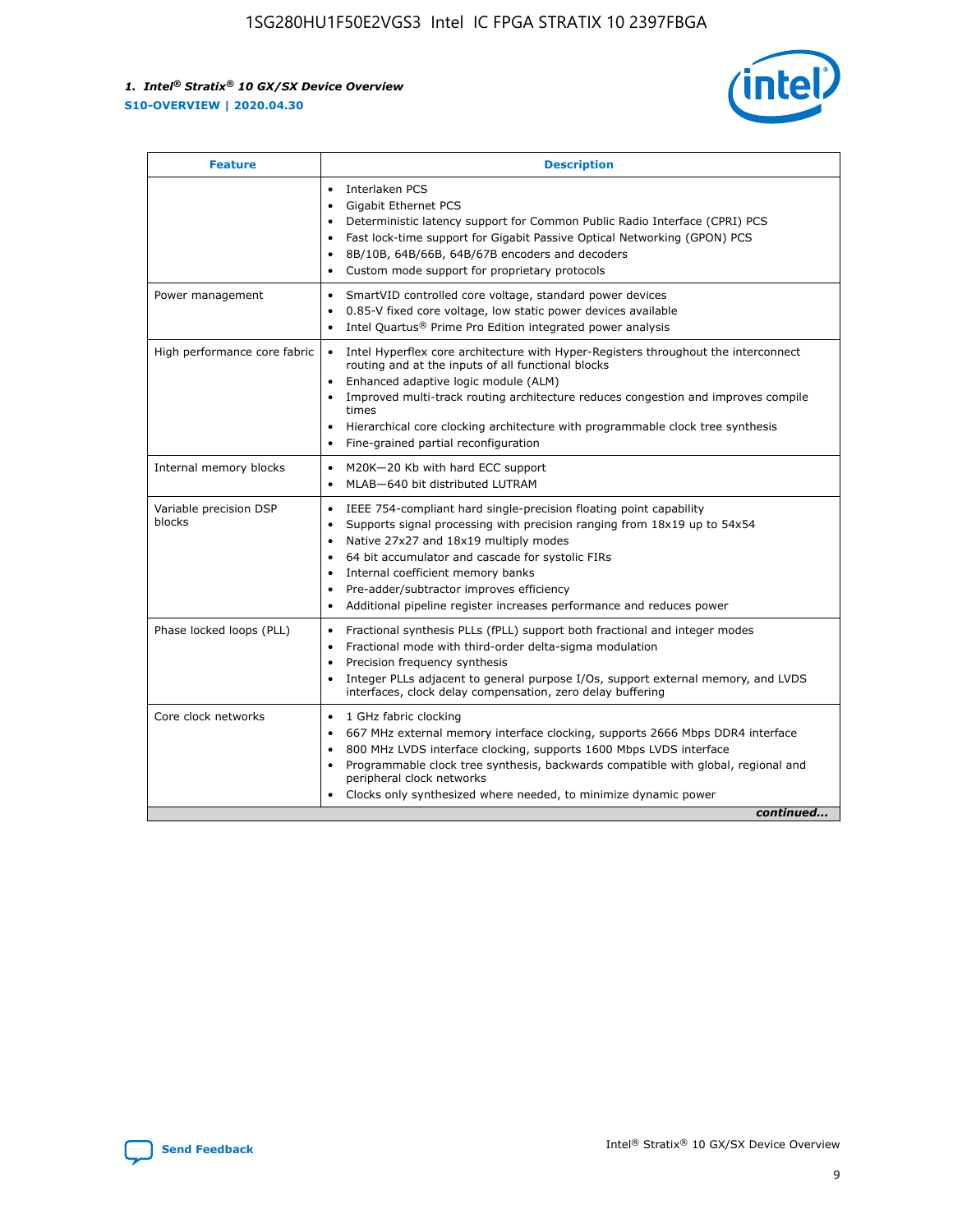

| <b>Feature</b>     | <b>Description</b>                                                                                                                                                                                                                                                                                                                                                                                                                                                                                                                         |
|--------------------|--------------------------------------------------------------------------------------------------------------------------------------------------------------------------------------------------------------------------------------------------------------------------------------------------------------------------------------------------------------------------------------------------------------------------------------------------------------------------------------------------------------------------------------------|
| Configuration      | Dedicated Secure Device Manager<br>٠<br>Software programmable device configuration<br>Serial and parallel flash interface<br>Configuration via protocol (CvP) using PCI Express Gen1/Gen2/Gen3<br>٠<br>Fine-grained partial reconfiguration of core fabric<br>٠<br>Dynamic reconfiguration of transceivers and PLLs<br>$\bullet$<br>Comprehensive set of security features including AES-256, SHA-256/384, and<br>ECDSA-256/384 accelerators, and multi-factor authentication<br>Physically Unclonable Function (PUF) service<br>$\bullet$ |
| Packaging          | Intel Embedded Multi-die Interconnect Bridge (EMIB) packaging technology<br>٠<br>Multiple devices with identical package footprints allows seamless migration across<br>$\bullet$<br>different device densities<br>1.0 mm ball-pitch FBGA packaging<br>$\bullet$<br>Lead and lead-free package options                                                                                                                                                                                                                                     |
| Software and tools | Intel Quartus Prime Pro Edition design suite with new compiler and Hyper-Aware design<br>$\bullet$<br>flow<br>Fast Forward compiler to allow Intel Hyperflex architecture performance exploration<br>$\bullet$<br>Transceiver toolkit<br>$\bullet$<br>Platform designer integration tool<br>DSP Builder advanced blockset<br>OpenCL <sup>™</sup> support<br>SoC Embedded Design Suite (EDS)                                                                                                                                                |

## **Table 3. Intel Stratix 10 SoC Specific Device Features**

| <b>SoC Subsystem</b><br><b>Feature</b> |                                                 | <b>Description</b>                                                                                                                                                                                                                                                 |  |  |  |
|----------------------------------------|-------------------------------------------------|--------------------------------------------------------------------------------------------------------------------------------------------------------------------------------------------------------------------------------------------------------------------|--|--|--|
| <b>Hard Processor</b><br><b>System</b> | Multi-processor unit (MPU) core                 | Quad-core Arm Cortex-A53 MPCore processor with Arm<br>$\bullet$<br>CoreSight* debug and trace technology<br>Scalar floating-point unit supporting single and double<br>$\bullet$<br>precision<br>Arm Neon* media processing engine for each processor<br>$\bullet$ |  |  |  |
|                                        | <b>System Controllers</b>                       | System Memory Management Unit (SMMU)<br>$\bullet$<br>Cache Coherency Unit (CCU)<br>$\bullet$                                                                                                                                                                       |  |  |  |
|                                        | Layer 1 Cache                                   | 32 KB L1 instruction cache with parity<br>٠<br>32 KB L1 data cache with ECC<br>$\bullet$                                                                                                                                                                           |  |  |  |
|                                        | Layer 2 Cache                                   | 1 MB Shared L2 Cache with ECC<br>$\bullet$                                                                                                                                                                                                                         |  |  |  |
|                                        | On-Chip Memory                                  | 256 KB On-Chip RAM<br>$\bullet$                                                                                                                                                                                                                                    |  |  |  |
|                                        | Direct memory access (DMA) controller           | • 8-Channel DMA                                                                                                                                                                                                                                                    |  |  |  |
|                                        | Ethernet media access controller<br>(EMAC)      | Three 10/100/1000 EMAC with integrated DMA<br>$\bullet$                                                                                                                                                                                                            |  |  |  |
|                                        | USB On-The-Go controller (OTG)                  | 2 USB OTG with integrated DMA<br>$\bullet$                                                                                                                                                                                                                         |  |  |  |
|                                        | <b>UART</b> controller                          | 2 UART 16550 compatible<br>$\bullet$                                                                                                                                                                                                                               |  |  |  |
|                                        | Serial Peripheral Interface (SPI)<br>controller | $\bullet$ 4 SPI                                                                                                                                                                                                                                                    |  |  |  |
|                                        | $I2C$ controller                                | 5 <sup>2</sup> C controllers<br>$\bullet$                                                                                                                                                                                                                          |  |  |  |
|                                        | SD/SDIO/MMC controller                          | 1 eMMC version 4.5 with DMA and CE-ATA support<br>$\bullet$<br>SD, including eSD, version 3.0<br>٠<br>SDIO, including eSDIO, version 3.0<br>CE-ATA - version 1.1<br>continued                                                                                      |  |  |  |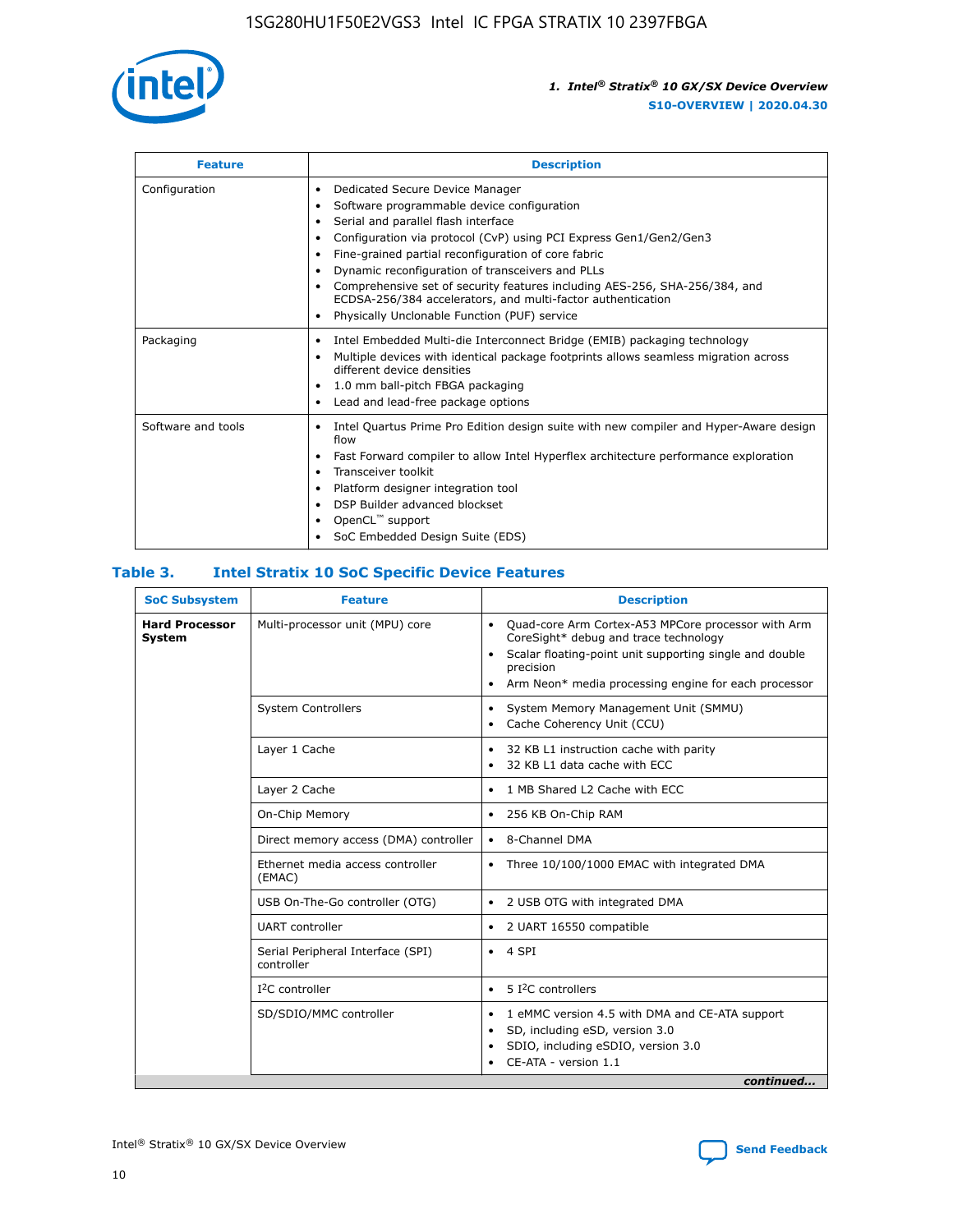

| <b>SoC Subsystem</b>                          | <b>Feature</b>             | <b>Description</b>                                                                  |  |  |
|-----------------------------------------------|----------------------------|-------------------------------------------------------------------------------------|--|--|
|                                               | NAND flash controller      | 1 ONFI 1.0, 8- and 16-bit support<br>$\bullet$                                      |  |  |
|                                               | General-purpose I/O (GPIO) | Maximum of 48 software programmable GPIO<br>$\bullet$                               |  |  |
|                                               | <b>Timers</b>              | 4 general-purpose timers<br>4 watchdog timers                                       |  |  |
| <b>Secure Device</b><br>Manager               | Security                   | Secure boot<br>Advanced Encryption Standard (AES) and authentication<br>(SHA/ECDSA) |  |  |
| <b>External</b><br>Memory<br><b>Interface</b> | External Memory Interface  | Hard Memory Controller with DDR4 and DDR3<br>$\bullet$                              |  |  |

## **1.4. Intel Stratix 10 Block Diagram**

## **Figure 2. Intel Stratix 10 FPGA and SoC Architecture Block Diagram**



HPS: Quad ARM Cortex-A53 Hard Processor System SDM: Secure Device Manager

## **1.5. Intel Stratix 10 FPGA and SoC Family Plan**

<sup>(2)</sup> The number of 27x27 multipliers is one-half the number of 18x19 multipliers.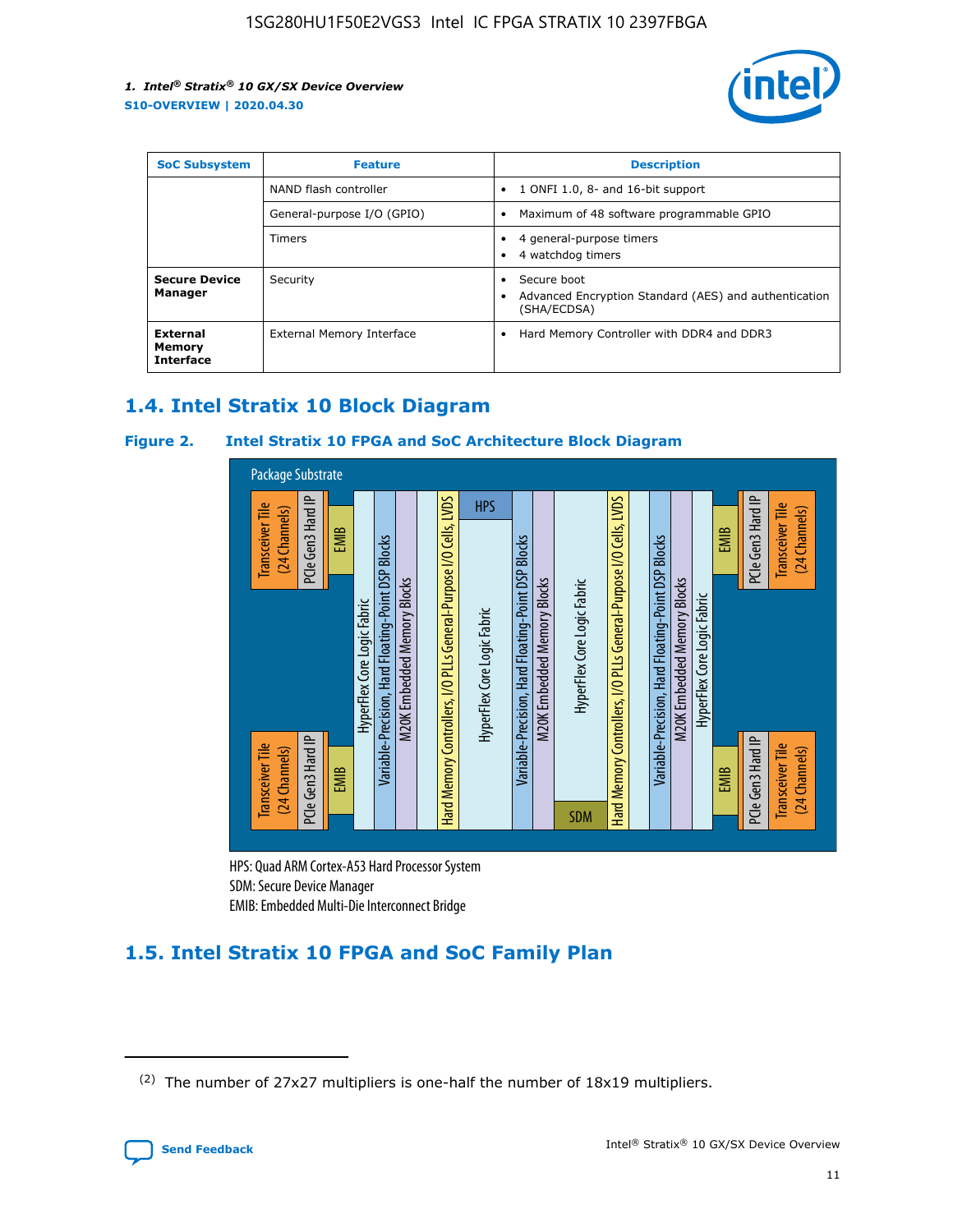

## **Table 4. Intel Stratix 10 GX/SX FPGA and SoC Family Plan—FPGA Core (part 1)**

| <b>Intel Stratix 10</b><br><b>GX/SX Device</b><br><b>Name</b> | <b>Logic Elements</b><br>(KLE) | <b>M20K Blocks</b> | <b>M20K Mbits</b> | <b>MLAB Counts</b> | <b>MLAB Mbits</b> | 18x19 Multi-<br>pliers <sup>(2)</sup> |
|---------------------------------------------------------------|--------------------------------|--------------------|-------------------|--------------------|-------------------|---------------------------------------|
| GX 400/<br>SX 400                                             | 378                            | 1,537              | 30                | 3,276              | $\overline{2}$    | 1,296                                 |
| GX 650/<br>SX 650                                             | 612                            | 2,489              | 49                | 5,364              | 3                 | 2,304                                 |
| GX 850/<br>SX 850                                             | 841                            | 3,477              | 68                | 7,124              | $\overline{4}$    | 4,032                                 |
| GX 1100/<br>SX 1100                                           | 1,325                          | 5,461              | 107               | 11,556             | $\overline{7}$    | 5,184                                 |
| GX 1650/<br>SX 1650                                           | 1,624                          | 5,851              | 114               | 13,764             | 8                 | 6,290                                 |
| GX 2100/<br>SX 2100                                           | 2,005                          | 6,501              | 127               | 17,316             | 11                | 7,488                                 |
| GX 2500/<br>SX 2500                                           | 2,422                          | 9,963              | 195               | 20,529             | 13                | 10,022                                |
| GX 2800/<br>SX 2800                                           | 2,753                          | 11,721             | 229               | 23,796             | 15                | 11,520                                |
| GX 1660                                                       | 1,679                          | 6,162              | 120               | 14,230             | 9                 | 6,652                                 |
| GX 2110                                                       | 2,073                          | 6,847              | 134               | 17,856             | 11                | 7,920                                 |
| <b>GX 10M</b>                                                 | 10,200                         | 12,950             | 253               | 87,984             | 55                | 6,912                                 |

#### **Table 5. Intel Stratix 10 GX/SX FPGA and SoC Family Plan—Interconnects, PLLs and Hard IP (part 2)**

| <b>Intel Stratix 10</b>            |                      | <b>PLLs</b><br><b>Interconnects</b> |              |          |                                      |  |
|------------------------------------|----------------------|-------------------------------------|--------------|----------|--------------------------------------|--|
| <b>GX/SX Device</b><br><b>Name</b> | <b>Maximum GPIOs</b> | <b>Maximum XCVR</b>                 | <b>fPLLs</b> | I/O PLLs | <b>PCIe Hard IP</b><br><b>Blocks</b> |  |
| GX 400/<br>SX 400                  | 374                  | 24                                  | 8            | 8        | $\mathbf{1}$                         |  |
| GX 650/<br>SX 650                  | 392                  | 24                                  | 8            | 8        | $\mathbf{1}$                         |  |
| GX 850/<br>SX 850                  | 688                  | 48                                  | 16           | 16       | 2                                    |  |
| GX 1100/<br>SX 1100                | 688                  | 48                                  | 16           | 16       | 2                                    |  |
| GX 1650/<br>SX 1650                | 704                  | 96                                  | 32           | 24       | $\overline{4}$                       |  |
| GX 2100/<br>SX 2100                | 704                  | 96                                  | 32           | 24       | 4                                    |  |
| GX 2500/<br>SX 2500                | 1,160                | 96                                  | 32           | 24       | $\overline{4}$                       |  |
| GX 2800/<br>SX 2800                | 1,160                | 96                                  | 32           | 24       | $\overline{4}$                       |  |
| continued                          |                      |                                     |              |          |                                      |  |

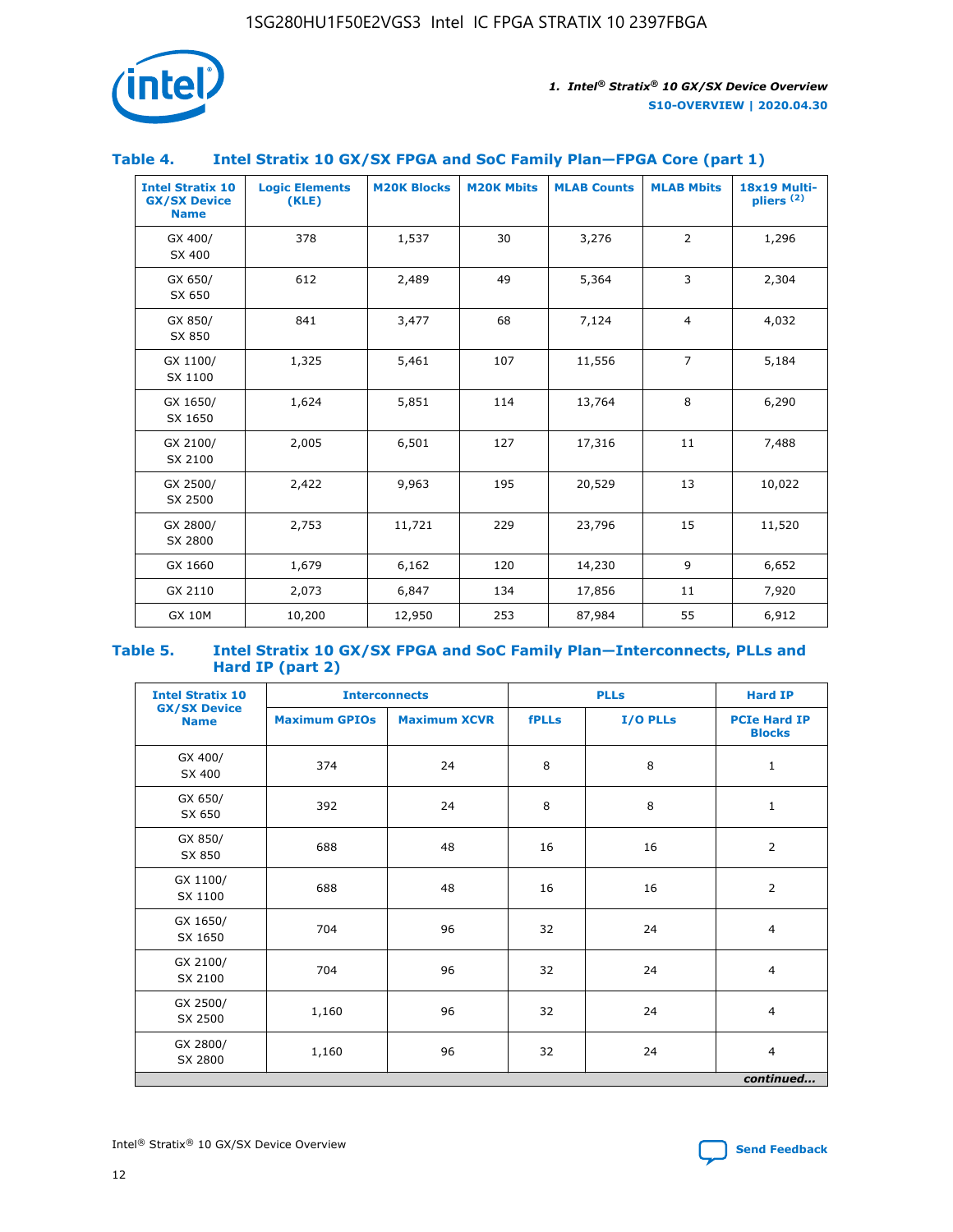

| <b>Intel Stratix 10</b>            | <b>Interconnects</b> |                     | <b>PLLs</b>  |                 | <b>Hard IP</b>                       |
|------------------------------------|----------------------|---------------------|--------------|-----------------|--------------------------------------|
| <b>GX/SX Device</b><br><b>Name</b> | <b>Maximum GPIOs</b> | <b>Maximum XCVR</b> | <b>fPLLs</b> | <b>I/O PLLs</b> | <b>PCIe Hard IP</b><br><b>Blocks</b> |
| GX 1660                            | 688                  | 48                  | 16           | 16              |                                      |
| GX 2110                            | 688                  | 48                  | 16           | 16              |                                      |
| <b>GX 10M</b>                      | 2,304                | 48                  | 24           | 48              | 4                                    |

## **Table 6. Intel Stratix 10 GX/SX FPGA and SoC Family Package Plan**

Cell legend: General Purpose I/Os, High-Voltage I/Os, LVDS Pairs, Transceivers (3) (4) (5) (6) (7) (8)

| <b>Intel Stratix 10</b><br><b>GX/SX Device</b><br><b>Name</b> | F1152<br><b>HF35</b><br>$(35x35 \text{ mm}^2)$ | F1760<br><b>NF43</b><br>(42.5x42.5<br>$mm2$ ) | F2397<br><b>UF50</b><br>$(50x50 \text{ mm}^2)$ | F2912<br><b>HF55</b><br>$(55x55$ mm <sup>2</sup> ) | F4938<br><b>NF74</b><br>$(70x74)$ mm <sup>2</sup> |
|---------------------------------------------------------------|------------------------------------------------|-----------------------------------------------|------------------------------------------------|----------------------------------------------------|---------------------------------------------------|
| GX 400/<br>SX 400                                             | 374, 56, 120, 24 <sup>(9)</sup>                | $\overline{\phantom{a}}$                      | $\overline{\phantom{a}}$                       | ۰                                                  |                                                   |
| GX 650/<br>SX 650                                             | 392, 8, 192, 24                                | $\overline{\phantom{a}}$                      | $\overline{\phantom{a}}$                       |                                                    |                                                   |
| GX 850/<br>SX 850                                             | ۰.                                             | 688, 16, 336, 48                              |                                                |                                                    |                                                   |
| GX 1100/<br>SX 1100                                           |                                                | 688, 16, 336, 48                              |                                                |                                                    |                                                   |
| GX 1650/<br>SX 1650                                           |                                                | 688, 16, 336, 48                              | 704, 32, 336, 96                               |                                                    |                                                   |
| GX 2100/<br>SX 2100                                           | -                                              | 688, 16, 336, 48                              | 704, 32, 336, 96                               | $\overline{\phantom{a}}$                           |                                                   |
| GX 2500/<br>SX 2500                                           |                                                | 688, 16, 336, 48                              | 704, 32, 336, 96                               | 1160, 8, 576, 24                                   |                                                   |
| GX 2800/                                                      | -                                              | 688, 16, 336, 48                              | 704, 32, 336, 96                               | 1160, 8, 576, 24                                   | $\overline{\phantom{a}}$<br>continued             |

- (3) All packages are ball grid arrays with 1.0 mm pitch.
- (4) High-Voltage I/O pins are used for 3 V and 2.5 V interfacing.
- $(5)$  Each LVDS pair can be configured as either a differential input or a differential output.
- (6) High-Voltage I/O pins and LVDS pairs are included in the General Purpose I/O count. Transceivers are counted separately.
- $(7)$  Each package column offers pin migration (common circuit board footprint) for all devices in the column.
- $(8)$  Intel Stratix 10 GX devices are pin migratable with Intel Stratix 10 SX devices in the same package.
- $(9)$  The Intel Stratix 10 SX/GX 400 device has a level shifter, and this imposes some restrictions on the number of LVDS pairs and I/O banks available (see "Intel Stratix 10 SX/GX 400 Device Level Shifter Details").

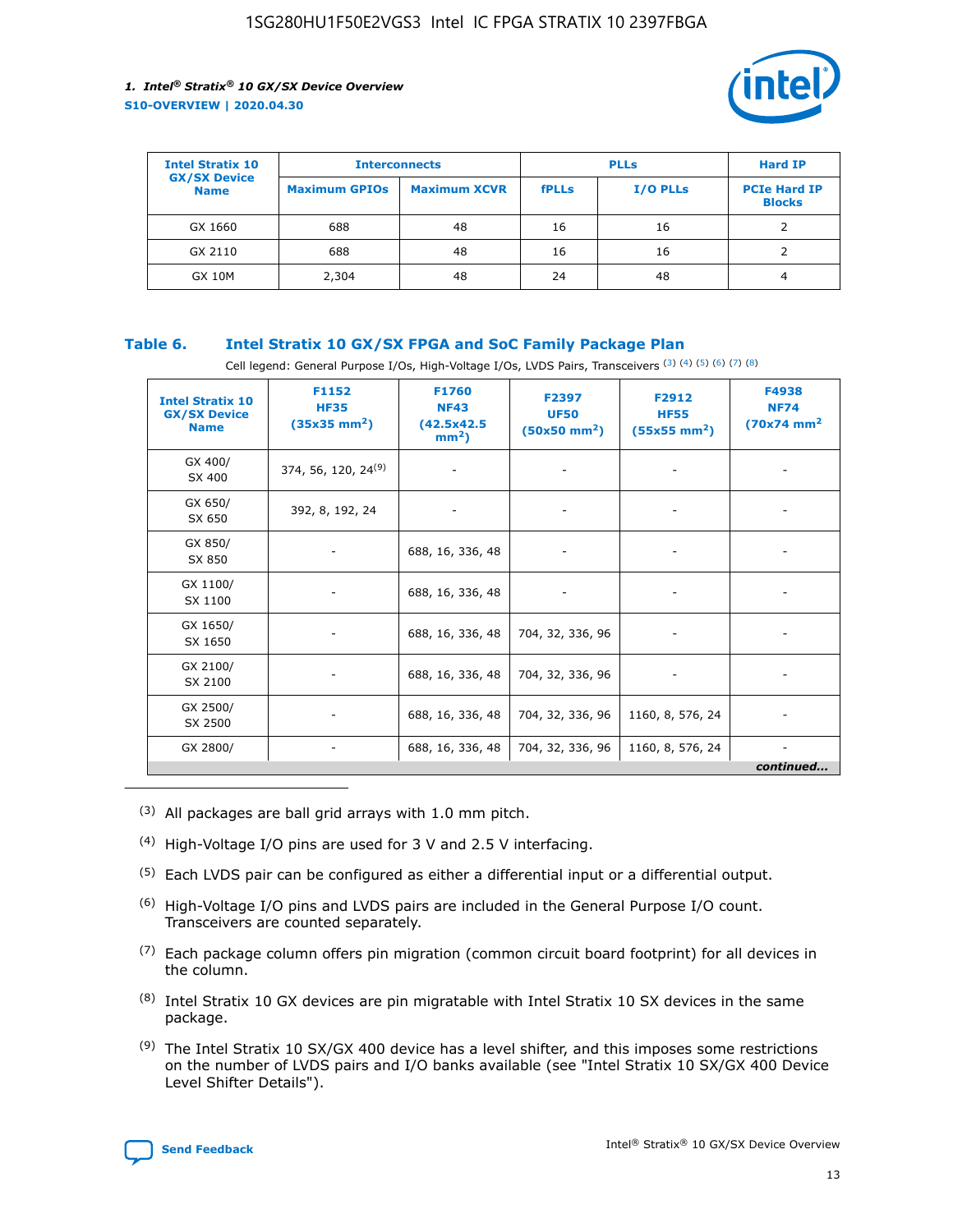

| <b>Intel Stratix 10</b><br><b>GX/SX Device</b><br><b>Name</b> | F1152<br><b>HF35</b><br>$(35x35)$ mm <sup>2</sup> ) | F1760<br><b>NF43</b><br>(42.5x42.5<br>$mm2$ ) | F2397<br><b>UF50</b><br>$(50x50 \text{ mm}^2)$ | F2912<br><b>HF55</b><br>$(55x55$ mm <sup>2</sup> ) | F4938<br><b>NF74</b><br>$(70x74)$ mm <sup>2</sup> |
|---------------------------------------------------------------|-----------------------------------------------------|-----------------------------------------------|------------------------------------------------|----------------------------------------------------|---------------------------------------------------|
| SX 2800                                                       |                                                     |                                               |                                                |                                                    |                                                   |
| GX 1660                                                       | -                                                   | 688, 16, 336, 48                              | $\overline{\phantom{a}}$                       |                                                    |                                                   |
| GX 2110                                                       |                                                     | 688, 16, 336, 48                              | $\overline{\phantom{a}}$                       |                                                    |                                                   |
| <b>GX 10M</b>                                                 | ۰                                                   |                                               |                                                |                                                    | 2304, 32, 1152,<br>48                             |





## **1.6. Intel Hyperflex Core Architecture**

Intel Stratix 10 FPGAs and SoCs are based on a core fabric featuring the new Intel Hyperflex core architecture. The Intel Hyperflex core architecture delivers 2X the clock frequency performance and up to 70% lower power compared to previous generation high-end FPGAs. Along with this performance breakthrough, the Intel Hyperflex core architecture delivers a number of advantages including:

- **Higher Throughput**—Capitalizes on 2X core clock frequency performance to obtain throughput breakthroughs
- **Improved Power Efficiency**—Uses reduced IP size, enabled by Intel Hyperflex, to consolidate designs which previously spanned multiple devices into a single device, thereby reducing power by up to 70% versus previous generation devices
- **Greater Design Functionality**—Uses faster clock frequency to reduce bus widths and reduce IP size, freeing up additional FPGA resources to add greater functionality
- **Increased Designer Productivity**—Boosts performance with less routing congestion and fewer design iterations using Hyper-Aware design tools, obtaining greater timing margin for more rapid timing closure

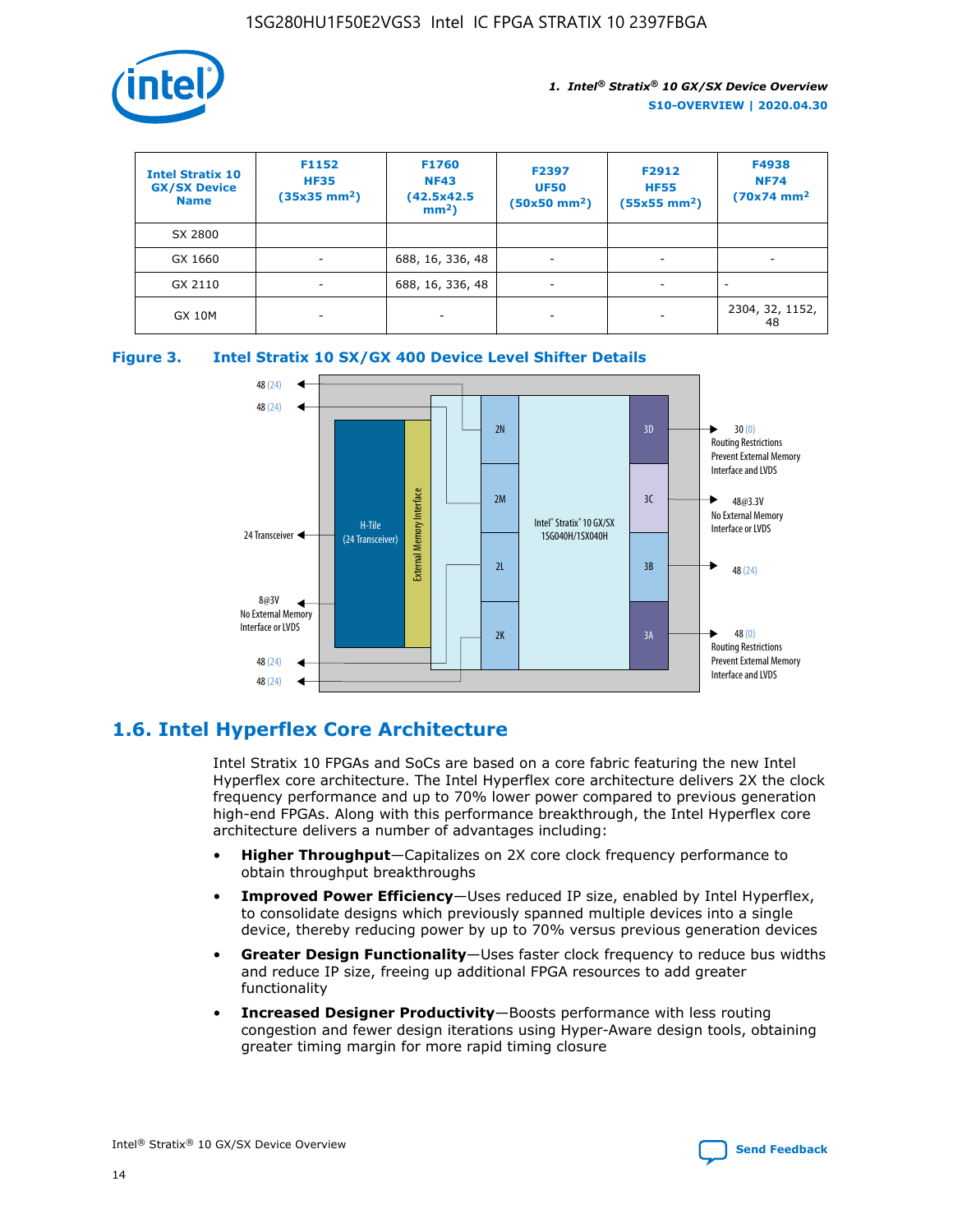

In addition to the traditional user registers found in the Adaptive Logic Modules (ALM), the Intel Hyperflex core architecture introduces additional bypassable registers everywhere throughout the fabric of the FPGA. These additional registers, called Hyper-Registers are available on every interconnect routing segment and at the inputs of all functional blocks.

#### **Figure 4. Bypassable Hyper-Register**



The Hyper-Registers enable the following key design techniques to achieve the 2X core performance increases:

- Fine grain Hyper-Retiming to eliminate critical paths
- Zero latency Hyper-Pipelining to eliminate routing delays
- Flexible Hyper-Optimization for best-in-class performance

By implementing these techniques in your design, the Hyper-Aware design tools automatically make use of the Hyper-Registers to achieve maximum core clock frequency.



## **Figure 5. Intel Hyperflex Core Architecture**

New Hyper-Registers throughout the core fabric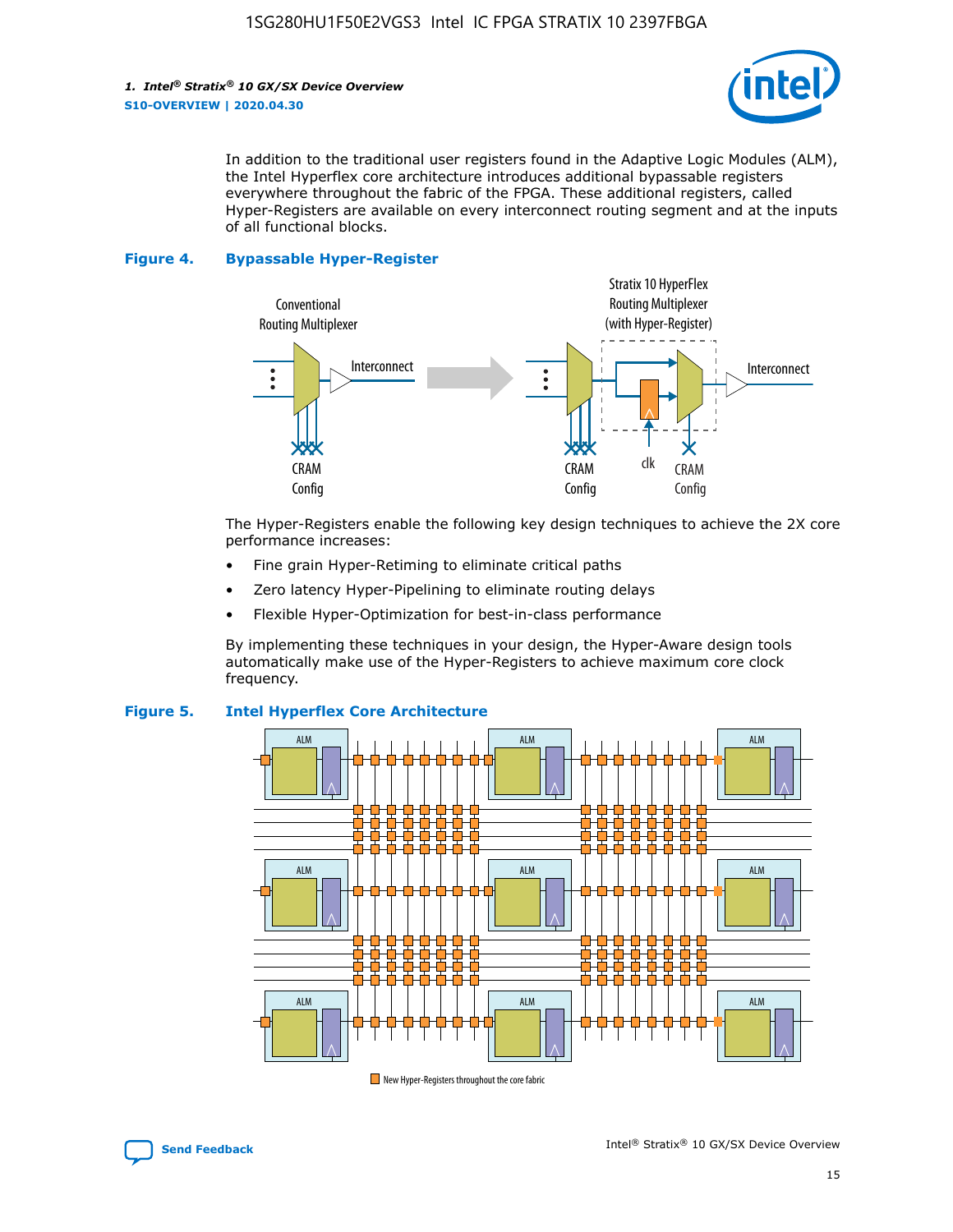

## **1.7. Heterogeneous 3D SiP Transceiver Tiles**

Intel Stratix 10 FPGAs and SoCs feature power efficient, high bandwidth, low latency transceivers. The transceivers are implemented on heterogeneous 3D System-in-Package (SiP) transceiver tiles, each containing 24 full-duplex transceiver channels. In addition to providing a high-performance transceiver solution to meet current connectivity needs, this allows for future flexibility and scalability as data rates, modulation schemes, and protocol IPs evolve.

## **Figure 6. Monolithic Core Fabric and Heterogeneous 3D SiP Transceiver Tiles**



## **Figure 7. Dual Core Fabric and Heterogeneous 3D SiP Transceiver Tiles (for the Intel Stratix 10 GX 10M Variant Only)**

![](_page_16_Figure_8.jpeg)

Each transceiver tile contains:

- 24 full-duplex transceiver channels (PMA and PCS) $(10)$
- Reference clock distribution network
- Transmit PLLs
- High-speed clocking and bonding networks
- One instance of PCI Express hard IP

16

 $(10)$  12 full-duplex transceiver channels for the Intel Stratix 10 GX 10M variant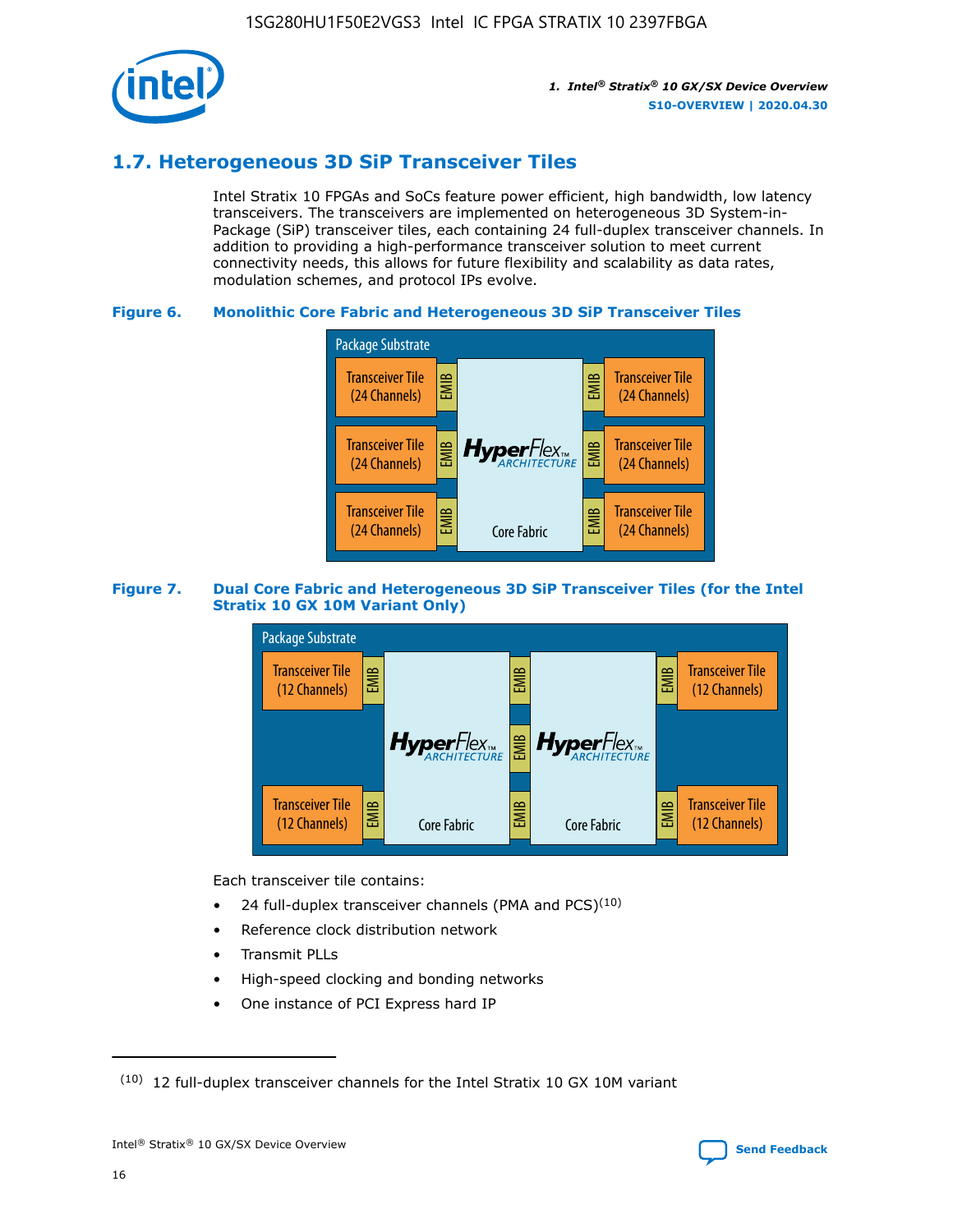![](_page_17_Picture_2.jpeg)

![](_page_17_Figure_3.jpeg)

## **Figure 8. Heterogeneous 3D SiP Transceiver Tile Architecture**

## **1.8. Intel Stratix 10 Transceivers**

Intel Stratix 10 devices offer up to 96 total full-duplex transceiver channels. These channels provide continuous data rates from 1 Gbps to 28.3 Gbps for chip-to-chip, chip-to-module, and backplane applications. In each device,two thirds of the transceivers can be configured up to the maximum data rate of 28.3 Gbps to drive 100G interfaces and C form-factor pluggable CFP2/CFP4 optical modules. For longerreach backplane driving applications, advanced adaptive equalization circuits are used to equalize over 30 dB of system loss.

All transceiver channels feature a dedicated Physical Medium Attachment (PMA) and a hardened Physical Coding Sublayer (PCS).

- The PMA provides primary interfacing capabilities to physical channels.
- The PCS typically handles encoding/decoding, word alignment, and other preprocessing functions before transferring data to the FPGA core fabric.

Within each transceiver tile, the transceivers are arranged in four banks of six PMA-PCS groups. A wide variety of bonded and non-bonded data rate configurations are possible within each bank, and within each tile, using a highly configurable clock distribution network.

## **1.8.1. PMA Features**

PMA channels are comprised of transmitter (TX), receiver (RX), and high speed clocking resources.

![](_page_17_Picture_13.jpeg)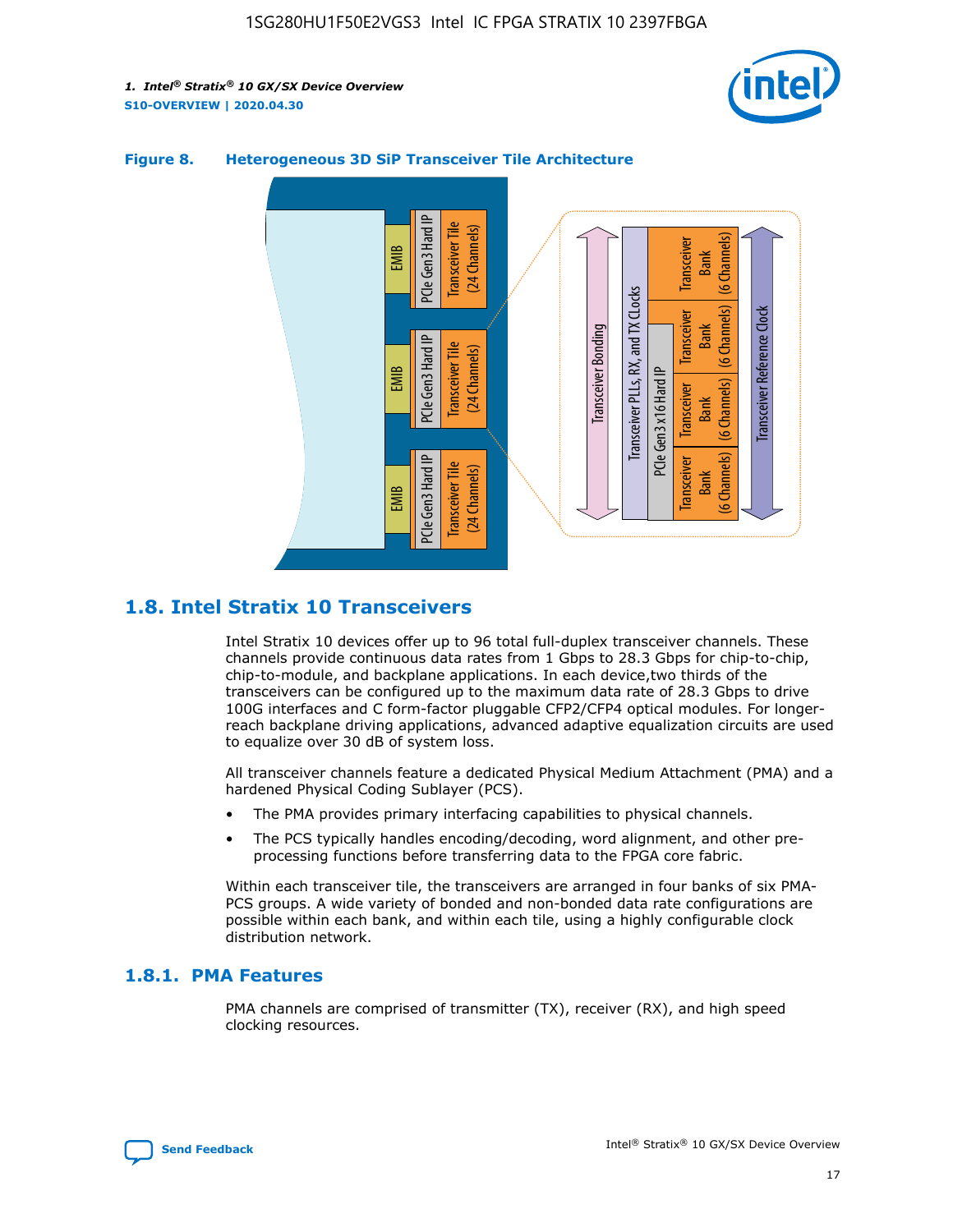![](_page_18_Picture_1.jpeg)

Intel Stratix 10 device features provide exceptional signal integrity at data rates up to 28.3 Gbps. Clocking options include ultra-low jitter LC tank-based (ATX) PLLs with optional fractional synthesis capability, channel PLLs operating as clock multiplier units (CMUs), and fractional synthesis PLLs (fPLLs).

- **ATX PLL**—can be configured in integer mode, or optionally, in a new fractional synthesis mode. Each ATX PLL spans the full frequency range of the supported data rate range providing a stable, flexible clock source with the lowest jitter.
- **CMU PLL**—when not being used as a transceiver, select PMA channels can be configured as channel PLLs operating as CMUs to provide an additional master clock source within the transceiver bank.
- **fPLL**—In addition, dedicated fPLLs are available with precision frequency synthesis capabilities. fPLLs can be used to synthesize multiple clock frequencies from a single reference clock source and replace multiple reference oscillators for multiprotocol and multi-rate applications.

On the receiver side, each PMA has an independent channel PLL that allows analog tracking for clock-data recovery. Each PMA also has advanced equalization circuits that compensate for transmission losses across a wide frequency spectrum.

- **Variable Gain Amplifier (VGA)**—to optimize the receiver's dynamic range
- **Continuous Time Linear Equalizer (CTLE)**—to compensate for channel losses with lowest power dissipation
- **Decision Feedback Equalizer (DFE)**—to provide additional equalization capability on backplanes even in the presence of crosstalk and reflections
- **On-Die Instrumentation (ODI)**—to provide on-chip eye monitoring capabilities (Eye Viewer). This capability helps to optimize link equalization parameters during board bring-up and supports in-system link diagnostics and equalization margin testing

#### **Figure 9. Intel Stratix 10 Receiver Block Features**

![](_page_18_Figure_13.jpeg)

All link equalization parameters feature automatic adaptation using the new Advanced Digital Adaptive Parametric Tuning (ADAPT) circuit. This circuit is used to dynamically set DFE tap weights, adjust CTLE parameters, and optimize VGA gain and threshold voltage. Finally, optimal and consistent signal integrity is ensured by using the new

![](_page_18_Picture_15.jpeg)

Intel<sup>®</sup> Stratix<sup>®</sup> 10 GX/SX Device Overview **[Send Feedback](mailto:FPGAtechdocfeedback@intel.com?subject=Feedback%20on%20Intel%20Stratix%2010%20GX/SX%20Device%20Overview%20(S10-OVERVIEW%202020.04.30)&body=We%20appreciate%20your%20feedback.%20In%20your%20comments,%20also%20specify%20the%20page%20number%20or%20paragraph.%20Thank%20you.)** Send Feedback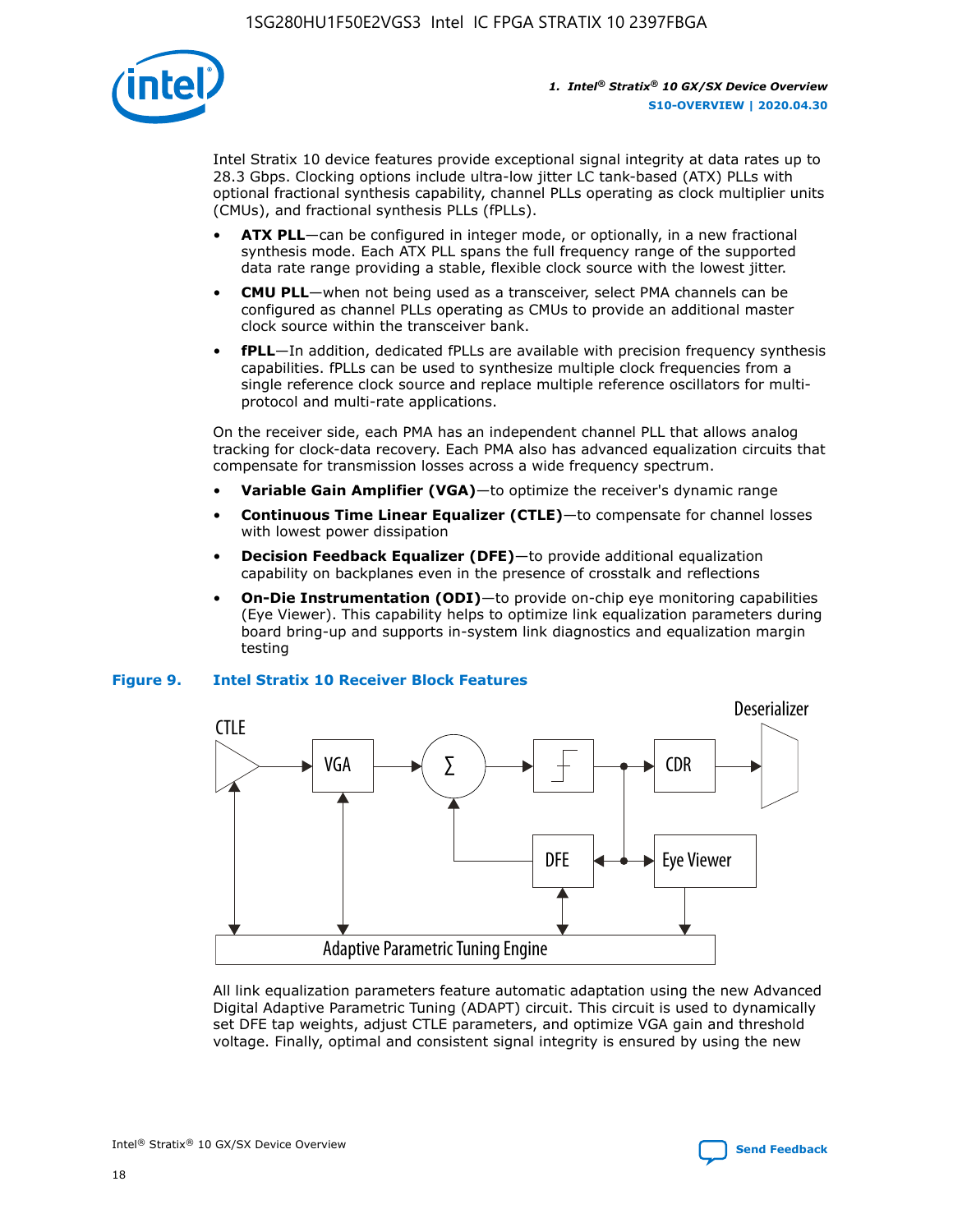![](_page_19_Picture_2.jpeg)

hardened Precision Signal Integrity Calibration Engine (PreSICE) to automatically calibrate all transceiver circuit blocks on power-up. This gives the most link margin and ensures robust, reliable, and error-free operation.

#### **Table 7. Transceiver PMA Features**

| <b>Feature</b>                                                       | <b>Capability</b>                                                                                                                                                                                         |
|----------------------------------------------------------------------|-----------------------------------------------------------------------------------------------------------------------------------------------------------------------------------------------------------|
| Chip-to-Chip Data Rates                                              | 1 Gbps (11) to 28.3 Gbps (Intel Stratix 10 GX/SX devices)                                                                                                                                                 |
| <b>Backplane Support</b>                                             | Drive backplanes at data rates up to 28.3 Gbps, including 10GBASE-KR compliance                                                                                                                           |
| Optical Module Support                                               | SFP+/SFP, XFP, CXP, QSFP/QSFP28, QSFPDD, CFP/CFP2/CFP4                                                                                                                                                    |
| Cable Driving Support                                                | SFP+ Direct Attach, PCI Express over cable, eSATA                                                                                                                                                         |
| <b>Transmit Pre-Emphasis</b>                                         | 5-tap transmit pre-emphasis and de-emphasis to compensate for system channel loss                                                                                                                         |
| Continuous Time Linear<br>Equalizer (CTLE)                           | Dual mode, high-gain, and high-data rate, linear receive equalization to compensate for<br>system channel loss                                                                                            |
| Decision Feedback Equalizer<br>(DFE)                                 | 15 fixed tap DFE to equalize backplane channel loss in the presence of crosstalk and noisy<br>environments                                                                                                |
| Advanced Digital Adaptive<br>Parametric Tuning (ADAPT)               | Fully digital adaptation engine to automatically adjust all link equalization parameters-<br>including CTLE, DFE, and VGA blocks—that provide optimal link margin without intervention<br>from user logic |
| Precision Signal Integrity<br>Calibration Engine (PreSICE)           | Hardened calibration controller to quickly calibrate all transceiver control parameters on<br>power-up, which provides the optimal signal integrity and jitter performance                                |
| <b>ATX Transmit PLLs</b>                                             | Low jitter ATX (inductor-capacitor) transmit PLLs with continuous tuning range to cover a<br>wide range of standard and proprietary protocols, with optional fractional frequency<br>synthesis capability |
| <b>Fractional PLLs</b>                                               | On-chip fractional frequency synthesizers to replace on-board crystal oscillators and reduce<br>system cost                                                                                               |
| Digitally Assisted Analog<br><b>CDR</b>                              | Superior jitter tolerance with fast lock time                                                                                                                                                             |
| On-Die Instrumentation-<br>Eye Viewer and Jitter Margin<br>Tool      | Simplify board bring-up, debug, and diagnostics with non-intrusive, high-resolution eye<br>monitoring (Eye Viewer). Also inject jitter from transmitter to test link margin in system.                    |
| Dynamic Reconfiguration                                              | Allows for independent control of each transceiver channel Avalon memory-mapped<br>interface for the most transceiver flexibility.                                                                        |
| Multiple PCS-PMA and PCS-<br>Core to FPGA fabric interface<br>widths | 8, 10, 16, 20, 32, 40, or 64 bit interface widths for flexibility of deserialization width,<br>encoding, and reduced latency                                                                              |

## **1.8.2. PCS Features**

Intel Stratix 10 PMA channels interface with core logic through configurable and bypassable PCS interface layers.

The PCS contains multiple gearbox implementations to decouple the PMA and PCS interface widths. This feature provides the flexibility to implement a wide range of applications with 8, 10, 16, 20, 32, 40, or 64 bit interface width between each transceiver and the core logic.

 $(11)$  Stratix 10 transceivers can support data rates below 1 Gbps with over sampling.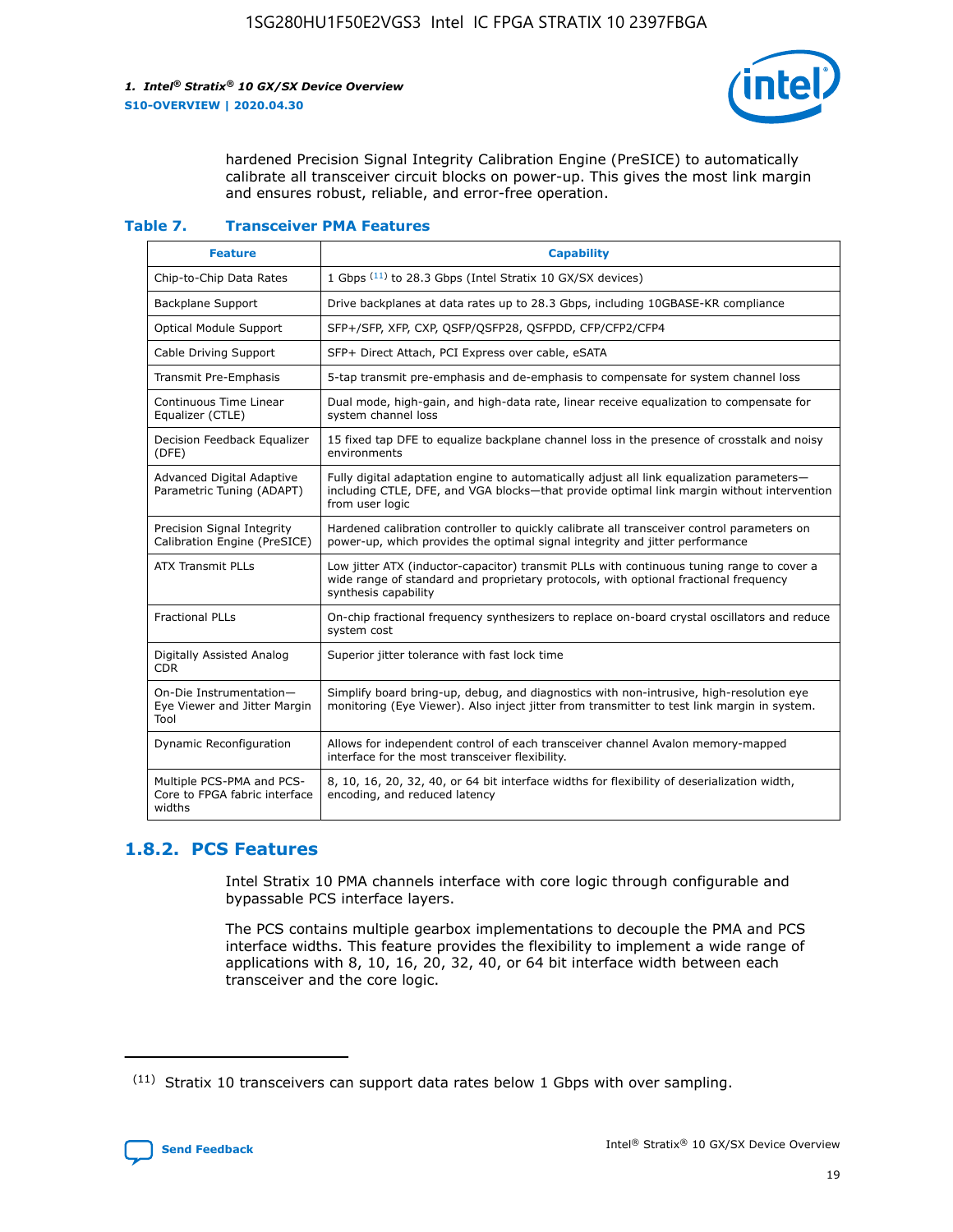![](_page_20_Picture_1.jpeg)

The PCS also contains hard IP to support a variety of standard and proprietary protocols across a wide range of data rates and encoding schemes. The Standard PCS mode provides support for 8B/10B encoded applications up to 12.5 Gbps. The Enhanced PCS mode supports 64B/66B and 64B/67B encoded applications up to 17.4 Gbps. The enhanced PCS mode also includes an integrated 10GBASE-KR/40GBASE-KR4 Forward Error Correction (FEC) circuit. For highly customized implementations, a PCS Direct mode provides an interface up to 64 bits wide to allow for custom encoding and support for data rates up to 28.3 Gbps.

For more information about the PCS-Core interface or the double rate transfer mode, refer to the *Intel Stratix 10 L- and H-Tile Transceiver PHY User Guide*, and the *Intel Stratix 10 E-Tile Transceiver PHY User Guide*.

| <b>PCS Protocol</b><br><b>Support</b>           | <b>Data Rate (Gbps)</b> | <b>Transmitter Data Path</b>                                                                                                                                              | <b>Receiver Data Path</b>                                                                                                                                                                                      |
|-------------------------------------------------|-------------------------|---------------------------------------------------------------------------------------------------------------------------------------------------------------------------|----------------------------------------------------------------------------------------------------------------------------------------------------------------------------------------------------------------|
| Standard PCS                                    | 1 to 12.5               | Phase compensation FIFO, byte<br>serializer, 8B/10B encoder, bit-slipper,<br>channel bonding                                                                              | Rate match FIFO, word-aligner, 8B/10B<br>decoder, byte deserializer, byte<br>ordering                                                                                                                          |
| PCI Express<br>Gen1/Gen2 x1,<br>x2, x4, x8, x16 | $2.5$ and $5.0$         | Same as Standard PCS plus PIPE 2.0<br>interface to core                                                                                                                   | Same as Standard PCS plus PIPE 2.0<br>interface to core                                                                                                                                                        |
| PCI Express Gen3<br>x1, x2, x4, x8,<br>x16      | 8.0                     | Phase compensation FIFO, byte<br>serializer, encoder, scrambler, bit-<br>slipper, gear box, channel bonding, and<br>PIPE 3.0 interface to core, auto speed<br>negotiation | Rate match FIFO (0-600 ppm mode),<br>word-aligner, decoder, descrambler,<br>phase compensation FIFO, block sync,<br>byte deserializer, byte ordering, PIPE<br>3.0 interface to core, auto speed<br>negotiation |
| CPRI                                            | 0.6144 to 9.8           | Same as Standard PCS plus<br>deterministic latency serialization                                                                                                          | Same as Standard PCS plus<br>deterministic latency deserialization                                                                                                                                             |
| <b>Enhanced PCS</b>                             | 2.5 to 17.4             | FIFO, channel bonding, bit-slipper, and<br>gear box                                                                                                                       | FIFO, block sync, bit-slipper, and gear<br>box                                                                                                                                                                 |
| 10GBASE-R                                       | 10.3125                 | FIFO, 64B/66B encoder, scrambler,<br>FEC, and gear box                                                                                                                    | FIFO, 64B/66B decoder, descrambler,<br>block sync, FEC, and gear box                                                                                                                                           |
| Interlaken                                      | 4.9 to 17.4             | FIFO, channel bonding, frame<br>generator, CRC-32 generator,<br>scrambler, disparity generator, bit-<br>slipper, and gear box                                             | FIFO, CRC-32 checker, frame sync,<br>descrambler, disparity checker, block<br>sync, and gear box                                                                                                               |
| SFI-S/SFI-5.2                                   | 11.3                    | FIFO, channel bonding, bit-slipper, and<br>gear box                                                                                                                       | FIFO, bit-slipper, and gear box                                                                                                                                                                                |
| <b>IEEE 1588</b>                                | 1.25 to 10.3125         | FIFO (fixed latency), 64B/66B encoder,<br>scrambler, and gear box                                                                                                         | FIFO (fixed latency), 64B/66B decoder,<br>descrambler, block sync, and gear box                                                                                                                                |
| SDI                                             | up to 12.5              | FIFO and gear box                                                                                                                                                         | FIFO, bit-slipper, and gear box                                                                                                                                                                                |
| GigE                                            | 1.25                    | Same as Standard PCS plus GigE state<br>machine                                                                                                                           | Same as Standard PCS plus GigE state<br>machine                                                                                                                                                                |
| <b>PCS Direct</b>                               | up to 28.3              | Custom                                                                                                                                                                    | Custom                                                                                                                                                                                                         |

## **Table 8. Transceiver PCS Features**

#### **Related Information**

[Intel Stratix 10 L- and H-Tile Transceiver PHY User Guide](https://www.altera.com/documentation/wry1479165198810.html)

![](_page_20_Picture_9.jpeg)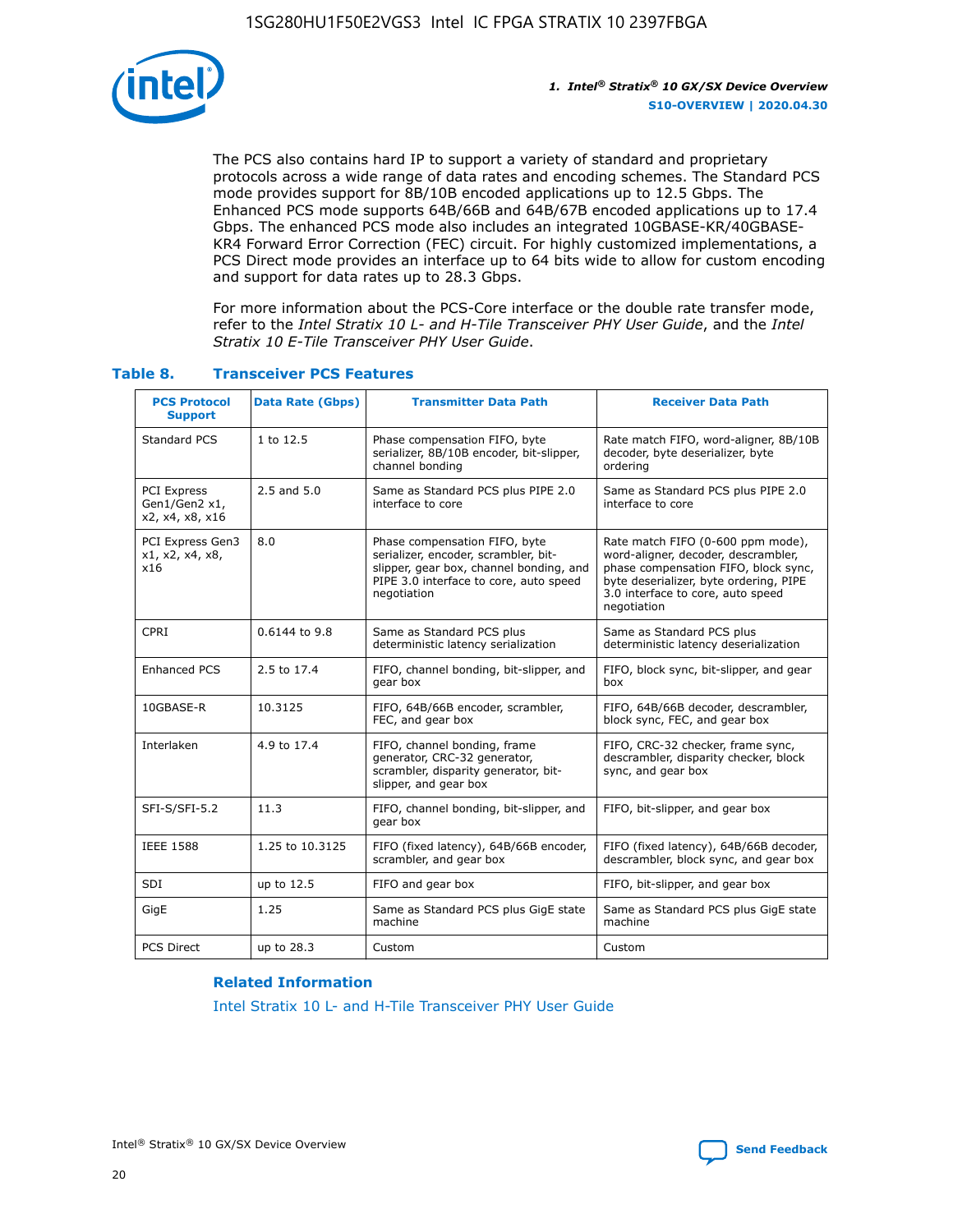![](_page_21_Picture_2.jpeg)

## **1.9. PCI Express Gen1/Gen2/Gen3 Hard IP**

Intel Stratix 10 devices contain embedded PCI Express hard IP designed for performance, ease-of-use, increased functionality, and designer productivity.

The PCI Express hard IP consists of the PHY, Data Link, and Transaction layers. It also supports PCI Express Gen1/Gen2/Gen3 end point and root port, in x1/x2/x4/x8/x16 lane configurations. The PCI Express hard IP is capable of operating independently from the core logic (autonomous mode). This feature allows the PCI Express link to power up and complete link training in less than 100 ms, while the rest of the device is still in the process of being configured. The hard IP also provides added functionality, which makes it easier to support emerging features such as Single Root I/O Virtualization (SR-IOV) and optional protocol extensions.

The PCI Express hard IP has improved end-to-end data path protection using Error Checking and Correction (ECC). In addition, the hard IP supports configuration of the device via protocol (CvP) across the PCI Express bus at Gen1/Gen2/Gen3 rates.

## **1.10. Interlaken PCS Hard IP**

Intel Stratix 10 devices have integrated Interlaken PCS hard IP supporting rates up to 17.4 Gbps per lane.

The Interlaken PCS hard IP is based on the proven functionality of the PCS developed for Intel's previous generation FPGAs, which has demonstrated interoperability with Interlaken ASSP vendors and third-party IP suppliers. The Interlaken PCS hard IP is present in every transceiver channel in Intel Stratix 10 devices.

## **1.11. 10G Ethernet Hard IP**

Intel Stratix 10 devices include IEEE 802.3 10-Gbps Ethernet (10GbE) compliant 10GBASE-R PCS and PMA hard IP. The scalable 10GbE hard IP supports multiple independent 10GbE ports while using a single PLL for all the 10GBASE-R PCS instantiations, which saves on core logic resources and clock networks.

The integrated serial transceivers simplify multi-port 10GbE systems compared to 10 GbE Attachment Unit Interface (XAUI) interfaces that require an external XAUI-to-10G PHY. Furthermore, the integrated transceivers incorporate signal conditioning circuits, which enable direct connection to standard 10G XFP and SFP+ pluggable optical modules. The transceivers also support backplane Ethernet applications and include a hard 10GBASE-KR/40GBASE-KR4 Forward Error Correction (FEC) circuit that can be used for both 10G and 40G applications. The integrated 10G Ethernet hard IP and 10G transceivers save external PHY cost, board space and system power. The 10G Ethernet PCS hard IP and 10GBASE-KR FEC are present in every transceiver channel.

## **1.12. External Memory and General Purpose I/O**

Intel Stratix 10 devices offer substantial external memory bandwidth, with up to ten 72 bit wide DDR4 memory interfaces running at up to 2666 Mbps. For external memory interface and LVDS restrictions, see [AN 906: Intel Stratix 10 GX 400, SX 400,](https://www.intel.com/content/www/us/en/programmable/documentation/sjf1574667190623.html#bft1574667627484) [and TX 400 Routing and Designing Floorplan Guidelines.](https://www.intel.com/content/www/us/en/programmable/documentation/sjf1574667190623.html#bft1574667627484)

![](_page_21_Picture_15.jpeg)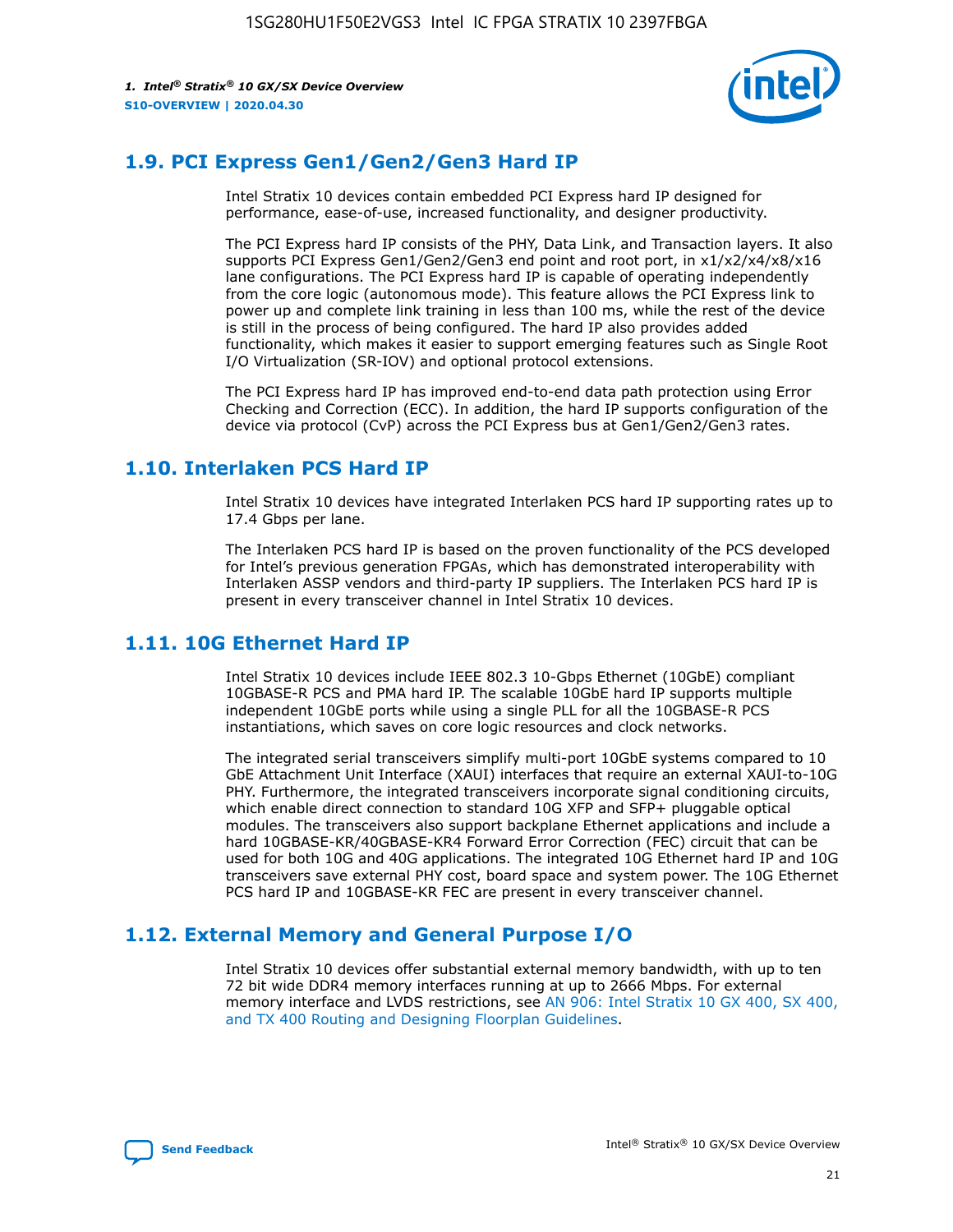![](_page_22_Picture_1.jpeg)

This bandwidth is provided along with the ease of design, lower power, and resource efficiencies of hardened high-performance memory controllers. The external memory interfaces can be configured up to a maximum width of 144 bits when using either hard or soft memory controllers.

#### **Figure 10. Hard Memory Controller**

![](_page_22_Figure_5.jpeg)

Each I/O bank contains 48 general purpose I/Os and a high-efficiency hard memory controller capable of supporting many different memory types, each with different performance capabilities. The hard memory controller is also capable of being bypassed and replaced by a soft controller implemented in user logic. The I/Os each have a hardened double data rate (DDR) read/write path (PHY) capable of performing key memory interface functionality such as:

- Read/write leveling
- FIFO buffering to lower latency and improve margin
- Timing calibration
- On-chip termination

The timing calibration is aided by the inclusion of hard microcontrollers based on Intel's Nios® II technology, specifically tailored to control the calibration of multiple memory interfaces. This calibration allows the Intel Stratix 10 device to compensate for any changes in process, voltage, or temperature either within the Intel Stratix 10 device itself, or within the external memory device. The advanced calibration algorithms ensure maximum bandwidth and robust timing margin across all operating conditions.

![](_page_22_Picture_12.jpeg)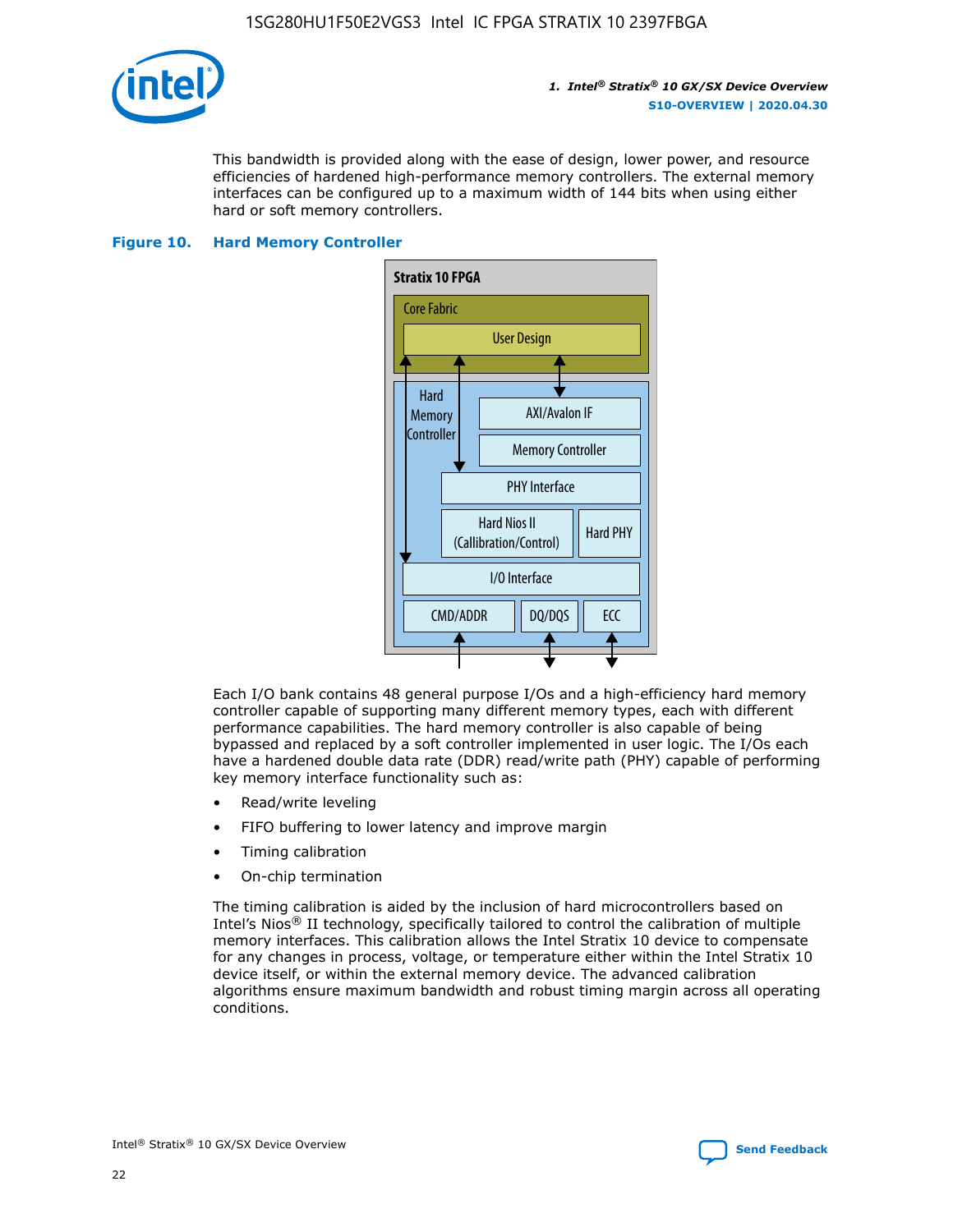![](_page_23_Picture_2.jpeg)

#### **Table 9. External Memory Interface Performance**

The listed speeds are for the 1-rank case.

| <b>Interface</b> | <b>Controller Type</b> | <b>Performance</b><br>(maximum rate possible) |
|------------------|------------------------|-----------------------------------------------|
| DDR4             | Hard                   | 2666 Mbps                                     |
| DDR <sub>3</sub> | Hard                   | 2133 Mbps                                     |
| QDRII+           | Soft                   | 1,100 Mtps                                    |
| QDRII+ Xtreme    | Soft                   | 1,266 Mtps                                    |
| <b>ODRIV</b>     | Soft                   | 2,133 Mtps                                    |
| RLDRAM III       | Soft                   | 2400 Mbps                                     |
| <b>RLDRAM II</b> | Soft                   | 533 Mbps                                      |

In addition to parallel memory interfaces, Intel Stratix 10 devices support serial memory technologies such as the Hybrid Memory Cube (HMC). The HMC is supported by the Intel Stratix 10 high-speed serial transceivers, which connect up to four HMC links, with each link running at data rates of 15 Gbps (HMC short reach specification).

Intel Stratix 10 devices also feature general purpose I/Os capable of supporting a wide range of single-ended and differential I/O interfaces. LVDS rates up to 1.6 Gbps are supported, with each pair of pins having both a differential driver and a differential input buffer. This enables configurable direction for each LVDS pair.

## **1.13. Adaptive Logic Module (ALM)**

Intel Stratix 10 devices use a similar adaptive logic module (ALM) as the previous generation Intel Arria 10 and Stratix V FPGAs, allowing for efficient implementation of logic functions and easy conversion of IP between the devices.

The ALM block diagram shown in the following figure has eight inputs with a fracturable look-up table (LUT), two dedicated embedded adders, and four dedicated registers.

![](_page_23_Picture_11.jpeg)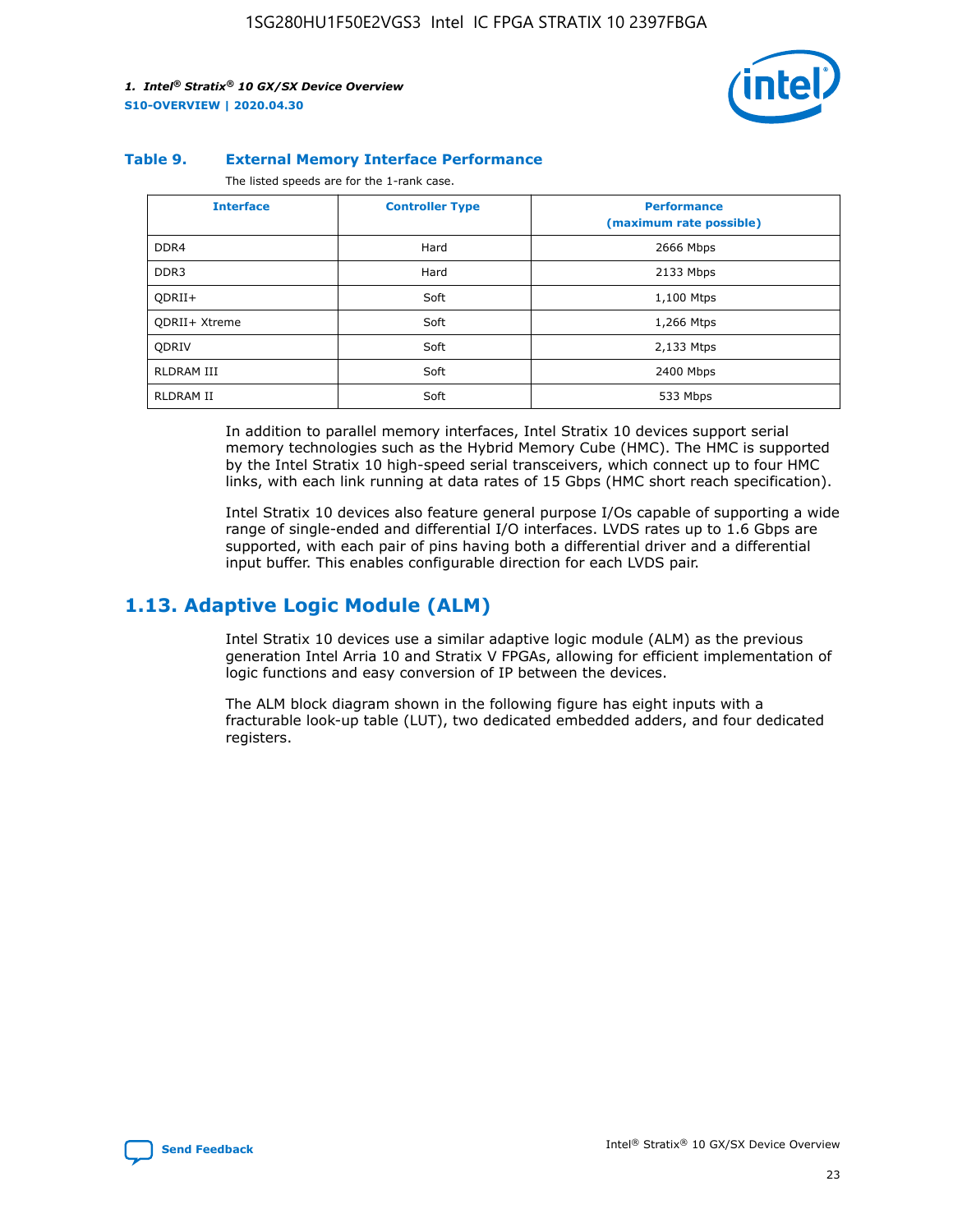![](_page_24_Picture_1.jpeg)

## **Figure 11. Intel Stratix 10 FPGA and SoC ALM Block Diagram**

![](_page_24_Figure_4.jpeg)

Key features and capabilities of the ALM include:

- High register count with 4 registers per 8-input fracturable LUT, operating in conjunction with the new Intel Hyperflex architecture, enables Intel Stratix 10 devices to maximize core performance at very high core logic utilization
- Implements select 7-input logic functions, all 6-input logic functions, and two independent functions consisting of smaller LUT sizes (such as two independent 4 input LUTs) to optimize core logic utilization

The Intel Quartus Prime software takes advantage of the ALM logic structure to deliver the highest performance, optimal logic utilization, and lowest compile times. The Intel Quartus Prime software simplifies design reuse as it automatically maps legacy designs into the Intel Stratix 10 ALM architecture.

## **1.14. Core Clocking**

Core clocking in Intel Stratix 10 devices makes use of programmable clock tree synthesis.

This technique uses dedicated clock tree routing and switching circuits, and allows the Intel Quartus Prime software to create the exact clock trees required for your design. Clock tree synthesis minimizes clock tree insertion delay, reduces dynamic power dissipation in the clock tree and allows greater clocking flexibility in the core while still maintaining backwards compatibility with legacy global and regional clocking schemes.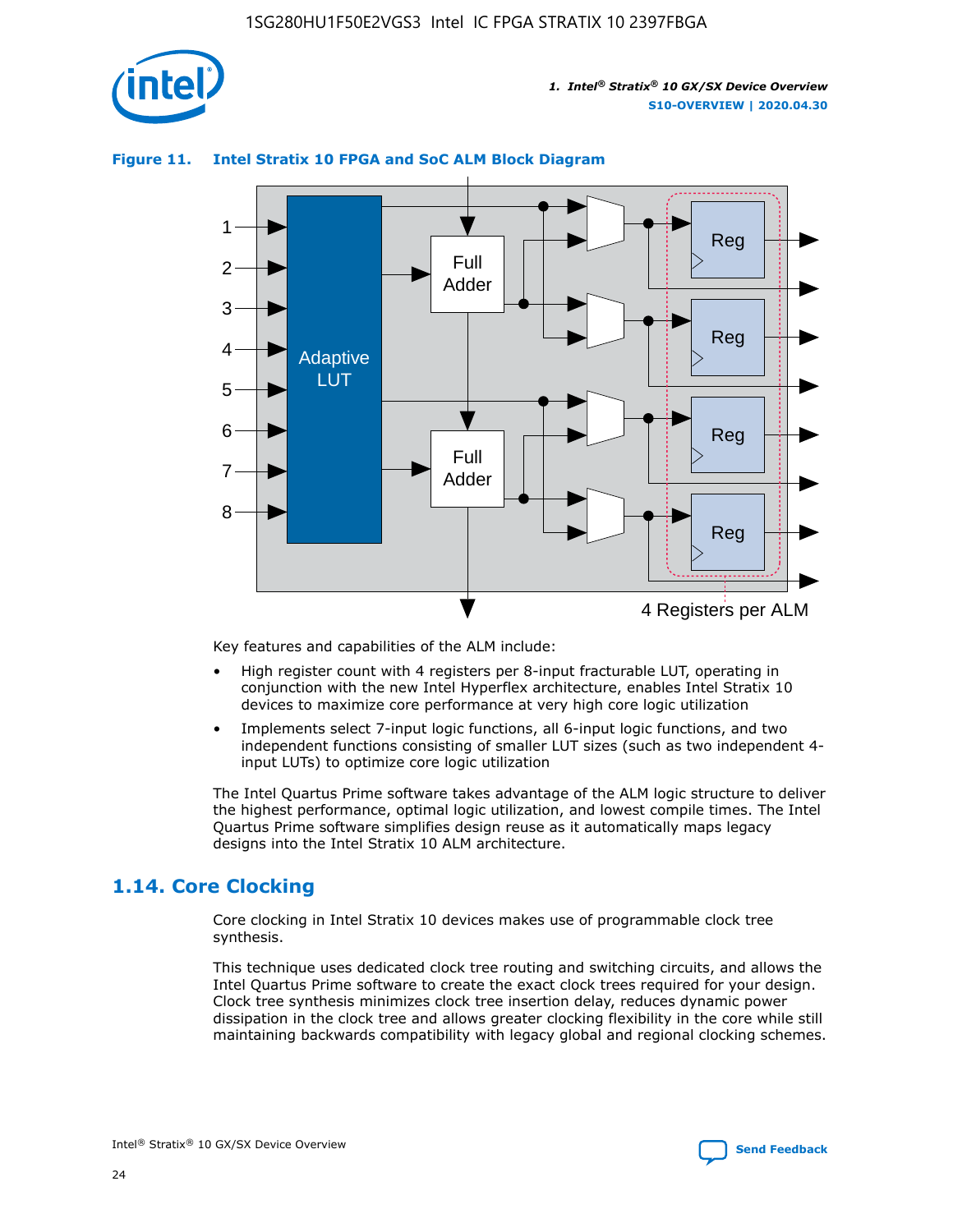![](_page_25_Picture_2.jpeg)

The core clock network in Intel Stratix 10 devices supports the new Intel Hyperflex core architecture at clock rates up to 1 GHz. It also supports the hard memory controllers up to 2666 Mbps with a quarter rate transfer to the core. The core clock network is supported by dedicated clock input pins, fractional clock synthesis PLLs, and integer I/O PLLs.

## **1.15. Fractional Synthesis PLLs and I/O PLLs**

Intel Stratix 10 devices have up to 32 fractional synthesis PLLs (fPLL) available for use with transceivers or in the core fabric.

The fPLLs are located in the 3D SiP transceiver L-tiles and H-tiles, eight per tile, adjacent to the transceiver channels. The fPLLs can be used to reduce both the number of oscillators required on the board and the number of clock pins required, by synthesizing multiple clock frequencies from a single reference clock source. In addition to synthesizing reference clock frequencies for the transceiver transmit PLLs, the fPLLs can also be used directly for transmit clocking. Each fPLL can be independently configured for conventional integer mode, or enhanced fractional synthesis mode with third-order delta-sigma modulation.

In addition to the fPLLs, Intel Stratix 10 devices contain up to 24 integer I/O PLLs (IOPLLs) available for general purpose use in the core fabric and for simplifying the design of external memory interfaces and high-speed LVDS interfaces. The IOPLLs are located in each bank of 48 general purpose I/O, 1 per I/O bank, adjacent to the hard memory controllers and LVDS SerDes in each I/O bank. This makes it easier to close timing because the IOPLLs are tightly coupled with the I/Os that need to use them. The IOPLLs can be used for general purpose applications in the core such as clock network delay compensation and zero-delay clock buffering.

## **1.16. Internal Embedded Memory**

Intel Stratix 10 devices contain two types of embedded memory blocks: M20K (20 Kb) and MLAB (640 bit).

The M20K and MLAB blocks are familiar block sizes carried over from previous Intel device families. The MLAB blocks are ideal for wide and shallow memories, while the M20K blocks are intended to support larger memory configurations and include hard ECC. Both M20K and MLAB embedded memory blocks can be configured as a singleport or dual-port RAM, FIFO, ROM, or shift register. These memory blocks are highly flexible and support a number of memory configurations as shown in Table 10 on page 25.

#### **Table 10. Internal Embedded Memory Block Configurations**

| MLAB (640 bits)                                                | <b>M20K (20 Kb)</b>                                                                    |
|----------------------------------------------------------------|----------------------------------------------------------------------------------------|
| $64 \times 10$ (supported through emulation)<br>$32 \times 20$ | $2K \times 10$ (or $x8$ )<br>$1K \times 20$ (or $x16$ )<br>$512 \times 40$ (or $x32$ ) |

## **1.17. Variable Precision DSP Block**

The Intel Stratix 10 DSP blocks are based upon the Variable Precision DSP Architecture used in Intel's previous generation devices. They feature hard fixed point and IEEE 754 compliant floating point capability.

![](_page_25_Picture_15.jpeg)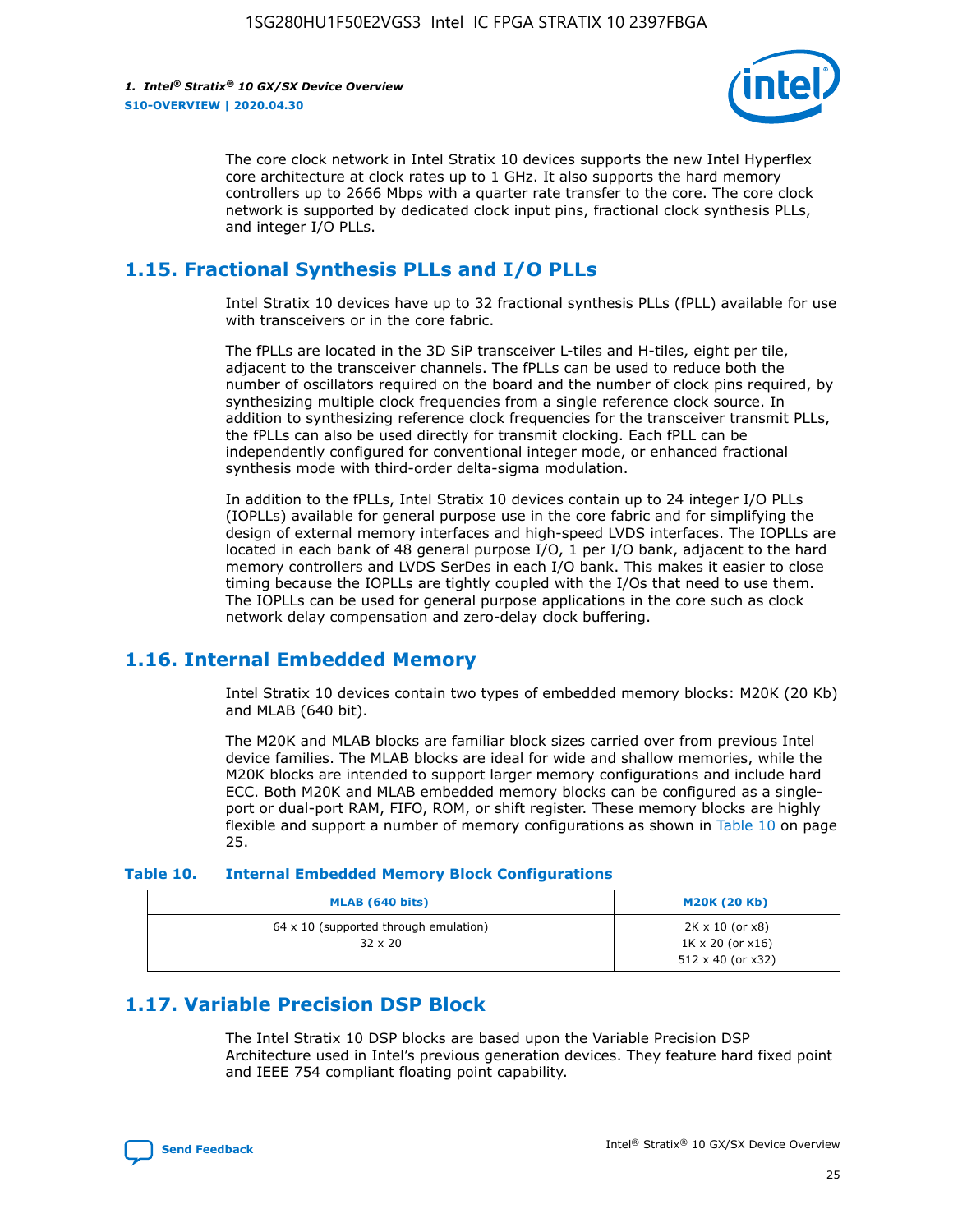![](_page_26_Picture_1.jpeg)

The DSP blocks can be configured to support signal processing with precision ranging from 18x19 up to 54x54. A pipeline register has been added to increase the maximum operating frequency of the DSP block and reduce power consumption.

![](_page_26_Figure_4.jpeg)

![](_page_26_Figure_5.jpeg)

#### **Figure 13. DSP Block: High Precision Fixed Point Mode**

![](_page_26_Figure_7.jpeg)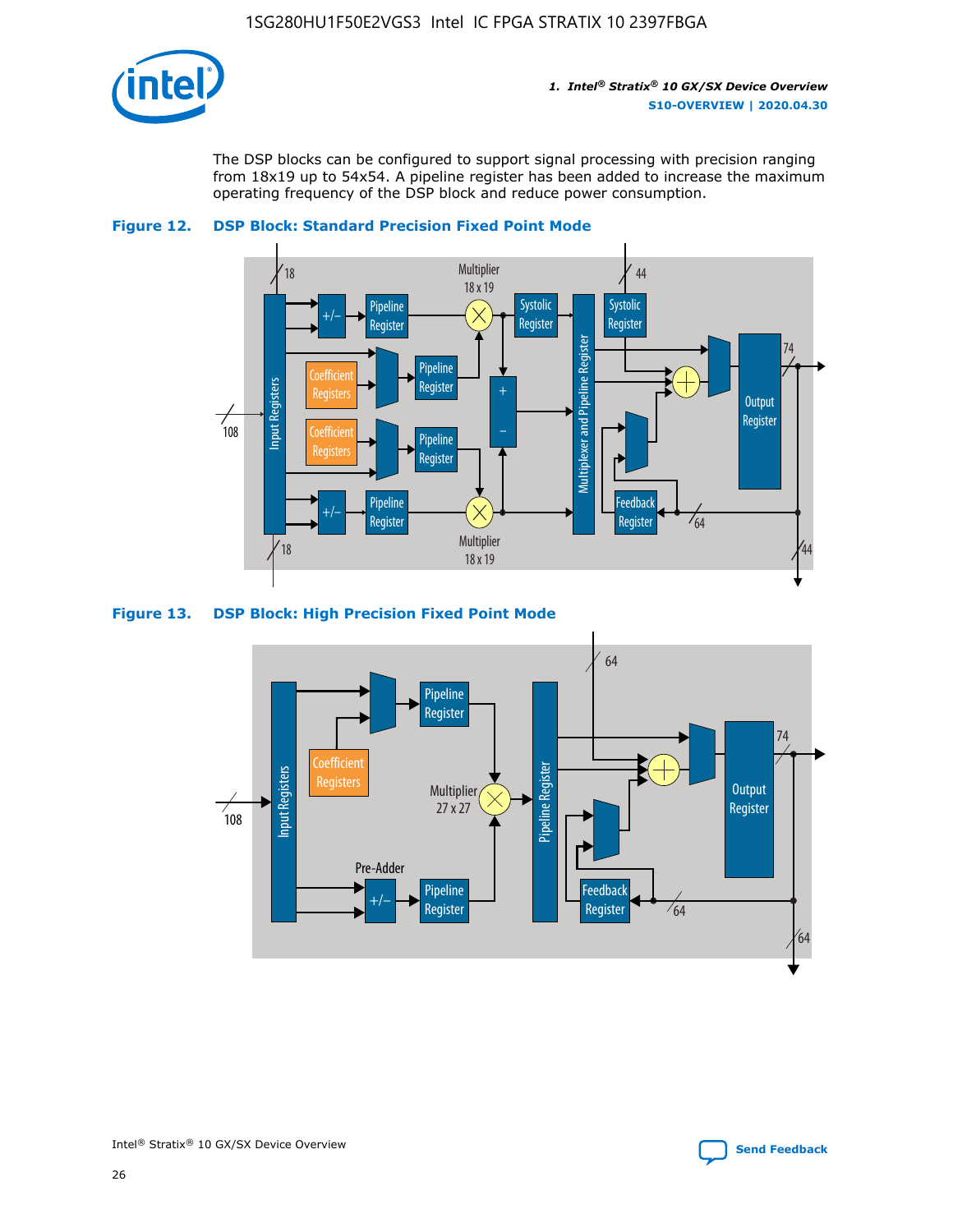![](_page_27_Picture_2.jpeg)

![](_page_27_Figure_3.jpeg)

### **Figure 14. DSP Block: Single Precision Floating Point Mode**

Each DSP block can be independently configured at compile time as either dual 18x19 or a single 27x27 multiply accumulate. With a dedicated 64 bit cascade bus, multiple variable precision DSP blocks can be cascaded to implement even higher precision DSP functions efficiently.

In floating point mode, each DSP block provides one single precision floating point multiplier and adder. Floating point additions, multiplications, mult-adds and multaccumulates are supported.

The following table shows how different precisions are accommodated within a DSP block, or by utilizing multiple blocks.

| <b>Multiplier Size</b>             | <b>DSP Block Resources</b>                                                               | <b>Expected Usage</b>           |
|------------------------------------|------------------------------------------------------------------------------------------|---------------------------------|
| $18x19$ bits                       | 1/2 of Variable Precision DSP Block                                                      | Medium precision fixed point    |
| 27x27 bits                         | 1 Variable Precision DSP Block                                                           | High precision fixed point      |
| $19x36$ bits                       | 1 Variable Precision DSP Block with external<br>adder                                    | Fixed point FFTs                |
| 36x36 bits                         | 2 Variable Precision DSP Blocks with external<br>adder                                   | Very high precision fixed point |
| 54x54 bits                         | 4 Variable Precision DSP Blocks with external<br>adder                                   | Double Precision floating point |
| Single Precision<br>floating point | 1 Single Precision floating point adder, 1 Single<br>Precision floating point multiplier | Floating point                  |

#### **Table 11. Variable Precision DSP Block Configurations**

![](_page_27_Picture_10.jpeg)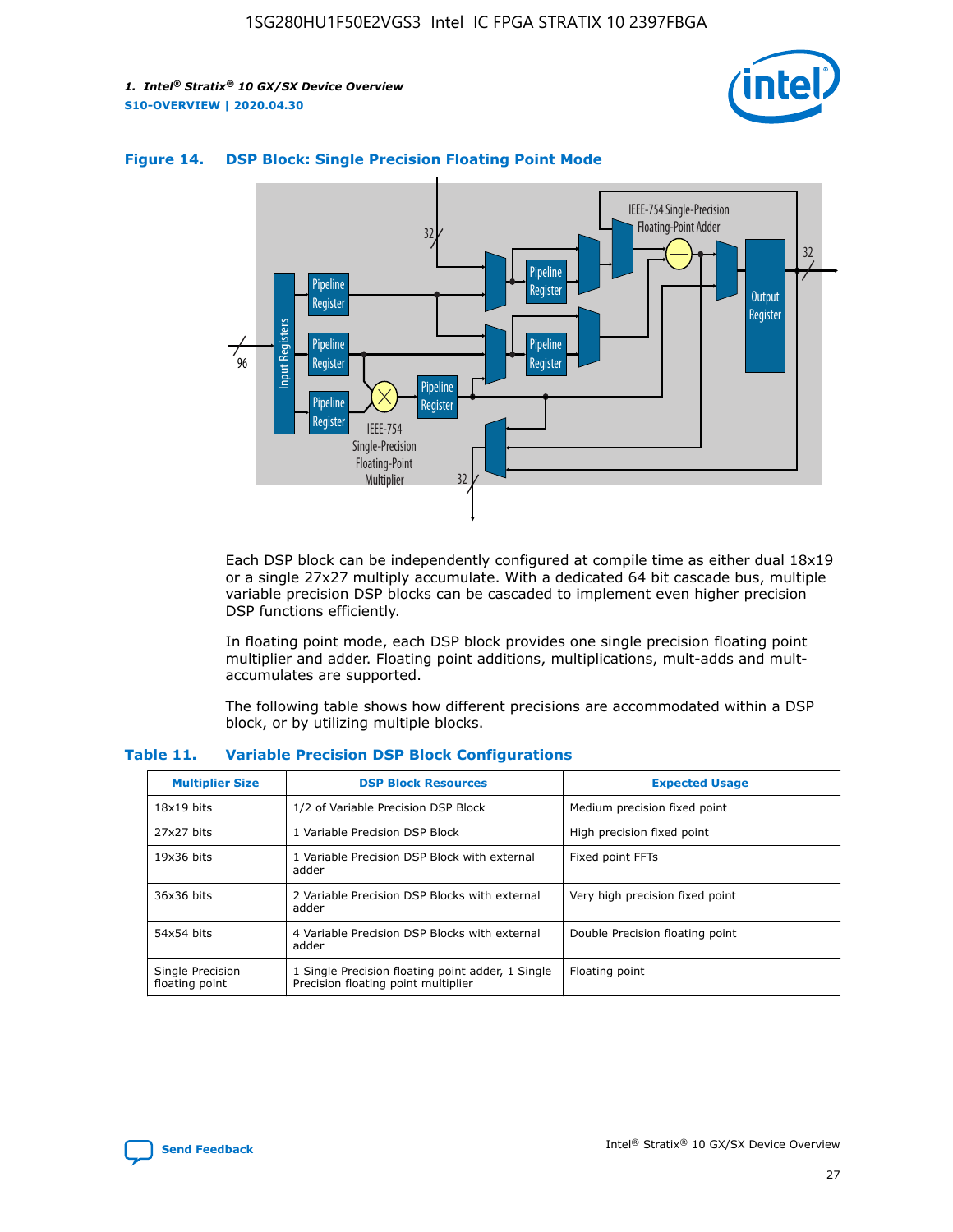![](_page_28_Picture_1.jpeg)

Complex multiplication is very common in DSP algorithms. One of the most popular applications of complex multipliers is the FFT algorithm. This algorithm has the characteristic of increasing precision requirements on only one side of the multiplier. The Variable Precision DSP block supports the FFT algorithm with proportional increase in DSP resources as the precision grows.

## **Table 12. Complex Multiplication With Variable Precision DSP Block**

| <b>Complex Multiplier</b><br><b>Size</b> | <b>DSP Block Resources</b>      | <b>FFT Usage</b>       |
|------------------------------------------|---------------------------------|------------------------|
| $18x19$ bits                             | 2 Variable Precision DSP Blocks | Resource optimized FFT |
| 27x27 bits                               | 4 Variable Precision DSP Blocks | Highest precision FFT  |

For FFT applications with high dynamic range requirements, the Intel FFT IP Core offers an option of single precision floating point implementation with resource usage and performance similar to high precision fixed point implementations.

Other features of the DSP block include:

- Hard 18 bit and 25 bit pre-adders
- Hard floating point multipliers and adders
- 64 bit dual accumulator (for separate I, Q product accumulations)
- Cascaded output adder chains for 18 and 27 bit FIR filters
- Embedded coefficient registers for 18 and 27 bit coefficients
- Fully independent multiplier outputs
- Inferability using HDL templates supplied by the Intel Quartus Prime software for most modes

The Variable Precision DSP block is ideal to support the growing trend towards higher bit precision in high performance DSP applications. At the same time, it can efficiently support the many existing 18 bit DSP applications, such as high definition video processing and remote radio heads. With the Variable Precision DSP block architecture and hard floating point multipliers and adders, Intel Stratix 10 devices can efficiently support many different precision levels up to and including floating point implementations. This flexibility can result in increased system performance, reduced power consumption, and reduce architecture constraints on system algorithm designers.

## **1.18. Hard Processor System (HPS)**

The Intel Stratix 10 SoC Hard Processor System (HPS) is Intel's third generation HPS. Leveraging the performance of Intel 14 nm tri-gate technology, Intel Stratix 10 SoC devices more than double the performance of previous generation SoCs with an integrated quad-core 64-bit Arm Cortex-A53. The HPS also enables system-wide hardware virtualization capabilities by adding a system memory management unit. These architecture improvements ensure that Intel Stratix 10 SoCs meet the requirements of current and future embedded markets, including wireless and wireline communications, datacenter acceleration, and numerous military applications.

![](_page_28_Picture_18.jpeg)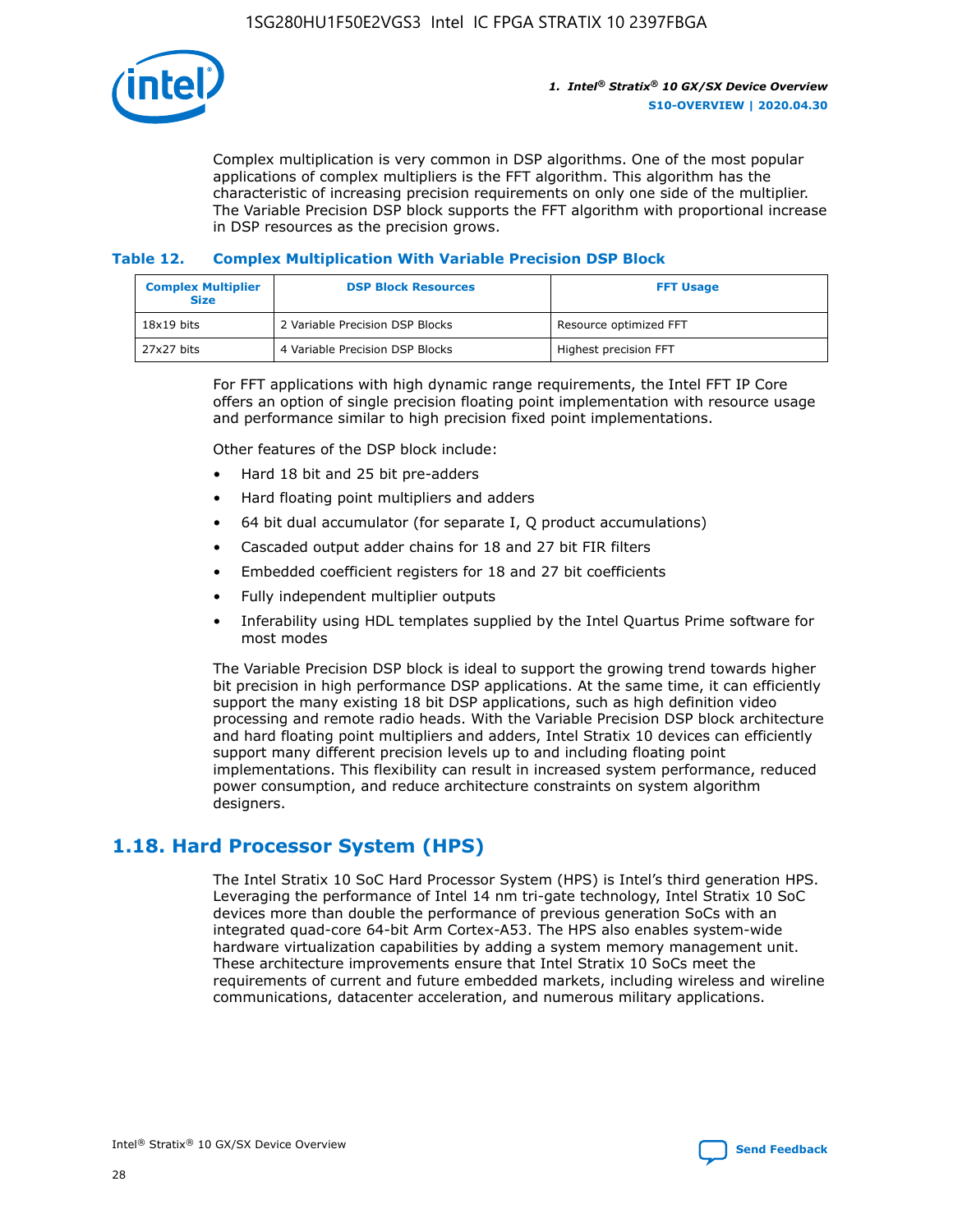![](_page_29_Picture_2.jpeg)

### **Figure 15. HPS Block Diagram**

| Quad Arm Cortex-A53-Based Hard Processor System |  |                                                       |                                                     |                          |                                     |                          |                                        |          |
|-------------------------------------------------|--|-------------------------------------------------------|-----------------------------------------------------|--------------------------|-------------------------------------|--------------------------|----------------------------------------|----------|
| Arm Cortex - A53                                |  |                                                       | Arm Cortex - A53                                    |                          |                                     |                          |                                        | SD/SDIO/ |
| <b>NEON</b>                                     |  | <b>FPU</b>                                            | <b>NEON</b>                                         |                          | <b>FPU</b>                          | USB OTG<br>$(x2)^{1,2}$  | $MMC$ <sup>1,2</sup>                   |          |
| 32 KB I-Cache<br>with Parity                    |  | 32 KB D-Cache<br>with ECC                             | 32 KB I-Cache<br>with Parity                        |                          | 32 KB D - Cache<br>with ECC         |                          |                                        |          |
| Arm Cortex - A53                                |  |                                                       |                                                     |                          | <b>Arm Cortex - A53</b>             | UART (x2)                | <b>DMA</b><br>(8 Channel) <sup>2</sup> |          |
| <b>NEON</b>                                     |  | <b>FPU</b>                                            | <b>NFON</b>                                         |                          | <b>FPU</b>                          |                          |                                        |          |
| 32 KB I-Cache<br>with Parity                    |  | 32 KB D-Cache<br>with ECC                             | 32 KB I-Cache<br>with Parity                        |                          | 32 KB D-Cache<br>with ECC           | I <sup>2</sup> C(x5)     | <b>HPS 10</b>                          |          |
| <b>System MMU</b>                               |  | 1 MB L2 Cache with ECC<br><b>Cache Coherency Unit</b> |                                                     | <b>EMAC</b> $(x3)^{1,2}$ | <b>NAND</b><br>Flash <sup>1,2</sup> |                          |                                        |          |
| JTAG Debug<br>or Trace                          |  |                                                       | 256 KB<br><b>Timers</b><br>RAM <sup>2</sup><br>(x8) |                          |                                     | SPI(x4)                  |                                        |          |
| Lightweight HPS-to-<br><b>FPGA BRIDGE</b>       |  |                                                       | HPS-to-FPGA<br><b>BRIDGE</b>                        |                          | FPGA-to-HPS<br><b>BRIDGE</b>        | HPS-to-SDM<br>SDM-to-HPS | <b>SDRAM</b><br>Scheduler <sup>3</sup> |          |
|                                                 |  |                                                       |                                                     |                          |                                     |                          |                                        |          |
| <b>FPGA Fabric</b>                              |  |                                                       |                                                     |                          |                                     | <b>SDM</b>               | <b>Hard Memory</b><br>Controller       |          |

Notes:

1. Integrated direct memory access (DMA)

2. Integrated error correction code (ECC)

3. Multiport front-end interface to hard memory controller

## **1.18.1. Key Features of the Intel Stratix 10 HPS**

## **Table 13. Key Features of the Intel Stratix 10 GX/SX HPS**

| <b>Feature</b>                                    | <b>Description</b>                                                                                                                                                                                                                                                                                                                          |  |
|---------------------------------------------------|---------------------------------------------------------------------------------------------------------------------------------------------------------------------------------------------------------------------------------------------------------------------------------------------------------------------------------------------|--|
| Quad-core Arm Cortex-A53<br>MPCore processor unit | • 2.3 MIPS/MHz instruction efficiency<br>CPU frequency up to 1.5 GHz<br>٠<br>At 1.5 GHz total performance of 13,800 MIPS<br>Army8-A architecture<br>Runs 64 bit and 32 bit Arm instructions<br>16 bit and 32 bit Thumb instructions for 30% reduction in memory footprint<br>Jazelle* RCT execution architecture with 8 bit Java byte codes |  |
|                                                   |                                                                                                                                                                                                                                                                                                                                             |  |

![](_page_29_Picture_12.jpeg)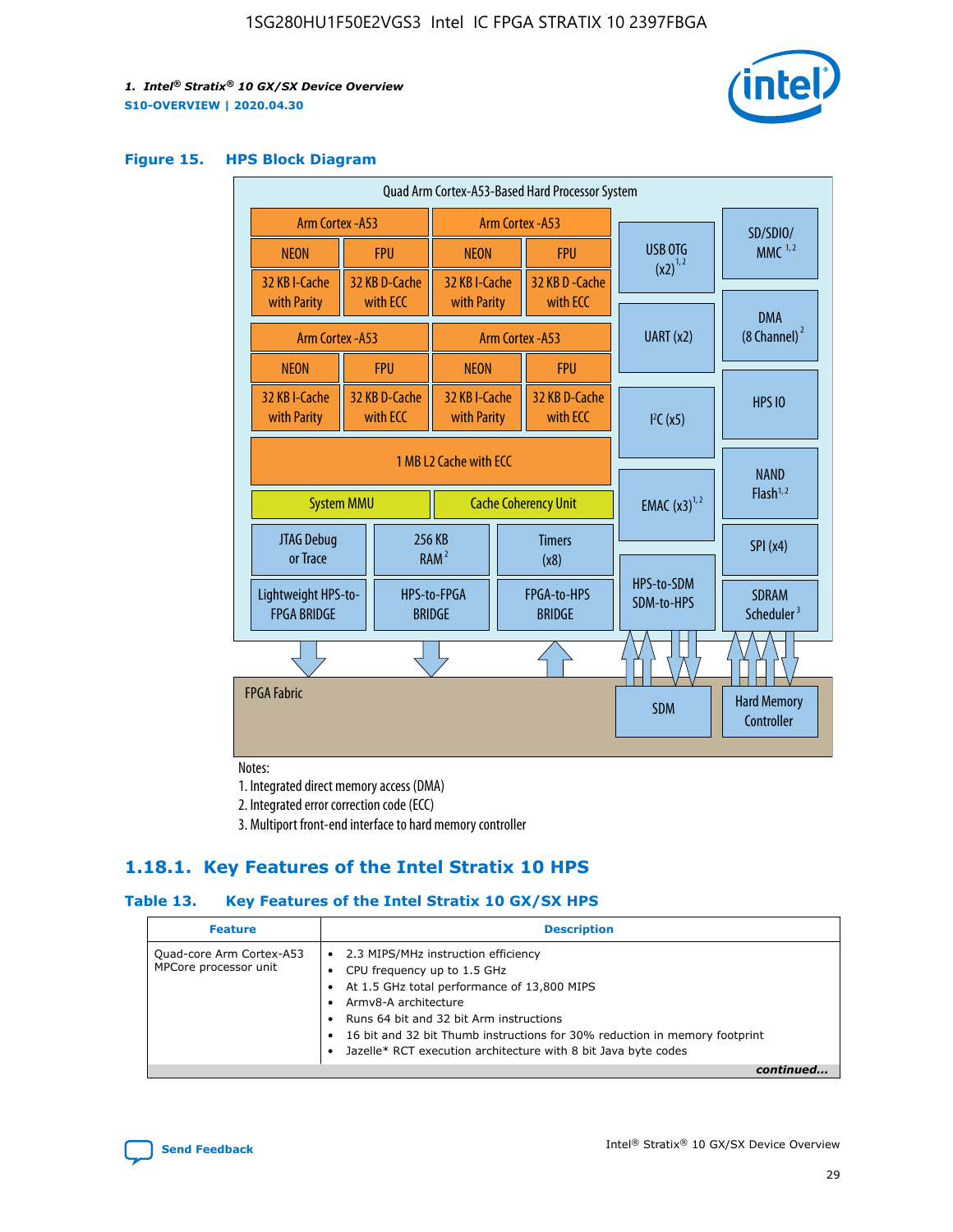![](_page_30_Picture_1.jpeg)

| <b>Feature</b>                                        | <b>Description</b>                                                                                                                                                                                                                                                                                                                                                                                                                                                                                                                                                                                                                                                                                                                                                                                                                                                                                                                                                                                                                                                                                                                                                                                                     |  |
|-------------------------------------------------------|------------------------------------------------------------------------------------------------------------------------------------------------------------------------------------------------------------------------------------------------------------------------------------------------------------------------------------------------------------------------------------------------------------------------------------------------------------------------------------------------------------------------------------------------------------------------------------------------------------------------------------------------------------------------------------------------------------------------------------------------------------------------------------------------------------------------------------------------------------------------------------------------------------------------------------------------------------------------------------------------------------------------------------------------------------------------------------------------------------------------------------------------------------------------------------------------------------------------|--|
|                                                       | Superscalar, variable length, out-of-order pipeline with dynamic branch prediction<br>Improved Arm Neon* media processing engine<br>$\bullet$<br>Single- and double-precision floating-point unit<br>Arm CoreSight* debug and trace technology<br>$\bullet$                                                                                                                                                                                                                                                                                                                                                                                                                                                                                                                                                                                                                                                                                                                                                                                                                                                                                                                                                            |  |
| <b>System Memory</b><br>Management Unit               | Enables a unified memory model and extends hardware virtualization into peripherals<br>$\bullet$<br>implemented in the FPGA fabric                                                                                                                                                                                                                                                                                                                                                                                                                                                                                                                                                                                                                                                                                                                                                                                                                                                                                                                                                                                                                                                                                     |  |
| Cache Coherency unit                                  | $\bullet$<br>Changes in shared data stored in cache are propagated throughout the system<br>providing bi-directional coherency for co-processing elements.                                                                                                                                                                                                                                                                                                                                                                                                                                                                                                                                                                                                                                                                                                                                                                                                                                                                                                                                                                                                                                                             |  |
| Cache                                                 | L1 Cache<br>$\bullet$<br>- 32 KB of instruction cache w/ parity check<br>- 32 KB of L1 data cache w /ECC<br>- Parity checking<br>L2 Cache<br>$-$ 1MB shared<br>- 8-way set associative<br>- SEU Protection with parity on TAG ram and ECC on data RAM<br>- Cache lockdown support                                                                                                                                                                                                                                                                                                                                                                                                                                                                                                                                                                                                                                                                                                                                                                                                                                                                                                                                      |  |
| On-Chip Memory                                        | 256 KB of scratch on-chip RAM<br>$\bullet$                                                                                                                                                                                                                                                                                                                                                                                                                                                                                                                                                                                                                                                                                                                                                                                                                                                                                                                                                                                                                                                                                                                                                                             |  |
| External SDRAM and Flash<br>Memory Interfaces for HPS | Hard memory controller with support for DDR4, DDR3<br>$\bullet$<br>$-$ 40 bit (32 bit + 8 bit ECC) with select packages supporting 72 bit (64 bit + 8 bit<br>ECC)<br>- Support for up to 2666 Mbps DDR4 and 2166 Mbps DDR3 frequencies<br>- Error correction code (ECC) support including calculation, error correction, write-<br>back correction, and error counters<br>- Software Configurable Priority Scheduling on individual SDRAM bursts<br>- Fully programmable timing parameter support for all JEDEC-specified timing<br>parameters<br>- Multiport front-end (MPFE) scheduler interface to the hard memory controller, which<br>supports the $AXI^{\circledR}$ Quality of Service (QoS) for interface to the FPGA fabric<br>NAND flash controller<br>$-$ ONFI 1.0<br>- Integrated descriptor based with DMA<br>- Programmable hardware ECC support<br>- Support for 8 and 16 bit Flash devices<br>Secure Digital SD/SDIO/MMC controller<br>$-$ eMMC 4.5<br>- Integrated descriptor based DMA<br>- CE-ATA digital commands supported<br>- 50 MHz operating frequency<br>Direct memory access (DMA) controller<br>$\bullet$<br>- 8-channel<br>- Supports up to 32 peripheral handshake interface<br>continued |  |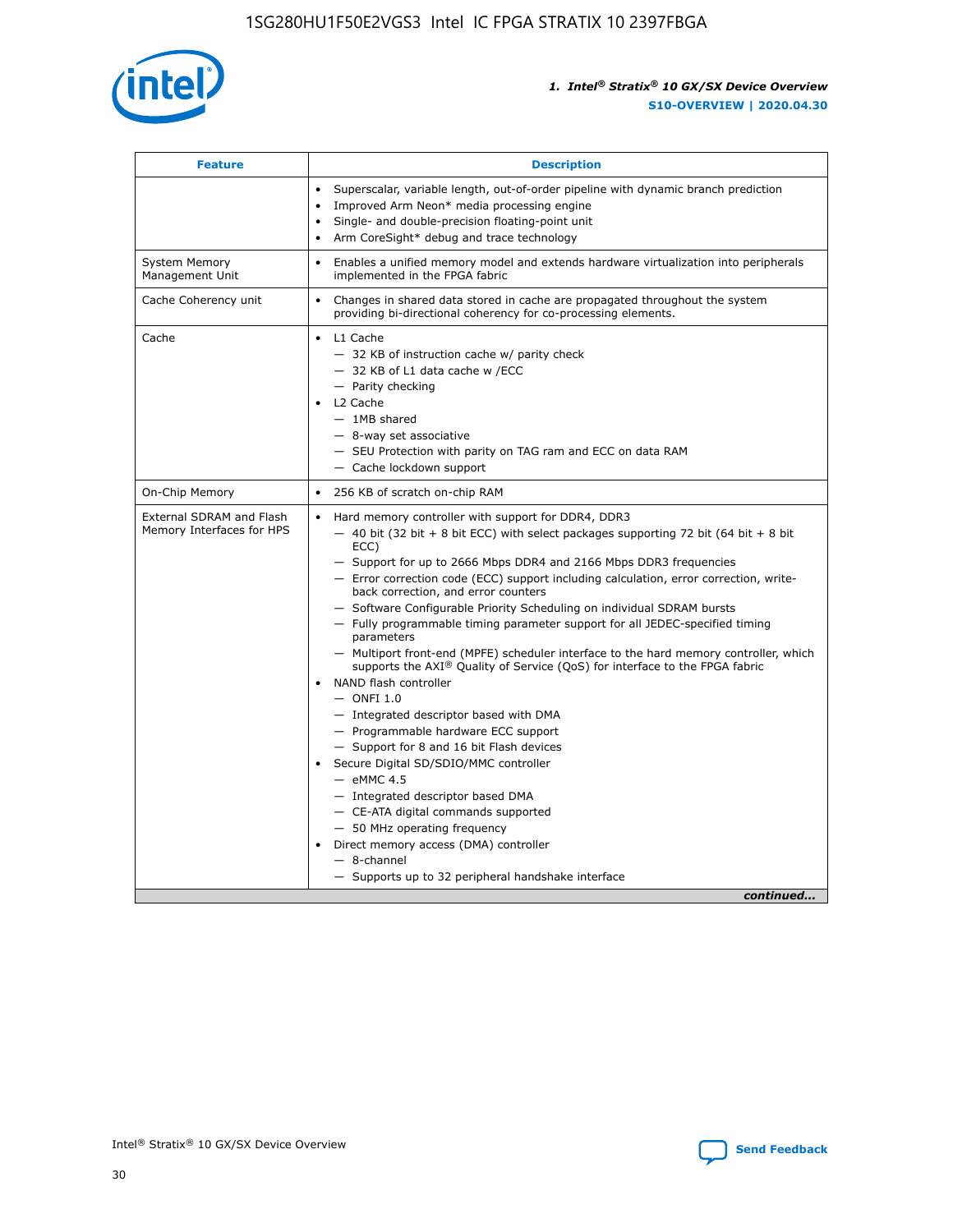![](_page_31_Picture_2.jpeg)

| <b>Feature</b>                         | <b>Description</b>                                                                                                                                                                                                                                                                                                                                                                                                                                                                                                                                                                                                                                                                                                                                                                                                                                                                                                                                                                                                                                                                                                                                                                                                                                                                                                                                                                                                                                                                           |
|----------------------------------------|----------------------------------------------------------------------------------------------------------------------------------------------------------------------------------------------------------------------------------------------------------------------------------------------------------------------------------------------------------------------------------------------------------------------------------------------------------------------------------------------------------------------------------------------------------------------------------------------------------------------------------------------------------------------------------------------------------------------------------------------------------------------------------------------------------------------------------------------------------------------------------------------------------------------------------------------------------------------------------------------------------------------------------------------------------------------------------------------------------------------------------------------------------------------------------------------------------------------------------------------------------------------------------------------------------------------------------------------------------------------------------------------------------------------------------------------------------------------------------------------|
| Communication Interface<br>Controllers | Three 10/100/1000 Ethernet media access controls (MAC) with integrated DMA<br>- Supports RGMII and RMII external PHY Interfaces<br>- Option to support other PHY interfaces through FPGA logic<br>$\bullet$ GMII<br>MII<br>$\bullet$<br>RMII (requires MII to RMII adapter)<br>• RGMII (requires GMII to RGMII adapter)<br>SGMII (requires GMII to SGMII adapter)<br>- Supports IEEE 1588-2002 and IEEE 1588-2008 standards for precision networked<br>clock synchronization<br>- Supports IEEE 802.1Q VLAN tag detection for reception frames<br>- Supports Ethernet AVB standard<br>Two USB On-the-Go (OTG) controllers with DMA<br>- Dual-Role Device (device and host functions)<br>• High-speed (480 Mbps)<br>• Full-speed (12 Mbps)<br>• Low-speed (1.5 Mbps)<br>• Supports USB 1.1 (full-speed and low-speed)<br>- Integrated descriptor-based scatter-gather DMA<br>- Support for external ULPI PHY<br>- Up to 16 bidirectional endpoints, including control endpoint<br>$-$ Up to 16 host channels<br>- Supports generic root hub<br>- Configurable to OTG 1.3 and OTG 2.0 modes<br>Five $I2C$ controllers (three can be used by EMAC for MIO to external PHY)<br>- Support both 100 Kbps and 400 Kbps modes<br>- Support both 7 bit and 10 bit addressing modes<br>- Support Master and Slave operating mode<br>Two UART 16550 compatible<br>- Programmable baud rate up to 115.2 Kbaud<br>Four serial peripheral interfaces (SPI) (2 Masters, 2 Slaves)<br>- Full and Half duplex |
| Timers and I/O                         | Timers<br>- 4 general-purpose timers<br>$-4$ watchdog timers<br>48 HPS direct I/O allow HPS peripherals to connect directly to I/O<br>Up to three IO48 banks may be assigned to HPS for HPS DDR access                                                                                                                                                                                                                                                                                                                                                                                                                                                                                                                                                                                                                                                                                                                                                                                                                                                                                                                                                                                                                                                                                                                                                                                                                                                                                       |
| Interconnect to Logic Core             | • FPGA-to-HPS Bridge<br>- Allows IP bus masters in the FPGA fabric to access to HPS bus slaves<br>- Configurable 32, 64, or 128 bit AMBA AXI interface<br>HPS-to-FPGA Bridge<br>- Allows HPS bus masters to access bus slaves in FPGA fabric<br>- Configurable 32, 64, or 128 bit AMBA AXI interface allows high-bandwidth HPS<br>master transactions to FPGA fabric<br>HPS-to-SDM and SDM-to-HPS Bridges<br>- Allows the HPS to reach the SDM block and the SDM to bootstrap the HPS<br>Light Weight HPS-to-FPGA Bridge<br>- Light weight 32 bit AXI interface suitable for low-latency register accesses from HPS<br>to soft peripherals in FPGA fabric<br>FPGA-to-HPS SDRAM Bridge<br>- Up to three AMBA AXI interfaces supporting 32, 64, or 128 bit data paths                                                                                                                                                                                                                                                                                                                                                                                                                                                                                                                                                                                                                                                                                                                          |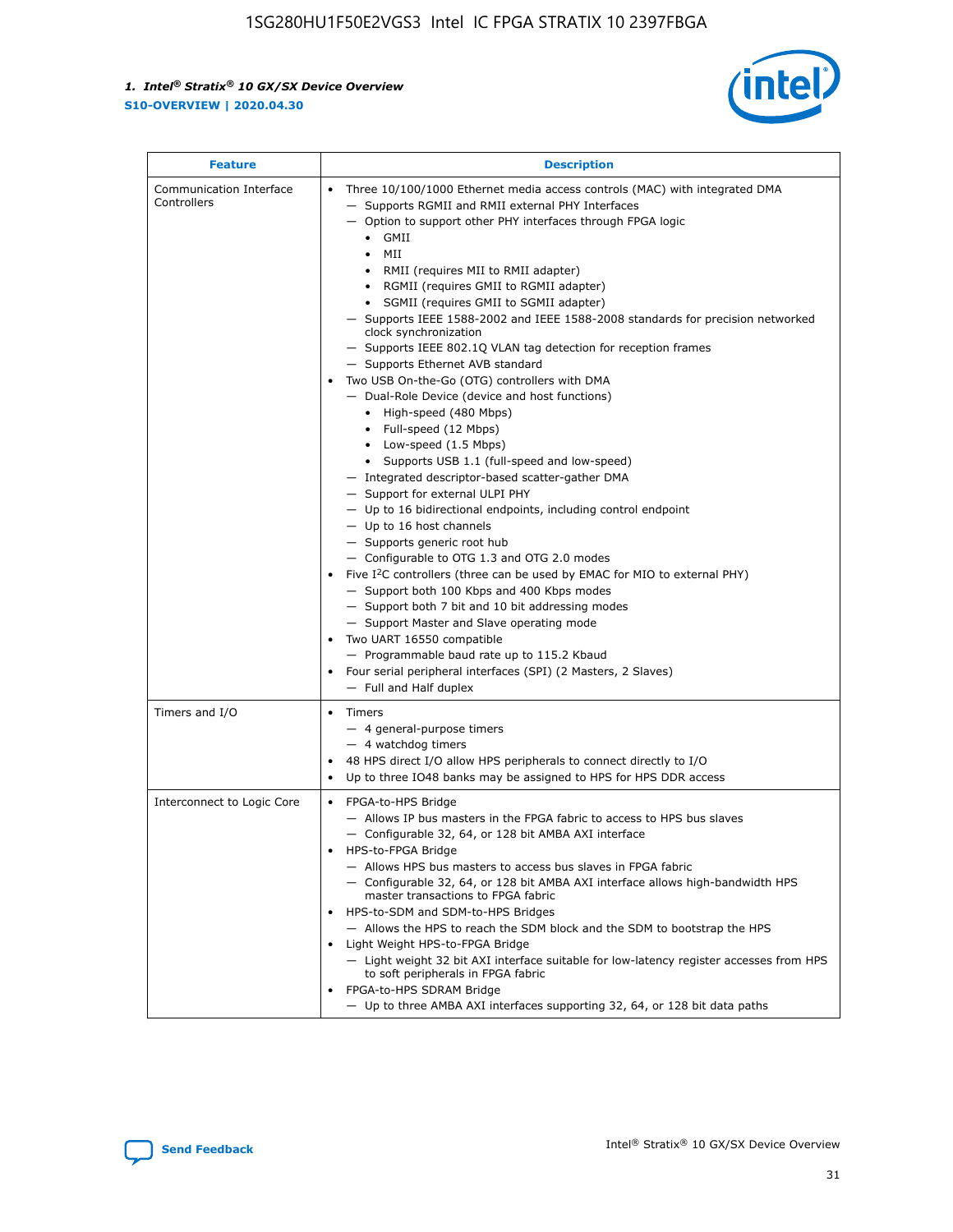![](_page_32_Picture_1.jpeg)

## **1.19. Power Management**

Intel Stratix 10 devices use the advanced Intel 14 nm tri-gate process technology, the all new Intel Hyperflex core architecture to enable Hyper-Folding, power gating, and several optional power reduction techniques to reduce total power consumption by as much as 70% compared to previous generation high-performance Stratix V devices.

Intel Stratix 10 standard power devices (-V) are SmartVID devices. The core voltage supplies (VCC and VCCP) for each SmartVID device must be driven by a PMBus voltage regulator dedicated to that Intel Stratix 10 device. Use of a PMBus voltage regulator for each SmartVID (-V) device is mandatory; it is not an option. A code is programmed into each SmartVID device during manufacturing that allows the PMBus voltage regulator to operate at the optimum core voltage to meet the device performance specifications.

With the new Intel Hyperflex core architecture, designs can run 2X faster than previous generation FPGAs. With 2X performance and same required throughput, architects can cut the data path width in half to save power. This optimization is called Hyper-Folding. Additionally, power gating reduces static power of unused resources in the FPGA by powering them down. The Intel Quartus Prime software automatically powers down specific unused resource blocks such as DSP and M20K blocks, at configuration time.

The optional power reduction techniques in Intel Stratix 10 devices include:

• **Available Low Static Power Devices**—Intel Stratix 10 devices are available with a fixed core voltage that provides lower static power than the SmartVID standard power devices, while maintaining device performance

Furthermore, Intel Stratix 10 devices feature Intel's low power transceivers and include a number of hard IP blocks that not only reduce logic resources but also deliver substantial power savings compared to soft implementations. In general, hard IP blocks consume up to 50% less power than the equivalent soft logic implementations.

## **1.20. Device Configuration and Secure Device Manager (SDM)**

All Intel Stratix 10 devices contain a Secure Device Manager (SDM), which is a dedicated triple-redundant processor that serves as the point of entry into the device for all JTAG and configuration commands. The SDM also bootstraps the HPS in SoC devices ensuring that the HPS can boot using the same security features that the FPGA devices have.

![](_page_32_Picture_12.jpeg)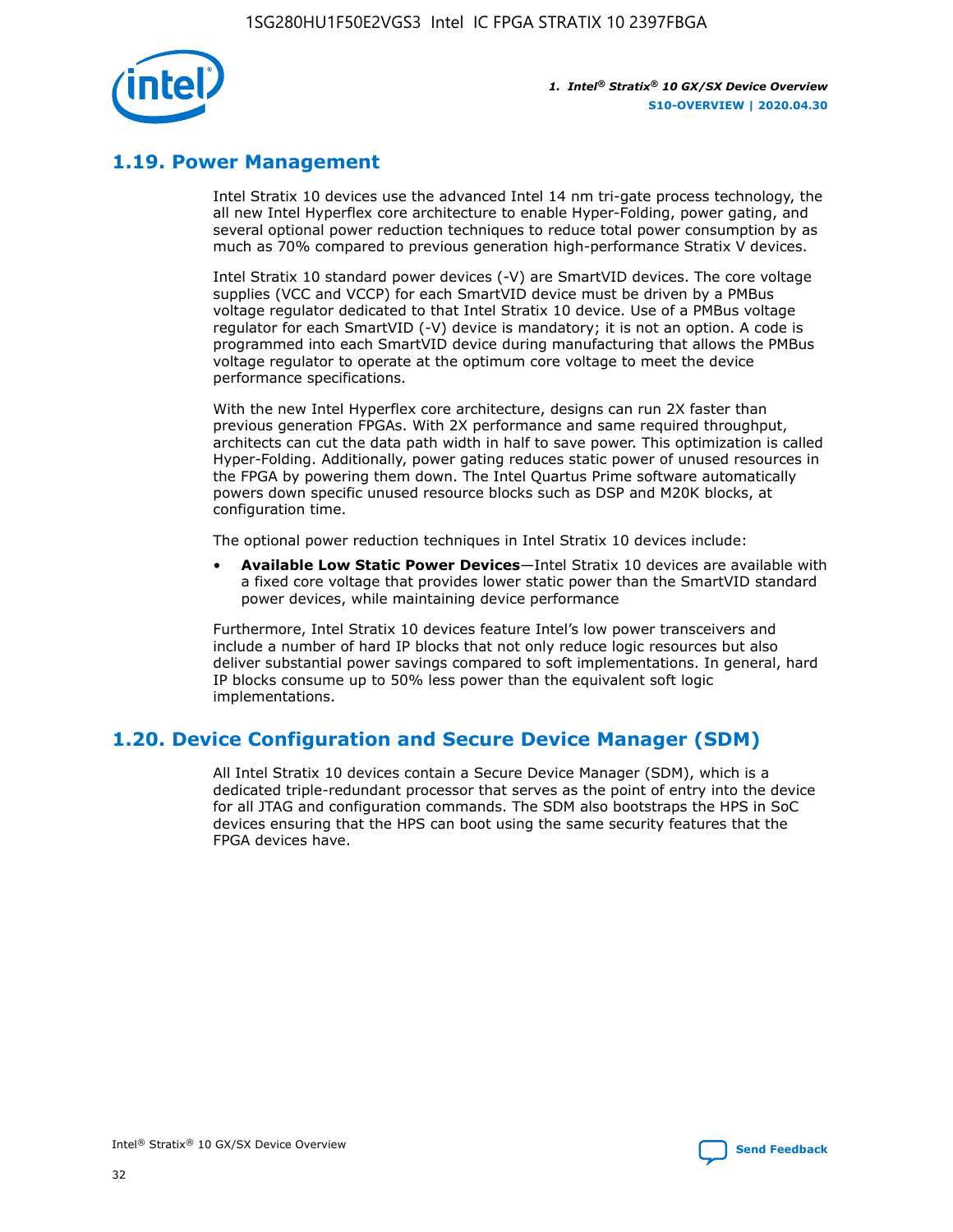![](_page_33_Picture_2.jpeg)

![](_page_33_Figure_3.jpeg)

![](_page_33_Figure_4.jpeg)

During configuration, Intel Stratix 10 devices are divided into logical sectors, each of which is managed by a local sector manager (LSM). The SDM passes configuration data to each of the LSMs across the on-chip configuration network. This allows the sectors to be configured independently, one at a time, or in parallel. This approach achieves simplified sector configuration and reconfiguration, as well as reduced overall configuration time due to the inherent parallelism. The same sector-based approach is used to respond to single-event upsets and security attacks.

While the sectors provide a logical separation for device configuration and reconfiguration, they overlay the normal rows and columns of FPGA logic and routing. This means there is no impact to the Intel Quartus Prime software place and route, and no impact to the timing of logic signals that cross the sector boundaries.

![](_page_33_Picture_7.jpeg)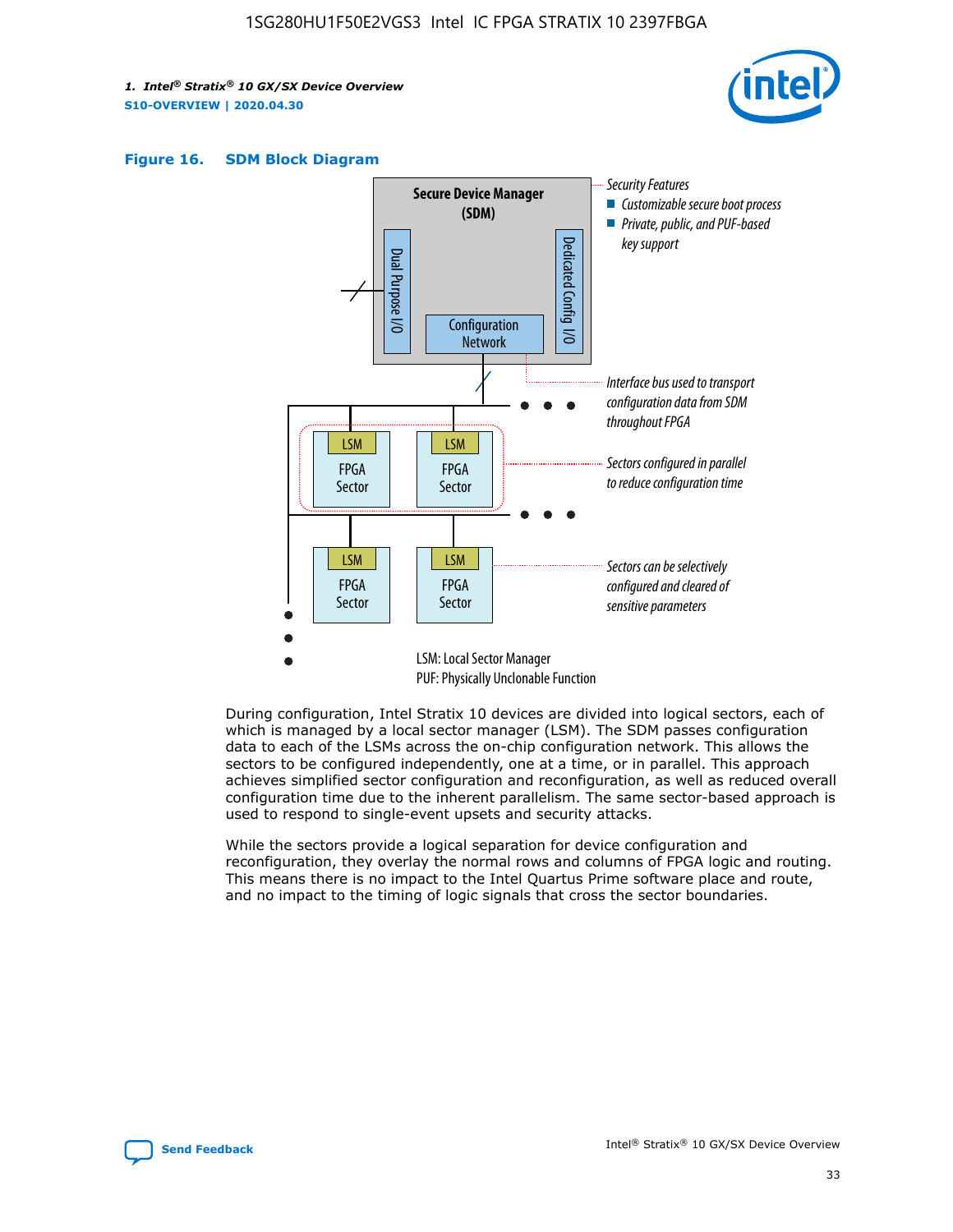![](_page_34_Picture_1.jpeg)

The SDM enables robust, secure, fully-authenticated device configuration. It also allows for customization of the configuration scheme, which can enhance device security. For configuration and reconfiguration, this approach offers a variety of advantages:

- Dedicated secure configuration manager
- Reduced device configuration time, because sectors are configured in parallel
- Updateable configuration process
- Reconfiguration of one or more sectors independent of all other sectors
- Zeroization of individual sectors or the complete device

The SDM also provides additional capabilities such as register state readback and writeback to support ASIC prototyping and other applications.

## **1.21. Device Security**

Building on top of the robust security features present in the previous generation devices, Intel Stratix 10 FPGAs and SoCs include a number of new and innovative security enhancements. These features are also managed by the SDM, tightly coupling device configuration and reconfiguration with encryption, authentication, key storage and anti-tamper services.

Security services provided by the SDM include:

- Bitstream encryption
- Multi-factor authentication
- Hard encryption and authentication acceleration; AES-256, SHA-256/384, ECDSA-256/384
- Volatile and non-volatile encryption key storage and management
- Boot code authentication for the HPS
- Physically Unclonable Function (PUF) service
- Updateable configuration process
- Secure device maintenance and upgrade functions
- Side channel attack protection
- Scripted response to sensor inputs and security attacks, including selective sector zeroization
- Readback, JTAG and test mode disable
- Enhanced response to single-event upsets (SEU)
- Black key provisioning
- Physical anti-tamper

See the *Intel Stratix 10 Device Security User Guide* for a complete list of all security features.

The SDM and associated security services provide a robust, multi-layered security solution for your Intel Stratix 10 design.

![](_page_34_Picture_29.jpeg)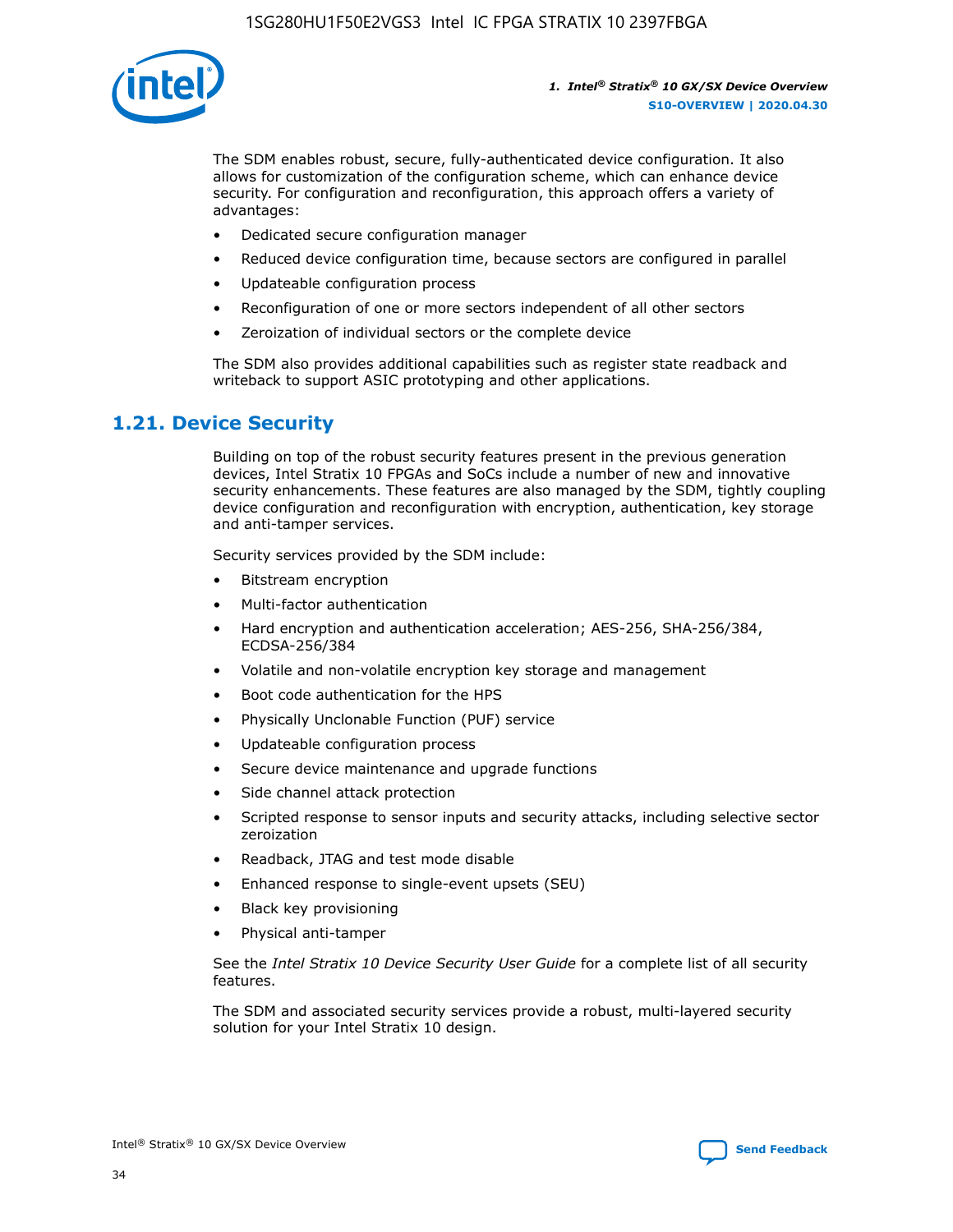![](_page_35_Picture_2.jpeg)

#### **Table 14. Device Security**

| <b>Intel Stratix 10 Family Variant</b> | <b>Bitstream Authentication</b> | <b>Advanced Security Features</b> <sup>(12)</sup> |
|----------------------------------------|---------------------------------|---------------------------------------------------|
| GX/SX                                  | All devices                     | -AS suffix part number required                   |

#### **Related Information**

- [My Intel Support](https://www.intel.com/content/www/us/en/programmable/my-intel/mal-home.html)
- [Intel Stratix 10 Device Security User Guide](https://www.intel.com/content/www/us/en/programmable/documentation/ndq1483601370898.html#wcd1483611014402)

## **1.22. Configuration via Protocol Using PCI Express**

Configuration via protocol using PCI Express allows the FPGA to be configured across the PCI Express bus, simplifying the board layout and increasing system integration. Making use of the embedded PCI Express hard IP operating in autonomous mode before the FPGA is configured, this technique allows the PCI Express bus to be powered up and active within the 100 ms time allowed by the PCI Express specification. Intel Stratix 10 devices also support partial reconfiguration across the PCI Express bus which reduces system down time by keeping the PCI Express link active while the device is being reconfigured.

## **1.23. Partial and Dynamic Reconfiguration**

Partial reconfiguration allows you to reconfigure part of the FPGA while other sections continue running. This capability is required in systems where uptime is critical, because it allows you to make updates or adjust functionality without disrupting services.

In addition to lowering power and cost, partial reconfiguration also increases the effective logic density by removing the necessity to place in the FPGA those functions that do not operate simultaneously. Instead, these functions can be stored in external memory and loaded as needed. This reduces the size of the required FPGA by allowing multiple applications on a single FPGA, saving board space and reducing power. The partial reconfiguration process is built on top of the proven incremental compile design flow in the Intel Quartus Prime design software

Dynamic reconfiguration in Intel Stratix 10 devices allows transceiver data rates, protocols and analog settings to be changed dynamically on a channel-by-channel basis while maintaining data transfer on adjacent transceiver channels. Dynamic reconfiguration is ideal for applications that require on-the-fly multiprotocol or multirate support. Both the PMA and PCS blocks within the transceiver can be reconfigured using this technique. Dynamic reconfiguration of the transceivers can be used in conjunction with partial reconfiguration of the FPGA to enable partial reconfiguration of both core and transceivers simultaneously.

## **1.24. Fast Forward Compile**

The innovative Fast Forward Compile feature in the Intel Quartus Prime software identifies performance bottlenecks in your design and provides detailed, step-by-step performance improvement recommendations that you can then implement. The Compiler reports estimates of the maximum operating frequency that can be achieved

<sup>(12)</sup> Contact My Intel Support for additional information.

![](_page_35_Picture_17.jpeg)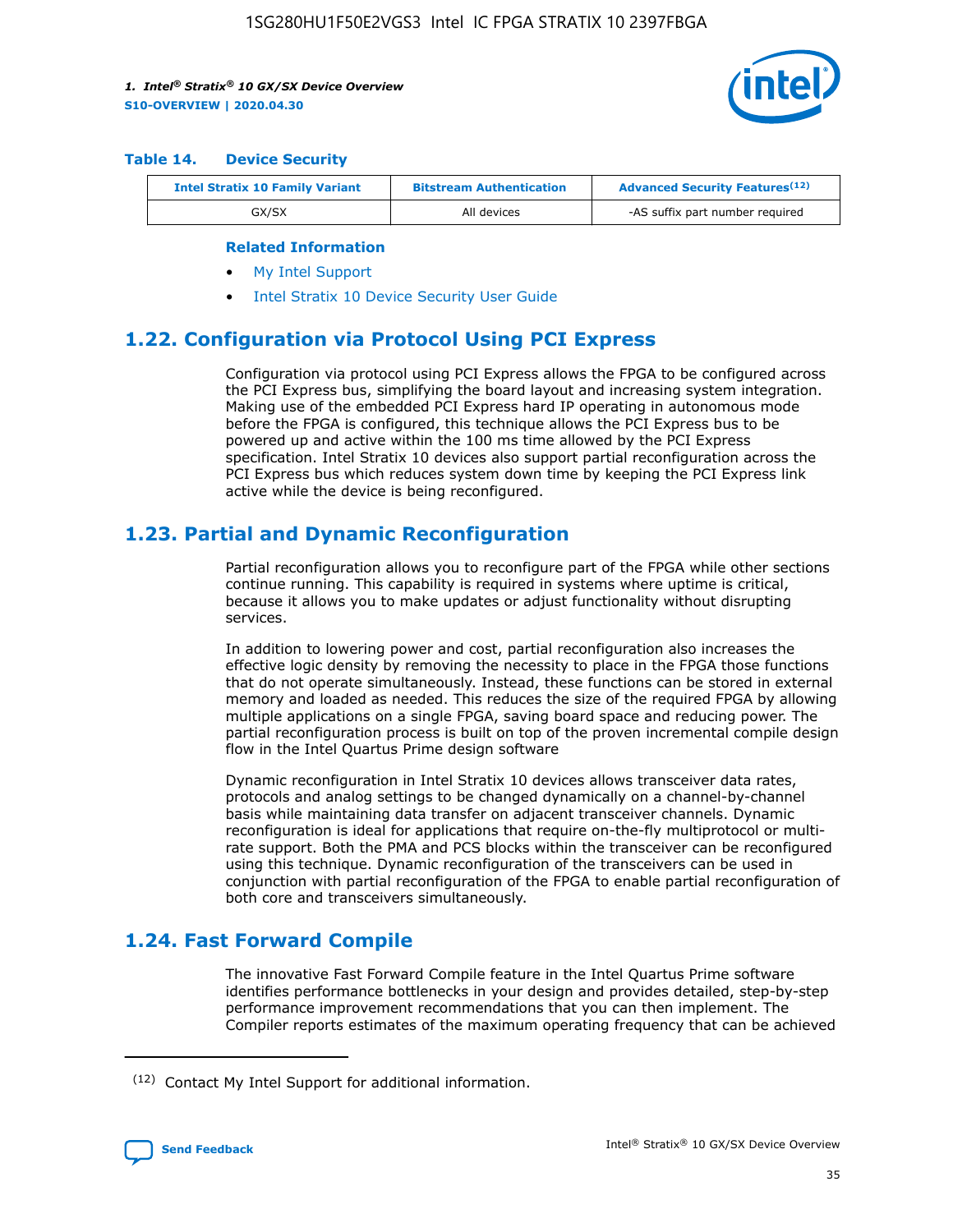![](_page_36_Picture_1.jpeg)

by applying the recommendations. As part of the new Hyper-Aware design flow, Fast Forward Compile maximizes the performance of your Intel Stratix 10 design and achieves rapid timing closure.

Previously, this type of optimization required multiple time-consuming design iterations, including full design re-compilation to determine the effectiveness of the changes. Fast Forward Compile enables you to make better decisions about where to focus your optimization efforts, and how to increase your design performance and throughput. This technique removes much of the guesswork of performance exploration, resulting in fewer design iterations and as much as 2X core performance gains for Intel Stratix 10 designs.

## **1.25. Single Event Upset (SEU) Error Detection and Correction**

Intel Stratix 10 FPGAs and SoCs offer robust SEU error detection and correction circuitry. The detection and correction circuitry includes protection for Configuration RAM (CRAM) programming bits and user memories. The CRAM is protected by a continuously running parity checker circuit with integrated ECC that automatically corrects one or two bit errors and detects higher order multibit errors.

The physical layout of the CRAM array is optimized to make the majority of multi-bit upsets appear as independent single-bit or double-bit errors which are automatically corrected by the integrated CRAM ECC circuitry. In addition to the CRAM protection, user memories also include integrated ECC circuitry and are layout optimized for error detection and correction.

The SEU error detection and correction hardware is supported by both soft IP and the Intel Quartus Prime software to provide a complete SEU mitigation solution. The components of the complete solution include:

- Hard error detection and correction for CRAM and user M20K memory blocks
- Optimized physical layout of memory cells to minimize probability of SEU
- Sensitivity processing soft IP that reports if CRAM upset affects a used or unused bit
- Fault injection soft IP with the Intel Quartus Prime software support that changes state of CRAM bits for testing purposes
- Hierarchy tagging in the Intel Quartus Prime software
- Triple Mode Redundancy (TMR) used for the Secure Device Manager and critical on-chip state machines

In addition to the SEU mitigation features listed above, the Intel 14 nm tri-gate process technology used for Intel Stratix 10 devices is based on FinFET transistors which have reduced SEU susceptibility versus conventional planar transistors.

## **1.26. Document Revision History for the Intel Stratix 10 GX/SX Device Overview**

| <b>Document</b><br><b>Version</b> | <b>Changes</b>             |
|-----------------------------------|----------------------------|
| 2020.04.30                        | Made the following change: |
|                                   | continued                  |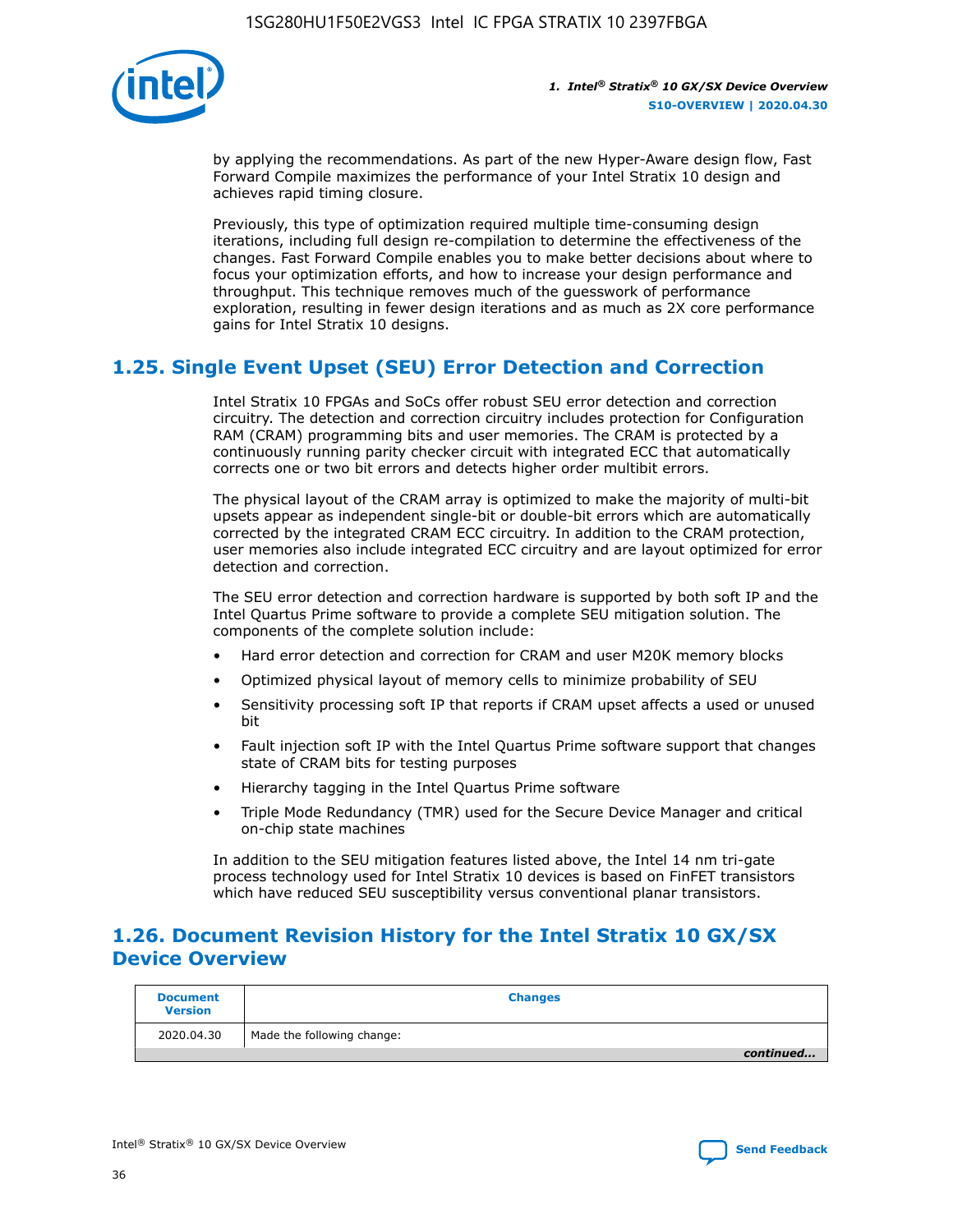![](_page_37_Picture_2.jpeg)

| <b>Document</b><br><b>Version</b> | <b>Changes</b>                                                                                                                                                                                                                                                                                                                                                                                                                                                                                                                                                                                                                                                                                                                                                                                                                                                                                                                                                                  |
|-----------------------------------|---------------------------------------------------------------------------------------------------------------------------------------------------------------------------------------------------------------------------------------------------------------------------------------------------------------------------------------------------------------------------------------------------------------------------------------------------------------------------------------------------------------------------------------------------------------------------------------------------------------------------------------------------------------------------------------------------------------------------------------------------------------------------------------------------------------------------------------------------------------------------------------------------------------------------------------------------------------------------------|
|                                   | Added the GX 10M variant.                                                                                                                                                                                                                                                                                                                                                                                                                                                                                                                                                                                                                                                                                                                                                                                                                                                                                                                                                       |
| 2020.03.24                        | Made the following changes:<br>Added advanced security (-AS) devices.<br>Added level shifter details for the Intel Stratix 10 SX/GX 400 device.                                                                                                                                                                                                                                                                                                                                                                                                                                                                                                                                                                                                                                                                                                                                                                                                                                 |
| 2019.08.19                        | Made the following changes:<br>Added composition details for the leaded and lead-free contact device options.<br>Updated the I/O PLL counts.                                                                                                                                                                                                                                                                                                                                                                                                                                                                                                                                                                                                                                                                                                                                                                                                                                    |
| 2019.02.15                        | Made the following changes:<br>Changed the number of included logic elements globally.<br>Removed logic density 450, logic density 550, and package code 48 from the "Sample Ordering<br>$\bullet$<br>Code and Available Options for Intel Stratix 10 Devices" figure.<br>Updated description of the higher density in the "Innovations in Intel Stratix 10 FPGAs and SoCs"<br>section.<br>Updated description of the general purpose I/Os in the "Intel Stratix 10 FPGA and SoC Common<br>$\bullet$<br>Device Features" table.<br>Removed support for LPDDR3 globally.<br>Updated the "Intel Stratix 10 FPGA and SoC Architecture Block Diagram" figure.<br>٠<br>Updated the "Intel Stratix 10 GX/SX FPGA and SoC Family Plan-FPGA Core (part 1)" table.<br>٠<br>Updated the "Intel Stratix 10 GX/SX FPGA and SoC Family Plan-Interconnects, PLLs and Hard IP<br>(part 2)" table.<br>Updated and merged the "Intel Stratix 10 GX/SX FPGA and SoC Family Package Plan" tables.  |
| 2018.08.08                        | Made the following changes:<br>Changed the specs for QDRII+ and QDRII+ Xtreme and added specs for QDRIV in the "External<br>$\bullet$<br>Memory Interface Performance" table.<br>Updated description of the power options in the "Sample Ordering Code and Available Options for<br>Intel Stratix 10 Devices" figure.<br>Changed the description of the technology and power management features in the "Intel Stratix 10<br>FPGA and SoC Common Device Features" table.<br>Changed the description of SmartVID in the "Power Management" section.<br>Changed the direction arrow from the coefficient registers block in the "DSP Block: High Precision<br>$\bullet$<br>Fixed Point Mode" figure.                                                                                                                                                                                                                                                                              |
| 2017.10.30                        | Made the following changes:<br>Removed the embedded eSRAM feature globally.<br>$\bullet$<br>Removed the Low Power (VID) and Military operating temperature options, and package code 53<br>from the "Sample Ordering Code and Available Options for Stratix 10 Devices" figure.<br>Changed the Maximum transceiver data rate (chip-to-chip) specification for L-Tile devices in the<br>"Key Features of Intel Stratix 10 Devices Compared to Stratix V Devices" table.                                                                                                                                                                                                                                                                                                                                                                                                                                                                                                          |
| 2016.10.31                        | Made the following changes:<br>Changed the number of available transceivers to 96, globally.<br>Changed the single-precision floating point performance to 10 TFLOP, globally.<br>Changed the maximum datarate to 28.3 Gbps, globally.<br>٠<br>Changed some of the features listed in the "Stratix 10 GX/SX Device Overview" section.<br>٠<br>Changed descriptions for the GX and SX devices in the "Stratix 10 Family Variants" section.<br>٠<br>Changed the "Sample Ordering Code and Available Options for Stratix 10 Devices" figure.<br>٠<br>Changed the features listed in the "Key Features of Stratix 10 Devices Compared to Stratix V<br>Devices" table.<br>Changed the descriptions of the following areas of the "Stratix 10 FPGA and SoC Common Device<br>Features" table:<br>- Transceiver hard IP<br>- Internal memory blocks<br>- Core clock networks<br>- Packaging<br>Reorganized and updated all tables in the "Stratix 10 FPGA and SoC Family Plan" section. |
|                                   | continued                                                                                                                                                                                                                                                                                                                                                                                                                                                                                                                                                                                                                                                                                                                                                                                                                                                                                                                                                                       |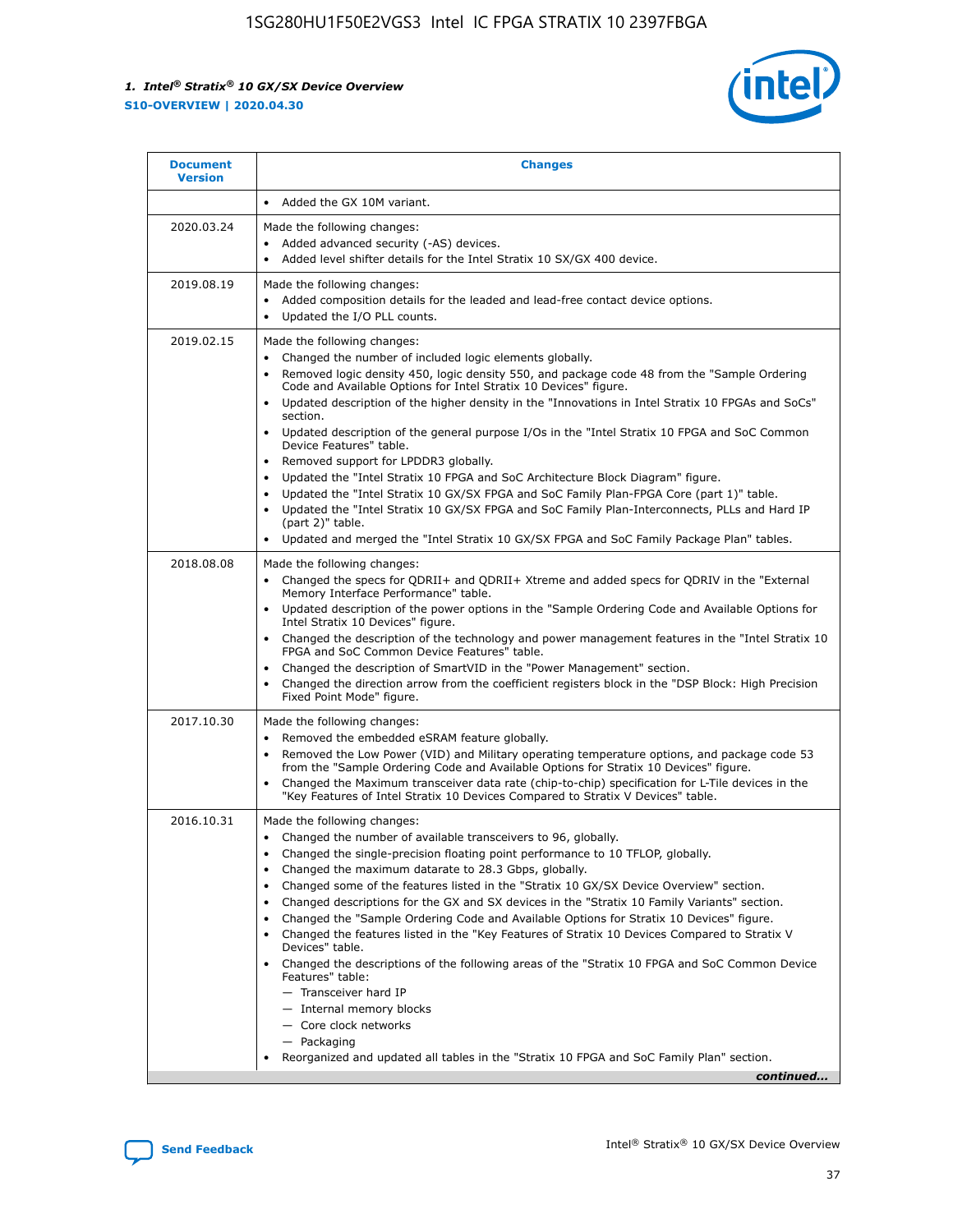![](_page_38_Picture_1.jpeg)

| <b>Document</b><br><b>Version</b> | <b>Changes</b>                                                                                                                                                                                                                                                                                                                                                                                                                                                                                                                                                                                                                                                                                                                                                                                                                                                                                                                                                                                     |  |
|-----------------------------------|----------------------------------------------------------------------------------------------------------------------------------------------------------------------------------------------------------------------------------------------------------------------------------------------------------------------------------------------------------------------------------------------------------------------------------------------------------------------------------------------------------------------------------------------------------------------------------------------------------------------------------------------------------------------------------------------------------------------------------------------------------------------------------------------------------------------------------------------------------------------------------------------------------------------------------------------------------------------------------------------------|--|
|                                   | Removed the "Migration Between Arria 10 FPGAs and Stratix 10 FPGAs" section.<br>Removed footnotes from the "Transceiver PCS Features" table.<br>Changed the HMC description in the "External Memory and General Purpose I/O" section.<br>Changed the number of fPLLs in the "Fractional Synthesis PLLs and I/O PLLs" section.<br>Clarified HMC data width support in the "Key Features of the Stratix 10 HPS" table.<br>Changed the description in the "Internal Embedded Memory" section.<br>Changed the datarate for the Standard PCS and SDI PCS features in the "Transceiver PCS Features"<br>table.<br>Added a note to the "PCI Express Gen1/Gen2/Gen3 Hard IP" section.<br>Updated the "Key Features of the Stratix 10 HPS" table.<br>Changed the description for the Cache coherency unit in the "Key Features of the Stratix 10 HPS"<br>table.<br>Changed the description for the external SDRAM and Flash memory interfaces for HPS in the "Key<br>Features of the Stratix 10 HPS" table. |  |
| 2015.12.04                        | Initial release.                                                                                                                                                                                                                                                                                                                                                                                                                                                                                                                                                                                                                                                                                                                                                                                                                                                                                                                                                                                   |  |

![](_page_38_Picture_4.jpeg)